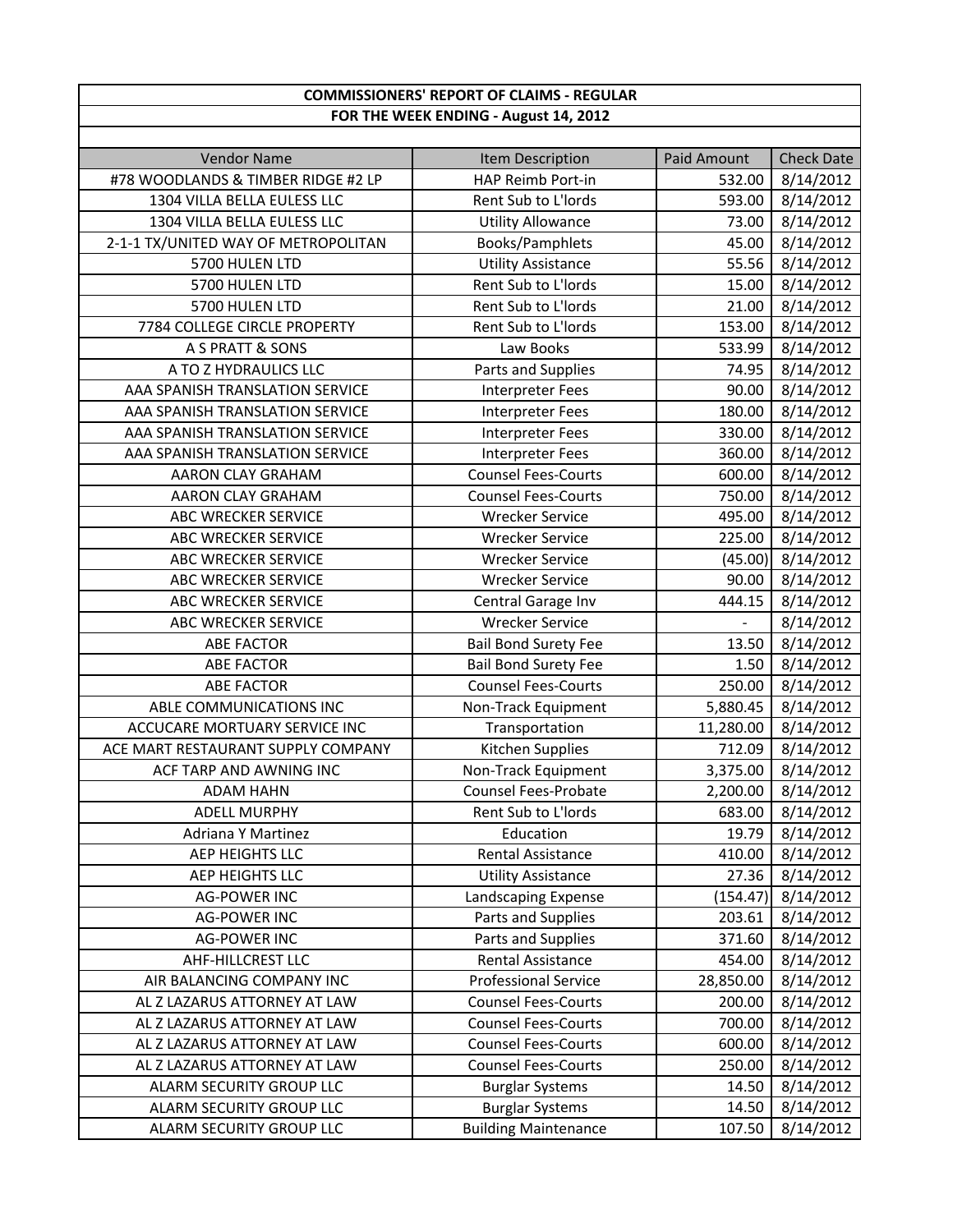| ALARM SECURITY GROUP LLC           | <b>Burglar Systems</b>      | 33.00                 | 8/14/2012 |
|------------------------------------|-----------------------------|-----------------------|-----------|
| <b>ALARM SECURITY GROUP LLC</b>    | <b>Building Maintenance</b> | 14.50                 | 8/14/2012 |
| <b>ALBERT P O'CONNOR</b>           | Rent Sub to L'Iords         | $\overline{1,}192.00$ | 8/14/2012 |
| ALBERTSONS #4032                   | Food/Hygiene Assist         | 20.00                 | 8/14/2012 |
| ALBERTSON'S #4107                  | Food/Hygiene Assist         | 60.00                 | 8/14/2012 |
| ALBERTSONS #4150                   | Food/Hygiene Assist         | 20.00                 | 8/14/2012 |
| ALBERTSONS #4151                   | Food/Hygiene Assist         | 20.00                 | 8/14/2012 |
| ALBERTSONS #4262                   | Food/Hygiene Assist         | 19.01                 | 8/14/2012 |
| ALBERTSONS #4277                   | Food/Hygiene Assist         | 100.00                | 8/14/2012 |
| ALBERTSONS 4286                    | Food/Hygiene Assist         | 35.00                 | 8/14/2012 |
| <b>ALDIS M PETITE</b>              | <b>Residential Servc</b>    | 333.32                | 8/14/2012 |
| <b>ALFONS KYLE KNAPP</b>           | <b>Counsel Fees-Courts</b>  | 400.00                | 8/14/2012 |
| ALI OLIVER HASSIBI                 | <b>Counsel Fees-Courts</b>  | 250.00                | 8/14/2012 |
| ALI OLIVER HASSIBI                 | <b>Counsel Fees-Courts</b>  | 150.00                | 8/14/2012 |
| ALI OLIVER HASSIBI                 | <b>Counsel Fees-Courts</b>  | 137.50                | 8/14/2012 |
| ALI OLIVER HASSIBI                 | <b>Counsel Fees-Courts</b>  | 175.00                | 8/14/2012 |
| <b>ALICIA R JOHNSON</b>            | <b>Counsel Fees-Courts</b>  | 100.00                | 8/14/2012 |
| <b>ALICIA R JOHNSON</b>            | <b>Counsel Fees-Courts</b>  | 100.00                | 8/14/2012 |
| <b>ALICIA R JOHNSON</b>            | <b>Counsel Fees-Courts</b>  | 150.00                | 8/14/2012 |
| ALL AMERICA TITLE SERVICES INC     | <b>Professional Service</b> | 75.00                 | 8/14/2012 |
| ALLEGIANCE SECURITY GROUP LLC      | <b>Professional Service</b> | 2,277.66              | 8/14/2012 |
| ALLIED COURT REPORTERS             | <b>Professional Service</b> | 2,105.04              | 8/14/2012 |
| ALLIED WASTE SERVICES              | <b>Disposal Service</b>     | 192.07                | 8/14/2012 |
| ALLIED WASTE SERVICES              | <b>Disposal Service</b>     | 131.54                | 8/14/2012 |
| ALTMAN PSYCHOLOGICAL SERVICES PLLC | Psych Exam/Testimony        | 400.00                | 8/14/2012 |
|                                    |                             |                       |           |
| ALTMAN PSYCHOLOGICAL SERVICES PLLC | Psych Exam/Testimony        | 400.00                | 8/14/2012 |
| <b>ALYSSA R JUREK</b>              | <b>Professional Service</b> | 1,500.00              | 8/14/2012 |
| Amanda G Edirimanasinghe           | Travel                      | 10.00                 | 8/14/2012 |
| <b>AMBIT ENERGY LLC</b>            | <b>Utility Assistance</b>   | 206.43                | 8/14/2012 |
| <b>AMBIT ENERGY LLC</b>            | <b>Utility Allowance</b>    | 144.00                | 8/14/2012 |
| AMERCARE PRODUCTS INC              | Sheriff Inventory           | 1,134.00              | 8/14/2012 |
| AMERICAN BARRICADE CO INC          | Sign Maintenance            | 930.00                | 8/14/2012 |
| AMERICAN CAP & GOWN INC            | Supplies                    | 155.56                | 8/14/2012 |
| AMERICAN MESSAGING SERVICES LLC    | Pager / Blackberry          | 25.50                 | 8/14/2012 |
| AMERICAN MESSAGING SERVICES LLC    | Pager / Blackberry          | 48.45                 | 8/14/2012 |
| AMERICAN MESSAGING SERVICES LLC    | Pager / Blackberry          | 387.40                | 8/14/2012 |
| AMERICAN MESSAGING SERVICES LLC    | Pager / Blackberry          | 85.50                 | 8/14/2012 |
| AMERICAN MESSAGING SERVICES LLC    | Pager / Blackberry          | 2.50                  | 8/14/2012 |
| AMERICAN MESSAGING SERVICES LLC    | Pager / Blackberry          | 2.50                  | 8/14/2012 |
| AMERICAN MESSAGING SERVICES LLC    | Pager / Blackberry          | 5.00                  | 8/14/2012 |
| AMERICAN MESSAGING SERVICES LLC    | Pager / Blackberry          | 73.00                 | 8/14/2012 |
| <b>AMY L BROOKS</b>                | <b>Professional Service</b> | 1,100.00              | 8/14/2012 |
| <b>AMY TALMAGE</b>                 | Rent Sub to L'Iords         | 688.00                | 8/14/2012 |
| ANDRE LANDRUM                      | <b>Rental Assistance</b>    | 775.00                | 8/14/2012 |
| ANDRE LANDRUM                      | Rent Sub to L'Iords         | 386.00                | 8/14/2012 |
| ANGELA HARVEY                      | Counsel Fees-Probate        | 1,000.00              | 8/14/2012 |
| ANQUY TONG                         | Rent Sub to L'Iords         | 183.00                | 8/14/2012 |
| <b>ANTHONY GREEN</b>               | Counsel Fees-Juv            | 100.00                | 8/14/2012 |
| <b>ANTHONY LAMAR BROWN</b>         | Rent Sub to L'Iords         | 142.00                | 8/14/2012 |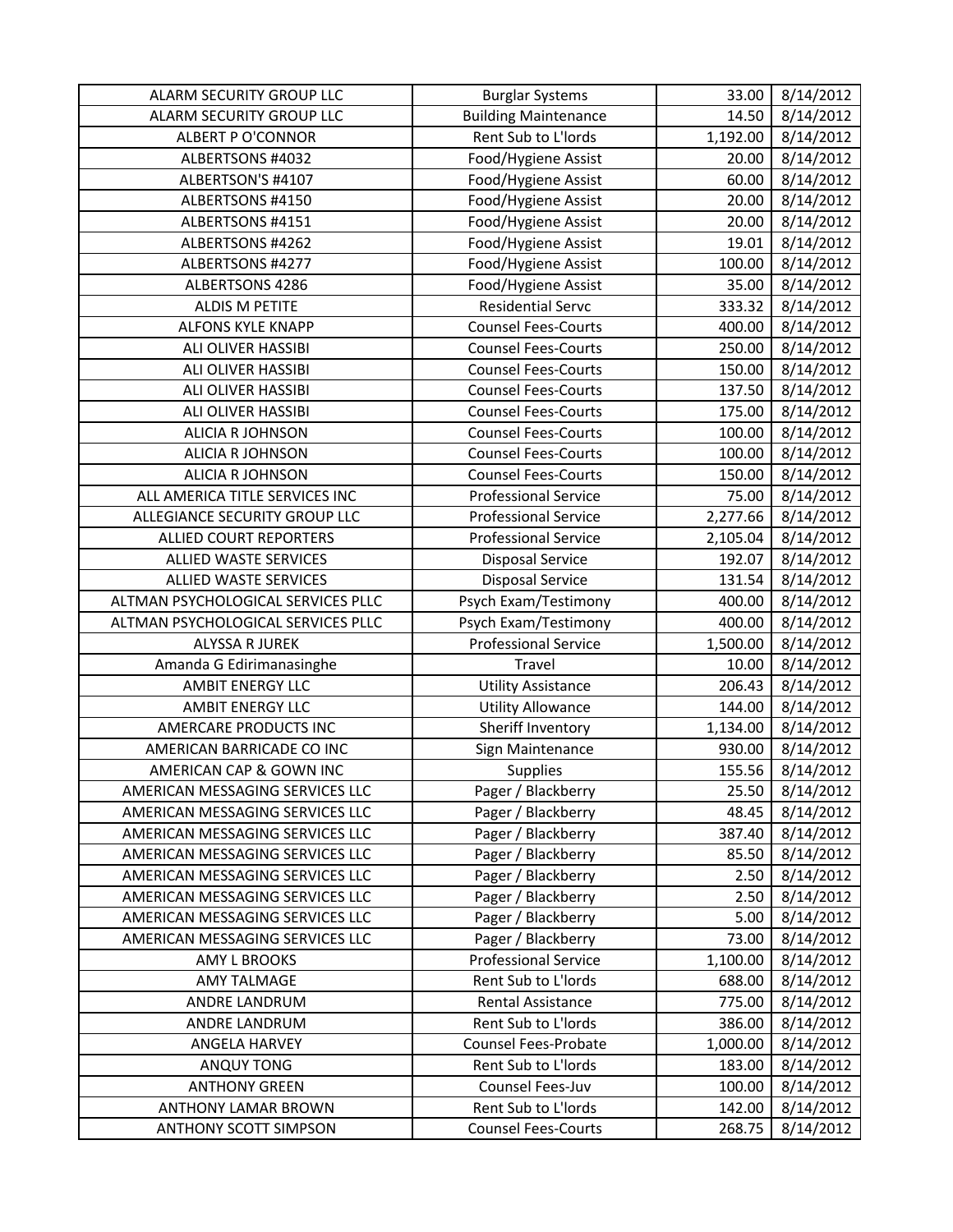| <b>ANTHONY SCOTT SIMPSON</b>        | <b>Counsel Fees-Courts</b>  | 193.75    | 8/14/2012 |
|-------------------------------------|-----------------------------|-----------|-----------|
| ANTIOCH MISSIONARY BAPTIST CHURCH   | Space Lease Rental          | 150.00    | 8/14/2012 |
| <b>APPA INSTITUTE</b>               | Tuition C/room Train        | 685.00    | 8/14/2012 |
| <b>APPA INSTITUTE</b>               | Tuition C/room Train        | 360.00    | 8/14/2012 |
| <b>APPLIED OPERATIONS SECURITY</b>  | <b>Security Contract</b>    | 10,118.40 | 8/14/2012 |
| <b>April K Lemmons</b>              | Education                   | 34.79     | 8/14/2012 |
| ARAMARK UNIFORM SERVICES INC        | <b>Supplies</b>             | 7.60      | 8/14/2012 |
| ARAMARK UNIFORM SERVICES INC        | <b>Custodian Services</b>   | 36.25     | 8/14/2012 |
| ARAMARK UNIFORM SERVICES INC        | <b>Custodian Services</b>   | 26.25     | 8/14/2012 |
| ARAMARK UNIFORM SERVICES INC        | <b>Custodian Services</b>   | 44.00     | 8/14/2012 |
| ARAMARK UNIFORM SERVICES INC        | <b>Custodian Services</b>   | 55.00     | 8/14/2012 |
| ARAMARK UNIFORM SERVICES INC        | <b>Custodian Services</b>   | 29.40     | 8/14/2012 |
| ARAMARK UNIFORM SERVICES INC        | <b>Custodian Services</b>   | 23.00     | 8/14/2012 |
| ARAMARK UNIFORM SERVICES INC        | <b>Custodian Services</b>   | 192.00    | 8/14/2012 |
| ARAMARK UNIFORM SERVICES INC        | <b>Custodian Services</b>   | 27.20     | 8/14/2012 |
| <b>ARAMARK UNIFORM SERVICES INC</b> | <b>Custodian Services</b>   | 30.00     | 8/14/2012 |
| ARAMARK UNIFORM SERVICES INC        | <b>Custodian Services</b>   | 45.12     | 8/14/2012 |
| ARAMARK UNIFORM SERVICES INC        | <b>Custodian Services</b>   | 4.50      | 8/14/2012 |
| ARAMARK UNIFORM SERVICES INC        | <b>Custodian Services</b>   | 15.43     | 8/14/2012 |
| ARAMARK UNIFORM SERVICES INC        | <b>Custodian Services</b>   | 44.00     | 8/14/2012 |
| ARAMARK UNIFORM SERVICES INC        | <b>Custodian Services</b>   | 11.00     | 8/14/2012 |
| ARAMARK UNIFORM SERVICES INC        | <b>Custodian Services</b>   | 16.65     | 8/14/2012 |
| ARAMARK UNIFORM SERVICES INC        | <b>Custodian Services</b>   | 63.00     | 8/14/2012 |
| ARAMARK UNIFORM SERVICES INC        | <b>Custodian Services</b>   | 4.50      | 8/14/2012 |
| ARAMARK UNIFORM SERVICES INC        | <b>Equipment Rentals</b>    | 153.80    | 8/14/2012 |
| ARAMARK UNIFORM SERVICES INC        | <b>Building Maintenance</b> | 20.75     | 8/14/2012 |
| ARAMARK UNIFORM SERVICES INC        | <b>Building Maintenance</b> | 20.95     | 8/14/2012 |
| ARAMARK UNIFORM SERVICES INC        | <b>Custodian Services</b>   | 11.00     | 8/14/2012 |
| ARAMARK UNIFORM SERVICES INC        | <b>Laundry Services</b>     | 5.50      | 8/14/2012 |
| ARC/ AUSTIN RIBBON & COMPUTER       | <b>Computer Supplies</b>    | 32.04     | 8/14/2012 |
| ARC/ AUSTIN RIBBON & COMPUTER       | <b>Computer Maintenance</b> | (132.16)  | 8/14/2012 |
| ARC/ AUSTIN RIBBON & COMPUTER       | Capital Outlay-Low V        | 808.50    | 8/14/2012 |
| ARC/ AUSTIN RIBBON & COMPUTER       | Non-Track Equipment         | 2,888.90  | 8/14/2012 |
| ARC/ AUSTIN RIBBON & COMPUTER       | Non-Track Equipment         | 284.00    | 8/14/2012 |
| <b>ARLINGTON CAMERA</b>             | Photo Processing Inv        | 750.00    | 8/14/2012 |
| <b>ARLINGTON CAMERA</b>             | <b>Photo Processing</b>     | 399.90    | 8/14/2012 |
| ARLINGTON WATER UTILITIES           | Water                       | 360.03    | 8/14/2012 |
| ARLINGTON WATER UTILITIES           | Water                       | 435.09    | 8/14/2012 |
| <b>ARLINGTON WATER UTILITIES</b>    | <b>Utility Assistance</b>   | 295.99    | 8/14/2012 |
| <b>ARMORE LIMITED</b>               | <b>Rental Assistance</b>    | 505.00    | 8/14/2012 |
| <b>ARMORE LIMITED</b>               | <b>Utility Assistance</b>   | 27.72     | 8/14/2012 |
| ARROW MAGNOLIA CO                   | Parts and Supplies          | 599.95    | 8/14/2012 |
| ASH GROVE TEXAS LP                  | <b>Base Stab Materials</b>  | 2,310.45  | 8/14/2012 |
| <b>ASHLEY ENG</b>                   | <b>Restitution Payable</b>  | 100.00    | 8/14/2012 |
| <b>ASHLEY GODAWSKI</b>              | <b>Professional Service</b> | 1,100.00  | 8/14/2012 |
| ASSOCIATED TIME INSTRUMENTS CO INC  | <b>Equipment Maint</b>      | 111.44    | 8/14/2012 |
| AT&T                                | Data Transmiss Line         | 280.00    | 8/14/2012 |
| AT&T                                | Data Transmiss Line         | 661.06    | 8/14/2012 |
| AT&T                                | Data Transmiss Line         | 114.92    | 8/14/2012 |
| AT&T                                | Telephone-Basic             | 932.68    | 8/14/2012 |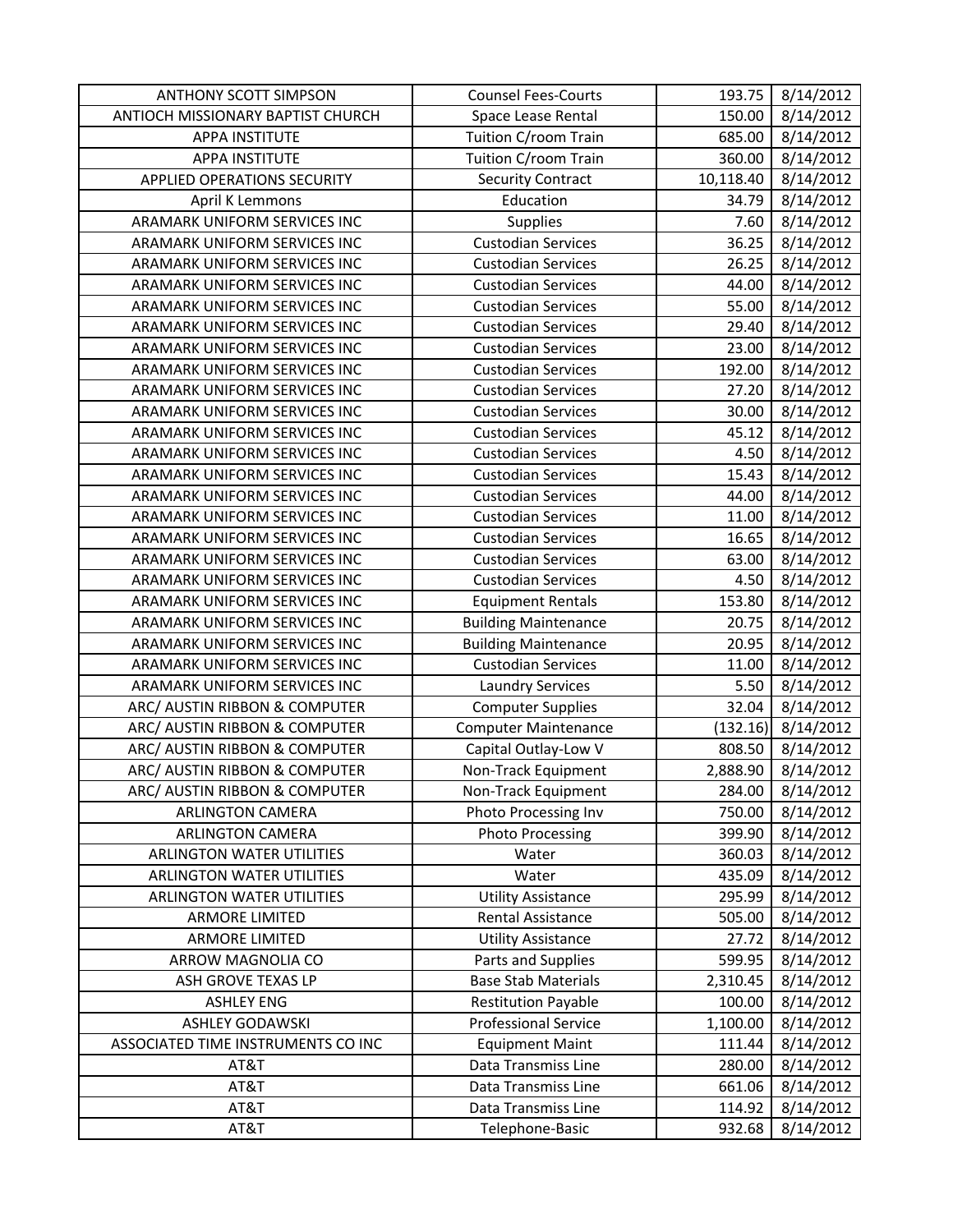| AT&T                                  | Data Transmiss Line         | 391.59    | 8/14/2012 |
|---------------------------------------|-----------------------------|-----------|-----------|
| AT&T                                  | Telephone-Basic             | 56,740.71 | 8/14/2012 |
| AT&T                                  | Telephone-Basic             | 106.92    | 8/14/2012 |
| AT&T                                  | Data Transmiss Line         | 18,753.92 | 8/14/2012 |
| AT&T                                  | Telephone-Texan             | 33.33     | 8/14/2012 |
| AT&T                                  | Telephone-Basic             | 160.57    | 8/14/2012 |
| AT&T                                  | Data Transmiss Line         | 241.05    | 8/14/2012 |
| AT&T                                  | Data Transmiss Line         | 621.16    | 8/14/2012 |
| ATC FREIGHTLINER GROUP                | Parts and Supplies          | 489.77    | 8/14/2012 |
| <b>ATMOS ENERGY CORP</b>              | Gas                         | 22.30     | 8/14/2012 |
| <b>ATMOS ENERGY CORP</b>              | Gas                         | 13.65     | 8/14/2012 |
| <b>ATMOS ENERGY CORP</b>              | Gas                         | 18.01     | 8/14/2012 |
| <b>ATMOS ENERGY CORP</b>              | Gas                         | 115.97    | 8/14/2012 |
| <b>ATMOS ENERGY CORP</b>              | <b>Utility Assistance</b>   | 87.26     | 8/14/2012 |
| <b>ATMOS ENERGY CORP</b>              | <b>Utility Assistance</b>   | 42.98     | 8/14/2012 |
| <b>ATMOS ENERGY CORP</b>              | <b>Utility Assistance</b>   | 186.03    | 8/14/2012 |
| <b>ATMOS ENERGY CORP</b>              | <b>Utility Assistance</b>   | 331.72    | 8/14/2012 |
| <b>ATMOS ENERGY CORP</b>              | <b>Utility Assistance</b>   | 482.77    | 8/14/2012 |
| <b>ATTICUS J GILL</b>                 | <b>Counsel Fees-Courts</b>  | 200.00    | 8/14/2012 |
| <b>ATTICUS J GILL</b>                 | <b>Counsel Fees-Courts</b>  | 300.00    | 8/14/2012 |
| AUTO DAMAGE APPRAISERS OF TEXAS       | <b>Professional Service</b> | 190.00    | 8/14/2012 |
| AUTOMATIC SPRINKLER OF TEXAS INC      | <b>Building Maintenance</b> | 525.00    | 8/14/2012 |
| AUTOMATIC SPRINKLER OF TEXAS INC      | <b>Building Maintenance</b> | 1,930.99  | 8/14/2012 |
| AUTO-SAN                              | <b>Building Maintenance</b> | 717.00    | 8/14/2012 |
| AUTO-SAN                              | <b>Building Maintenance</b> | 99.00     | 8/14/2012 |
| AUTO-SAN                              | <b>Building Maintenance</b> | 64.50     | 8/14/2012 |
| AUTO-SAN                              | <b>Custodian Services</b>   | 162.00    | 8/14/2012 |
| AV CARRIAGE HOUSE ASSOC               | Rental Assistance           | 515.00    | 8/14/2012 |
| AV CARRIAGE HOUSE ASSOC               | <b>Utility Assistance</b>   | 25.93     | 8/14/2012 |
| AVENTINE TARRANT PARKWAY APTS LP      | Rent Sub to L'Iords         | 619.00    | 8/14/2012 |
| AVENTINE TARRANT PARKWAY APTS LP      | HAP Reimb Port-in           | 1,089.00  | 8/14/2012 |
| AZLE AVENUE BAPTIST CHURCH            | Space Lease Rental          | 400.00    | 8/14/2012 |
| <b>BAILEY &amp; GALYEN</b>            | <b>Counsel Fees-Courts</b>  | 200.00    | 8/14/2012 |
| <b>BAILEY &amp; GALYEN</b>            | <b>Counsel Fees-Courts</b>  | 200.00    | 8/14/2012 |
| <b>BAILEY &amp; GALYEN</b>            | <b>Counsel Fees-Courts</b>  | 175.00    | 8/14/2012 |
| <b>BALANCE FORENSIC &amp; GENERAL</b> | Psych Exam/Testimony        | 900.00    | 8/14/2012 |
| <b>BALANCE FORENSIC &amp; GENERAL</b> | Psych Exam/Testimony        | 1,150.00  | 8/14/2012 |
| <b>BALANCE FORENSIC &amp; GENERAL</b> | Psych Exam/Testimony        | 400.00    | 8/14/2012 |
| <b>BALL &amp; HASE PC</b>             | <b>Counsel Fees-Courts</b>  | 400.00    | 8/14/2012 |
| <b>BANE MACHINERY INC</b>             | Parts and Supplies          | 141.71    | 8/14/2012 |
| BARBARA SLOAN NON-GST EXEMPT TRUST    | Rent Sub to L'Iords         | 2,449.00  | 8/14/2012 |
| BARNEY HOLLAND OIL COMPANY            | Fuel                        | 3,678.23  | 8/14/2012 |
| BARNEY HOLLAND OIL COMPANY            | Fuel                        | 898.84    | 8/14/2012 |
| BARNEY HOLLAND OIL COMPANY            | Fuel                        | 141.22    | 8/14/2012 |
| BARNEY HOLLAND OIL COMPANY            | Fuel                        | 301.45    | 8/14/2012 |
| BARNEY HOLLAND OIL COMPANY            | Fuel                        | 299.08    | 8/14/2012 |
| BARNEY HOLLAND OIL COMPANY            | Fuel                        | 7,985.33  | 8/14/2012 |
| BARNEY HOLLAND OIL COMPANY            | Fuel                        | 1,538.22  | 8/14/2012 |
| <b>BARNEY HOLLAND OIL COMPANY</b>     | Fuel                        | 43.73     | 8/14/2012 |
| BARNEY HOLLAND OIL COMPANY            | Fuel                        | 529.52    | 8/14/2012 |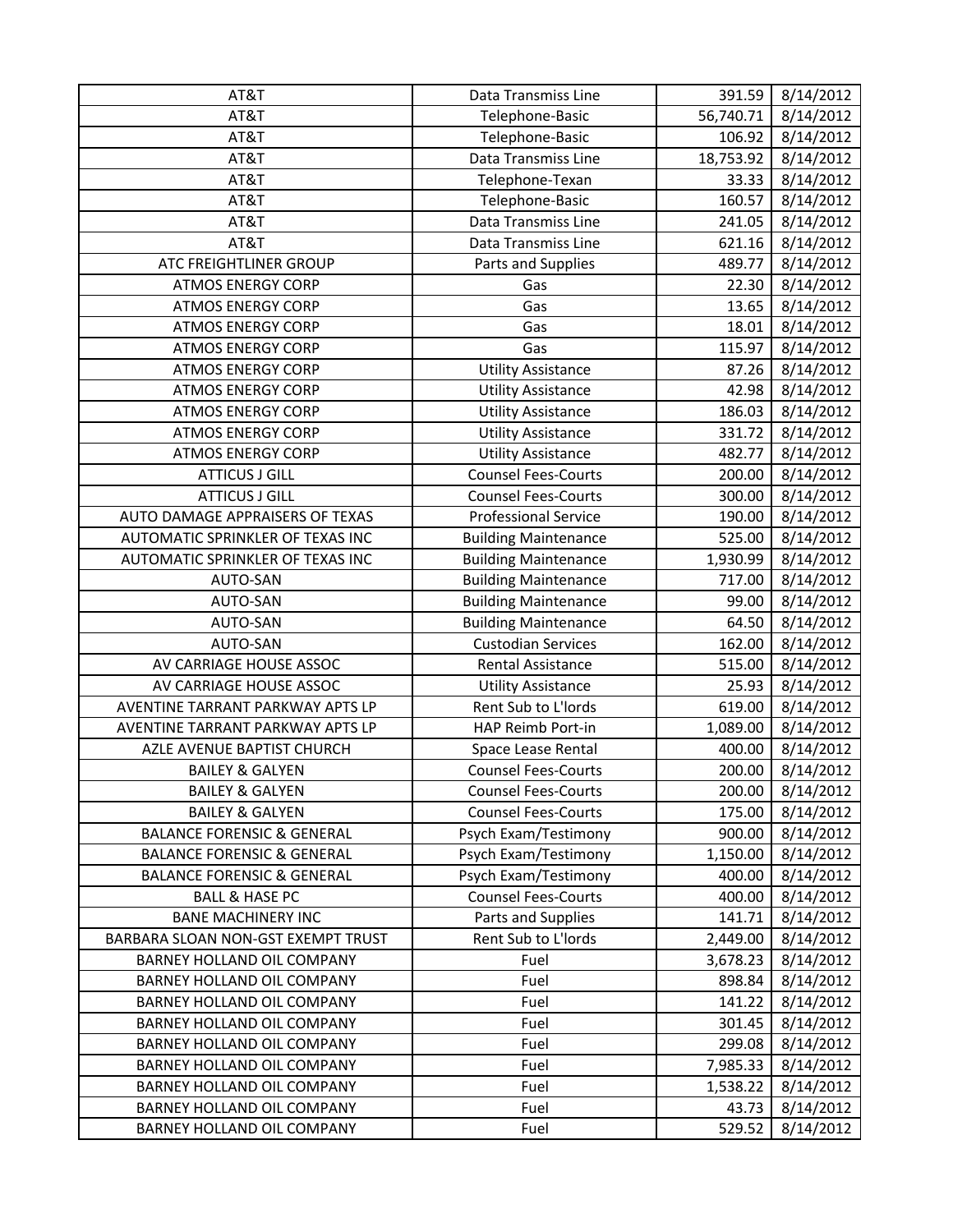| <b>BARNEY HOLLAND OIL COMPANY</b>   | Fuel                                                      | 2,789.96  | 8/14/2012 |
|-------------------------------------|-----------------------------------------------------------|-----------|-----------|
| BARNEY HOLLAND OIL COMPANY          | Fuel                                                      | 2,820.09  | 8/14/2012 |
| BARNEY HOLLAND OIL COMPANY          | Fuel                                                      | 12,707.86 | 8/14/2012 |
| <b>BARNEY HOLLAND OIL COMPANY</b>   | Fuel                                                      | 533.23    | 8/14/2012 |
| BARNEY HOLLAND OIL COMPANY          | Fuel                                                      | 119.11    | 8/14/2012 |
| <b>BARNEY HOLLAND OIL COMPANY</b>   | Fuel                                                      | 628.04    | 8/14/2012 |
| BARNEY HOLLAND OIL COMPANY          | Fuel                                                      | 188.68    | 8/14/2012 |
| BARNEY HOLLAND OIL COMPANY          | Fuel                                                      | 845.98    | 8/14/2012 |
| BARNEY HOLLAND OIL COMPANY          | Fuel                                                      | 57.72     | 8/14/2012 |
| <b>BARNEY HOLLAND OIL COMPANY</b>   | Fuel                                                      | 412.63    | 8/14/2012 |
| <b>BARRY ALFORD</b>                 | <b>Counsel Fees-Courts</b>                                | 525.00    | 8/14/2012 |
| <b>BASECOM INC</b>                  | Echo Lake Park                                            | 218.95    | 8/14/2012 |
| <b>BASECOM INC</b>                  | <b>Building Maintenance</b>                               | 2,016.46  | 8/14/2012 |
| <b>BASECOM INC</b>                  | Non-Track Const/Bldg                                      | 3,811.86  | 8/14/2012 |
| <b>BAYES ACHIEVEMENT CENTER</b>     | Clothing                                                  | 121.10    | 8/14/2012 |
| <b>BAYTECH SUPPLY INC</b>           | Supplies                                                  | 543.00    | 8/14/2012 |
| <b>BAYTECH SUPPLY INC</b>           | <b>School Supplies</b>                                    | 3,090.96  | 8/14/2012 |
| BEARDEN INVESTIGATIVE AGENCY        | Investigative                                             | 535.00    | 8/14/2012 |
| <b>BELINDA CARMIKLE</b>             | <b>Restitution Payable</b>                                | 25.00     | 8/14/2012 |
| <b>BEN E KEITH COMPANY</b>          | Food                                                      | 874.29    | 8/14/2012 |
| BETH EDEN MISSIONARY BAPTIST CHURCH | Space Lease Rental                                        | 200.00    | 8/14/2012 |
| BIG BIRD TREE SERVICE INC           | <b>Professional Service</b>                               | 1,975.00  | 8/14/2012 |
| <b>BIG COUNTRY SUPPLY</b>           | Parts and Supplies                                        | 936.96    | 8/14/2012 |
| <b>BIG COUNTRY SUPPLY</b>           | Non-Track Equipment                                       | 491.99    | 8/14/2012 |
| <b>BIMBO BAKERIES USA INC</b>       | Food                                                      | 57.18     | 8/14/2012 |
|                                     |                                                           |           |           |
| <b>BIO RAD LABORATORIES INC</b>     | Lab Supplies                                              | 8,329.78  | 8/14/2012 |
| <b>BIRCHMAN BAPTIST CHURCH</b>      | Space Lease Rental                                        | 100.00    | 8/14/2012 |
| <b>BIRDVILLE ISD</b>                | Space Lease Rental                                        | 174.00    | 8/14/2012 |
| <b>BLAGG TIRE AND SERVICE</b>       | Central Garage Inv                                        | 1,419.13  | 8/14/2012 |
| <b>BLAKE BURNS</b>                  | <b>Counsel Fees-Courts</b>                                | 107.50    | 8/14/2012 |
| <b>BLAKE BURNS</b>                  | <b>Counsel Fees-Courts</b>                                | 825.00    | 8/14/2012 |
| <b>BLAKE BURNS</b>                  | <b>Counsel Fees-Courts</b>                                | 220.00    | 8/14/2012 |
| <b>BLAKE BURNS</b>                  | Counsel Fees-Juv                                          | 100.00    | 8/14/2012 |
| <b>BOB BARKER</b>                   | Sheriff Inventory                                         | 4,650.00  | 8/14/2012 |
| <b>BONNIE C WELLS</b>               | Cap Murder-Othr Cost                                      | 1,458.00  | 8/14/2012 |
| <b>BONNIE K ALEXANDER</b>           | <b>Professional Service</b>                               | 1,200.00  | 8/14/2012 |
| <b>BRADFORD SHAW</b>                | <b>Counsel Fees-Courts</b>                                | 400.00    | 8/14/2012 |
| <b>BRADFORD SHAW</b>                | Counsel Fees-Juv                                          | 200.00    | 8/14/2012 |
| BRECKENRIDGE APARTMENT INVESTORS LP | <b>Utility Assistance</b>                                 | 16.32     | 8/14/2012 |
| <b>BRENDA HANSEN</b>                | <b>Counsel Fees-Courts</b>                                | 137.50    | 8/14/2012 |
| <b>BRENDA HANSEN</b>                | <b>Counsel Fees-Courts</b>                                | 550.00    | 8/14/2012 |
| <b>BRENDA HANSEN</b>                | <b>Counsel Fees-Courts</b>                                | 325.00    | 8/14/2012 |
| <b>BRENDA HEIN</b>                  | <b>Reporter's Records</b>                                 | 988.00    | 8/14/2012 |
| <b>BRENDA R VONJOE</b>              | <b>Counsel Fees-Courts</b>                                | 225.00    | 8/14/2012 |
| <b>BRETT BOONE</b>                  | <b>Court Costs</b>                                        | 200.00    | 8/14/2012 |
| <b>BRIAN C SIMPSON</b>              | <b>Counsel Fees - CPS</b>                                 | 1,645.00  | 8/14/2012 |
| <b>BRIAN E POPE PHD</b>             | Psych Exam/Testimony                                      | 1,600.00  | 8/14/2012 |
| <b>BRIAN K WALKER</b>               | <b>Counsel Fees-Courts</b>                                | 50.00     | 8/14/2012 |
| <b>BRIAN M BOUFFARD</b>             | <b>Professional Service</b><br><b>Counsel Fees-Courts</b> | 187.50    | 8/14/2012 |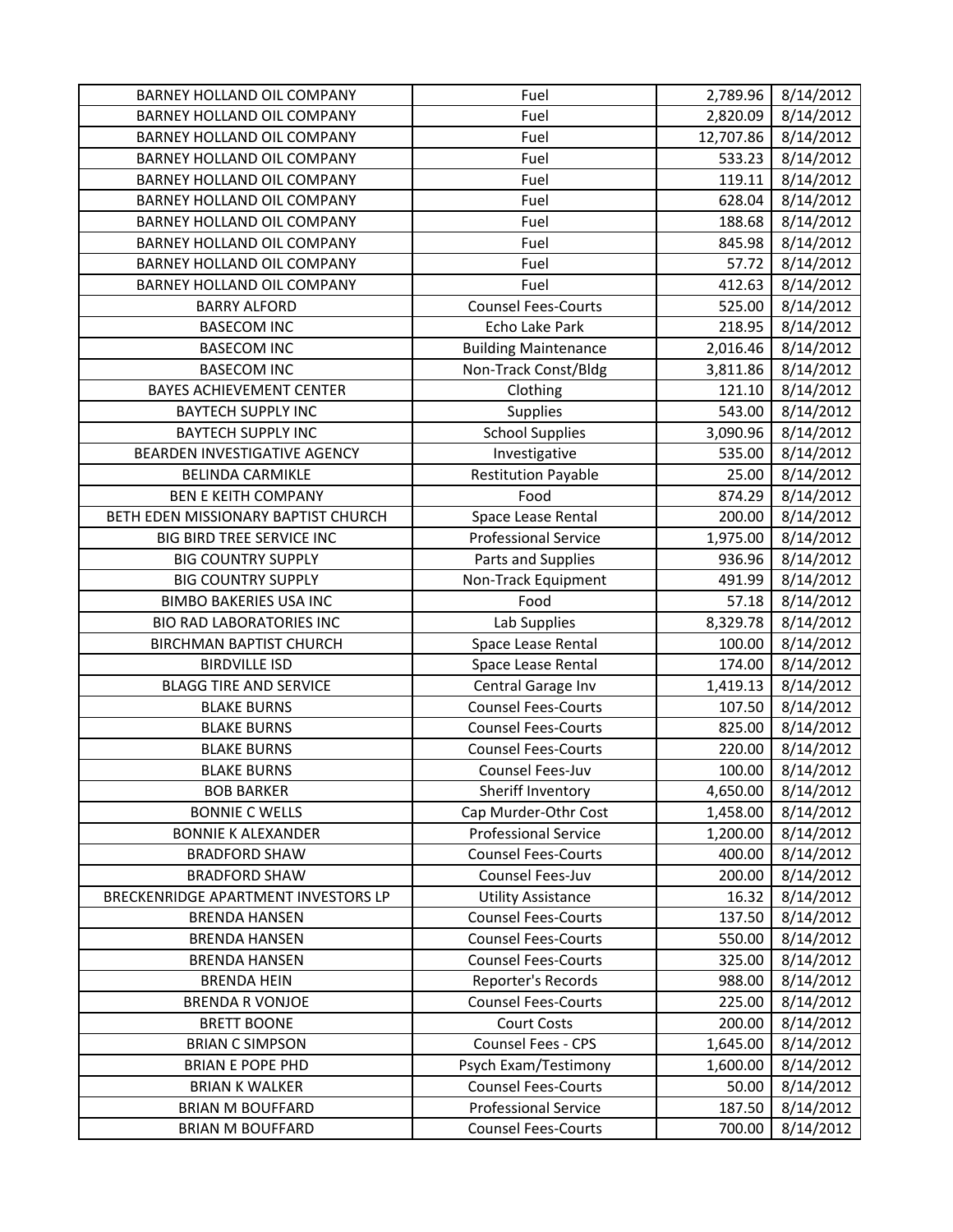| <b>BRIAN SALVANT</b>                    | <b>Counsel Fees-Courts</b>  | 2,060.00  | 8/14/2012 |
|-----------------------------------------|-----------------------------|-----------|-----------|
| <b>BRINKLEY SARGENT ARCHITECTS</b>      | <b>Professional Service</b> | 1,049.95  | 8/14/2012 |
| <b>BRISBEN MERIDIAN LP</b>              | Rent Sub to L'Iords         | 266.00    | 8/14/2012 |
| <b>BROOKE BAKER</b>                     | Counsel Fees - CPS          | 100.00    | 8/14/2012 |
| <b>BROWN PROPERTIES</b>                 | Rent Sub to L'Iords         | 156.00    | 8/14/2012 |
| BROWN, OWENS AND BRUMLEY                | <b>County Burials</b>       | 245.00    | 8/14/2012 |
| BRYCO/BRYANT COMPANY                    | <b>Building Maintenance</b> | 480.00    | 8/14/2012 |
| <b>BUSH RUDNICKI SHELTON PC</b>         | <b>Counsel Fees-Courts</b>  | 432.50    | 8/14/2012 |
| <b>BUSH RUDNICKI SHELTON PC</b>         | <b>Counsel Fees-Courts</b>  | 287.50    | 8/14/2012 |
| <b>BUSINESS INTERIORS</b>               | <b>Equipment Rentals</b>    | 1,856.00  | 8/14/2012 |
| <b>BVA SCIENTIFIC INC</b>               | Lab Supplies                | 88.00     | 8/14/2012 |
| C.D. HARTNETT CO                        | Food                        | 7,622.45  | 8/14/2012 |
| CAD & GRAPHIC SUPPLY INC                | Photo Processing Inv        | 131.60    | 8/14/2012 |
| <b>CALICO INDUSTRIES INC</b>            | Kitchen Supplies            | 58.72     | 8/14/2012 |
| <b>CAMERON L DAVIS</b>                  | <b>Professional Service</b> | 1,500.00  | 8/14/2012 |
| <b>CANAS &amp; FLORES</b>               | <b>Counsel Fees-Courts</b>  | 800.00    | 8/14/2012 |
| <b>CANAS &amp; FLORES</b>               | <b>Counsel Fees-Courts</b>  | 100.00    | 8/14/2012 |
| <b>CANAS &amp; FLORES</b>               | <b>Counsel Fees-Courts</b>  | 750.00    | 8/14/2012 |
| <b>CANAS &amp; FLORES</b>               | <b>Counsel Fees-Courts</b>  | 200.00    | 8/14/2012 |
| <b>CANAS &amp; FLORES</b>               | <b>Counsel Fees-Courts</b>  | 500.00    | 8/14/2012 |
| <b>CANAS &amp; FLORES</b>               | <b>Counsel Fees-Courts</b>  | 100.00    | 8/14/2012 |
| <b>CANAS &amp; FLORES</b>               | <b>Counsel Fees-Courts</b>  | 100.00    | 8/14/2012 |
| <b>CARDINAL HEALTH INC</b>              | Capital Outlay-Furni        | 33,987.07 | 8/14/2012 |
| <b>CAREY WALKER</b>                     | <b>Counsel Fees-Courts</b>  | 112.50    | 8/14/2012 |
| <b>CAREY WALKER</b>                     | <b>Counsel Fees-Courts</b>  | 175.00    | 8/14/2012 |
| <b>CAREY WALKER</b>                     | <b>Counsel Fees-Courts</b>  | 200.00    | 8/14/2012 |
| <b>CAROL A BIRDWELL</b>                 | <b>Counsel Fees-Courts</b>  | 550.00    | 8/14/2012 |
| <b>CAROL A BIRDWELL</b>                 | <b>Counsel Fees-Courts</b>  | 450.00    | 8/14/2012 |
| <b>CAROL J BAKER</b>                    | <b>Professional Service</b> | 1,000.00  | 8/14/2012 |
| <b>CAROLE KERR</b>                      | <b>Counsel Fees-Courts</b>  | 675.00    | 8/14/2012 |
| <b>CAROLE KERR</b>                      | <b>Counsel Fees-Courts</b>  | 100.00    | 8/14/2012 |
| <b>CAROLE L ROGERS</b>                  | Psych Exam/Testimony        | 1,600.00  | 8/14/2012 |
| <b>CARQUEST AUTO PARTS</b>              | Parts and Supplies          | 85.17     | 8/14/2012 |
| <b>CARRINGTON PROPERTY SERVICES LLC</b> | Rent Sub to L'Iords         | 296.00    | 8/14/2012 |
| <b>CASEY COLE</b>                       | <b>Counsel Fees-Courts</b>  | 200.00    | 8/14/2012 |
| <b>CASEY COLE</b>                       | <b>Counsel Fees-Courts</b>  | 125.00    | 8/14/2012 |
| <b>CASS ROBERT CALLAWAY</b>             | <b>Counsel Fees-Courts</b>  | 1,075.00  | 8/14/2012 |
| <b>CASS ROBERT CALLAWAY</b>             | <b>Counsel Fees-Courts</b>  | 200.00    | 8/14/2012 |
| <b>CATHERINE DUNNAVANT</b>              | <b>Counsel Fees-Courts</b>  | 375.00    | 8/14/2012 |
| CATHERINE DUNNAVANT                     | <b>Counsel Fees-Courts</b>  | 400.00    | 8/14/2012 |
| CATHOLIC CHARITIES DIOCESE OF           | <b>Professional Service</b> | 605.00    | 8/14/2012 |
| <b>CATHOLIC CHARITIES DIOCESE OF</b>    | <b>Professional Service</b> | 5,115.00  | 8/14/2012 |
| CATHOLIC CHARITIES DIOCESE OF FTW       | Interpreter Fees            | 380.00    | 8/14/2012 |
| <b>CDW GOVERNMENT INC</b>               | Non-Track Equipment         | 3,268.20  | 8/14/2012 |
| <b>CDW GOVERNMENT INC</b>               | <b>Computer Supplies</b>    | 56.37     | 8/14/2012 |
| <b>CDW GOVERNMENT INC</b>               | <b>Computer Maintenance</b> | 314.74    | 8/14/2012 |
| <b>CEDAR R PARTNERS LP</b>              | Rental Assistance           | 788.00    | 8/14/2012 |
| <b>CENTAURUS GF RIDGE LLC</b>           | <b>Utility Assistance</b>   | 65.63     | 8/14/2012 |
| CENTER FOR THERAPEUTIC CHANGE LTD       | <b>Counseling Services</b>  | 1,750.00  | 8/14/2012 |
| CENTER FOR THERAPEUTIC CHANGE LTD       | Psych Exam/Testimony        | 780.00    | 8/14/2012 |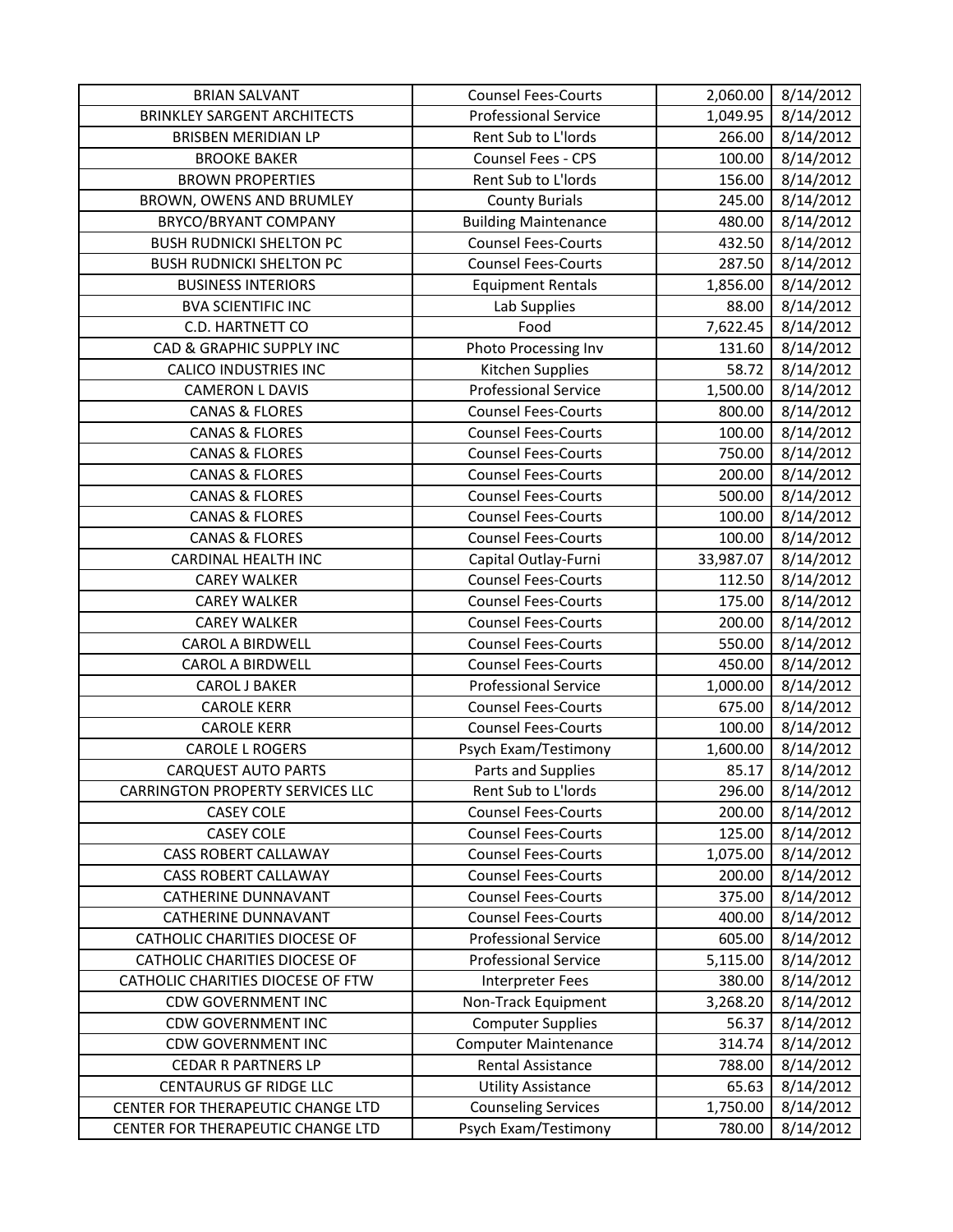| <b>CHADWELL GROUP LP</b>        | <b>Building Maintenance</b> | 610.00     | 8/14/2012 |
|---------------------------------|-----------------------------|------------|-----------|
| <b>CHADWELL GROUP LP</b>        | <b>Building Maintenance</b> | 348.44     | 8/14/2012 |
| <b>CHADWELL GROUP LP</b>        | <b>Building Maintenance</b> | 384.44     | 8/14/2012 |
| <b>CHADWELL GROUP LP</b>        | <b>Building Maintenance</b> | 339.00     | 8/14/2012 |
| <b>CHADWELL GROUP LP</b>        | <b>Building Maintenance</b> | 459.44     | 8/14/2012 |
| <b>CHADWELL GROUP LP</b>        | <b>Building Maintenance</b> | 459.44     | 8/14/2012 |
| <b>CHARLES BURGESS</b>          | <b>Counsel Fees-Courts</b>  | 300.00     | 8/14/2012 |
| <b>CHARTER CAPITAL</b>          | <b>Interpreter Fees</b>     | 12.07      | 8/14/2012 |
| <b>CHARTER CAPITAL</b>          | <b>Professional Service</b> | 9.28       | 8/14/2012 |
| <b>CHECKPOINT SERVICES INC</b>  | <b>Computer Maintenance</b> | 1,475.76   | 8/14/2012 |
| <b>CHELCIE L HOWLEY</b>         | <b>Professional Service</b> | 1,200.00   | 8/14/2012 |
| CHEM AQUA                       | A/C Maint Contract          | 240.00     | 8/14/2012 |
| <b>CHERYL SPRAGGINS</b>         | Clothing                    | 217.96     | 8/14/2012 |
| Christie M Reyenga              | Education                   | 100.00     | 8/14/2012 |
| <b>CHRISTINA JOANNE WHIPPLE</b> | Counsel Fees - CPS          | 100.00     | 8/14/2012 |
| <b>CHRISTOPHER LEO CASTANON</b> | <b>Counsel Fees-Courts</b>  | 150.00     | 8/14/2012 |
| <b>CHRISTOPHER LEO CASTANON</b> | <b>Counsel Fees-Courts</b>  | 700.00     | 8/14/2012 |
| <b>CHRISTOPHER LEO CASTANON</b> | <b>Counsel Fees-Courts</b>  | 225.00     | 8/14/2012 |
| <b>CHRISTOPHER LEO CASTANON</b> | <b>Counsel Fees-Courts</b>  | 175.00     | 8/14/2012 |
| <b>CIRRO ENERGY</b>             | <b>Utility Allowance</b>    | 52.00      | 8/14/2012 |
| <b>CISCO WEBEX LLC</b>          | Subscriptions               | 138.00     | 8/14/2012 |
| <b>CITIBANK</b>                 | Travel                      | 718.59     | 8/14/2012 |
| <b>CITIBANK</b>                 | Travel                      | 592.59     | 8/14/2012 |
| <b>CITIBANK</b>                 | <b>Witness Travel</b>       | 5,391.35   | 8/14/2012 |
| <b>CITIBANK</b>                 | Education                   | 364.59     | 8/14/2012 |
| <b>CITIBANK</b>                 | Education                   | 166.59     | 8/14/2012 |
| <b>CITIBANK</b>                 | Education                   | 572.59     | 8/14/2012 |
| <b>CITIBANK</b>                 | Education                   | 320.59     | 8/14/2012 |
| <b>CITIBANK</b>                 | Travel                      | 776.76     | 8/14/2012 |
| <b>CITIBANK</b>                 | Travel                      | 105.79     | 8/14/2012 |
| <b>CITIBANK</b>                 | Education                   | (254.61)   | 8/14/2012 |
| CITY OF FOREST HILL UTILITIES   | <b>Utility Assistance</b>   | 266.42     | 8/14/2012 |
| <b>CITY OF FORT WORTH</b>       | <b>Building Maintenance</b> | 136.00     | 8/14/2012 |
| <b>CITY OF GRAND PRAIRIE</b>    | <b>Utility Assistance</b>   | 89.37      | 8/14/2012 |
| <b>CITY OF HALTOM CITY</b>      | <b>Utility Assistance</b>   | 140.04     | 8/14/2012 |
| <b>CITY OF HURST</b>            | <b>Utility Assistance</b>   | 133.00     | 8/14/2012 |
| <b>CITY OF KELLER</b>           | <b>County Projects</b>      | 241,428.94 | 8/14/2012 |
| <b>CITY OF KENNEDALE</b>        | Water                       | 721.47     | 8/14/2012 |
| <b>CITY OF KENNEDALE</b>        | Water                       | 229.85     | 8/14/2012 |
| <b>CITY OF LAKE WORTH</b>       | Water                       | 127.27     | 8/14/2012 |
| <b>CITY OF LAKE WORTH</b>       | Water                       | 1,087.80   | 8/14/2012 |
| <b>CITY OF LAKE WORTH</b>       | Water                       | 873.95     | 8/14/2012 |
| <b>CITY OF LAKE WORTH</b>       | Water                       | 100.51     | 8/14/2012 |
| <b>CITY OF LAKE WORTH</b>       | Water                       | 109.43     | 8/14/2012 |
| <b>CITY OF LAKE WORTH</b>       | <b>Utility Assistance</b>   | 164.24     | 8/14/2012 |
| <b>CITY OF MANSFIELD</b>        | <b>County Projects</b>      | 502,387.71 | 8/14/2012 |
| <b>CITY OF WATAUGA</b>          | <b>Utility Assistance</b>   | 87.90      | 8/14/2012 |
| <b>CITY OF WICHITA FALLS</b>    | <b>Subrecipient Service</b> | 6,155.08   | 8/14/2012 |
| <b>CITY OF WICHITA FALLS</b>    | <b>Subrecipient Service</b> | 5,266.81   | 8/14/2012 |
| CITY OF WICHITA FALLS           | <b>Subrecipient Service</b> | 2,362.41   | 8/14/2012 |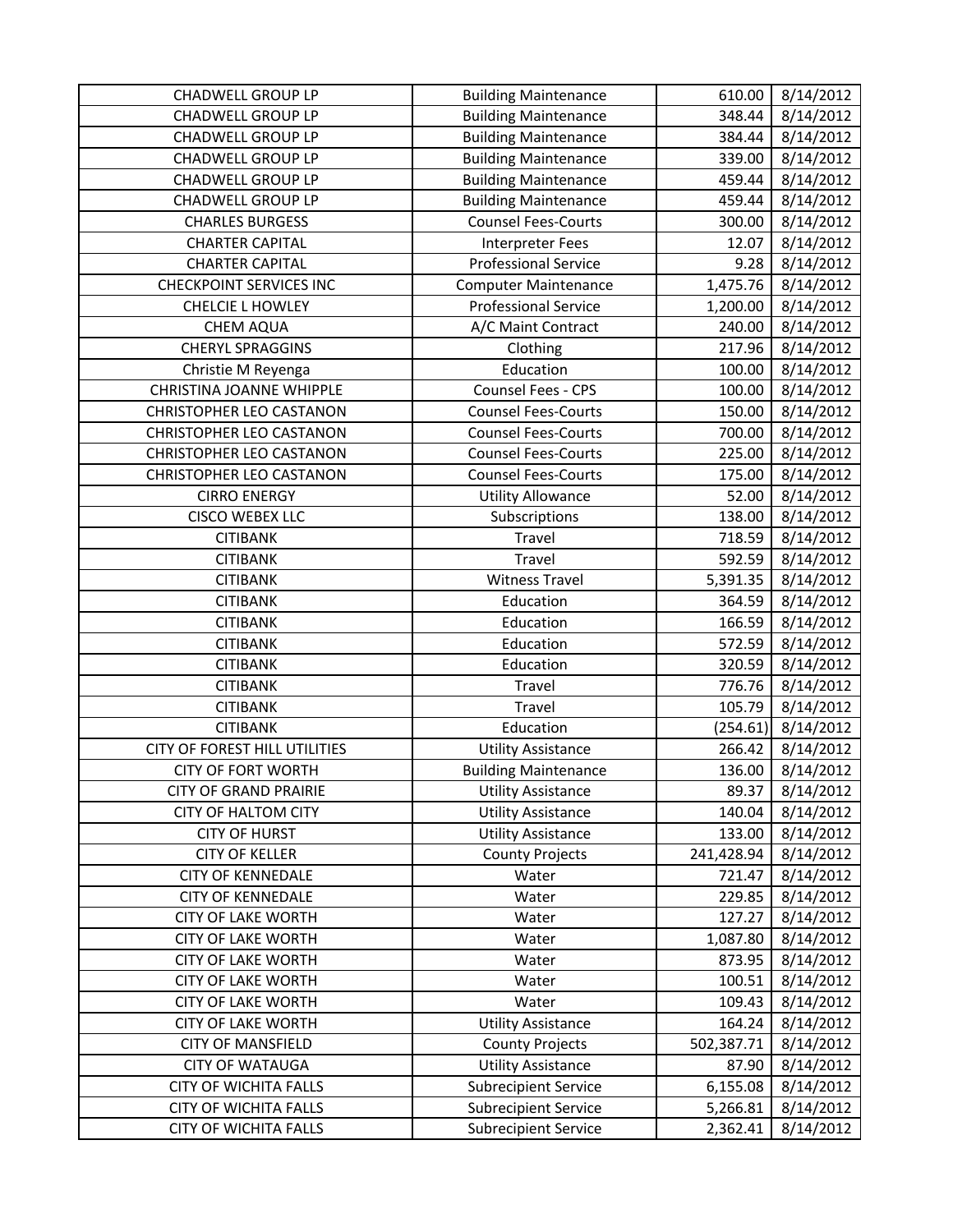| <b>CITY OF WICHITA FALLS</b>           | <b>Subrecipient Service</b> | 23,177.18 | 8/14/2012 |
|----------------------------------------|-----------------------------|-----------|-----------|
| <b>CITY OF WICHITA FALLS</b>           | <b>Subrecipient Service</b> | 2,765.06  | 8/14/2012 |
| CJUF II DESTINATION HOTELS LLC         | Education                   | 511.82    | 8/14/2012 |
| CLARKE MOSQUITO CONTROL PRODUCTS IN    | Field Equip&Supplies        | 286.67    | 8/14/2012 |
| <b>CLIFFORD D MACKENZIE</b>            | Counsel Fees - CPS          | 100.00    | 8/14/2012 |
| <b>CLIFFORD GINN</b>                   | Investigative               | 421.65    | 8/14/2012 |
| <b>COBB PARK TOWNHOMES II LP</b>       | Rent Sub to L'Iords         | 1,155.00  | 8/14/2012 |
| <b>COBB PARK TOWNHOMES II LP</b>       | Rent Sub to L'Iords         | 1,500.00  | 8/14/2012 |
| <b>CODY L COFER</b>                    | <b>Counsel Fees-Courts</b>  | 500.00    | 8/14/2012 |
| <b>CODY L COFER</b>                    | <b>Counsel Fees-Courts</b>  | 240.00    | 8/14/2012 |
| <b>CODY L COFER</b>                    | Counsel Fees - CPS          | 100.00    | 8/14/2012 |
| <b>COLE JENNINGS BRYAN</b>             | <b>Counsel Fees-Courts</b>  | 300.00    | 8/14/2012 |
| <b>COLLINS REALTIME REPORTING PC</b>   | <b>Professional Service</b> | 175.42    | 8/14/2012 |
| <b>COLONIAL HARDWARE CORP</b>          | Non-Track Const/Bldg        | 1,255.06  | 8/14/2012 |
| COMMERCIAL DOOR SYSTEMS OF TEXAS       | <b>Building Maintenance</b> | 3,135.00  | 8/14/2012 |
| <b>COMMERCIAL RECORDER</b>             | Advertis/Leg Notice         | 128.00    | 8/14/2012 |
| <b>COMMERCIAL RECORDER</b>             | Advertis/Leg Notice         | 389.50    | 8/14/2012 |
| <b>COMMUNITY ENRICHMENT CENTER</b>     | Rent Sub to L'Iords         | 246.00    | 8/14/2012 |
| <b>COMMUNITY MORTUARY SERVICES LLC</b> | <b>County Burials</b>       | 330.00    | 8/14/2012 |
| <b>COMMUNITY PARTNERS OF TARRANT</b>   | <b>Medical Services</b>     | 1,475.00  | 8/14/2012 |
| <b>COMMUNITY PARTNERS OF TARRANT</b>   | <b>Professional Service</b> | 768.10    | 8/14/2012 |
| <b>COMMUNITY PARTNERS OF TARRANT</b>   | Transportation              | 900.00    | 8/14/2012 |
| COMPLIANCE CONSORTIUM CORP             | <b>Professional Service</b> | 88.11     | 8/14/2012 |
| COMPLIANCE CONSORTIUM CORP             | <b>Professional Service</b> | 1,035.84  | 8/14/2012 |
| COMPLIANCE CONSORTIUM CORP, LC         | <b>Employee Physicals</b>   | 29.37     | 8/14/2012 |
| <b>CONCHO SUPPLY INC</b>               | Central Garage Inv          | 152.14    | 8/14/2012 |
| <b>CONCHO SUPPLY INC</b>               | Parts and Supplies          | 165.28    | 8/14/2012 |
| <b>CONGREGATION AHAVATH SHOLOM</b>     | Space Lease Rental          | 185.00    | 8/14/2012 |
| CONLEY LOTT NICHOLS OF TEXAS INC       | Parts and Supplies          | 226.42    | 8/14/2012 |
| <b>CONNIE BANISTER CHITWOOD</b>        | <b>Professional Service</b> | 825.00    | 8/14/2012 |
| <b>CONNIE HARRIS GILFEATHER</b>        | <b>Professional Service</b> | 175.42    | 8/14/2012 |
| <b>CONNIE HARRIS GILFEATHER</b>        | <b>Professional Service</b> | 350.84    | 8/14/2012 |
| <b>CONSTANTINE GEORGE ANAGNOSTIS</b>   | <b>Counsel Fees-Courts</b>  | 100.00    | 8/14/2012 |
| <b>CONSTANTINE GEORGE ANAGNOSTIS</b>   | <b>Counsel Fees-Courts</b>  | 100.00    | 8/14/2012 |
| <b>COOK COUNTY SHERIFF</b>             | <b>Court Costs</b>          | 60.00     | 8/14/2012 |
| CORNERSTONE ASSISTANCE NETWORK INC     | <b>Professional Service</b> | 2,650.22  | 8/14/2012 |
| COTTONWOOD HAMMER LP                   | Rent Sub to L'Iords         | (158.00)  | 8/14/2012 |
| COTTONWOOD HAMMER LP                   | HAP Reimb Port-in           | 917.00    | 8/14/2012 |
| COURTYARD BY MARRIOTT BLACKSTONE       | <b>Witness Travel</b>       | 159.85    | 8/14/2012 |
| CP CONTINENTAL LP                      | Rent Sub to L'Iords         | 593.00    | 8/14/2012 |
| <b>CRASH DYNAMICS</b>                  | <b>Professional Service</b> | 1,700.00  | 8/14/2012 |
| <b>CRUCELL VACCINES INC</b>            | <b>Medical Supplies</b>     | 3,440.00  | 8/14/2012 |
| <b>CT INTERNATIONAL</b>                | <b>Medical Supplies</b>     | 4,248.65  | 8/14/2012 |
| <b>CUEVAS DISTRIBUTION INC</b>         | Lab Supplies                | 868.61    | 8/14/2012 |
| <b>CUMMINS SOUTHERN PLAINS LLC</b>     | Parts and Supplies          | 79.21     | 8/14/2012 |
| <b>CURTIS DEARS</b>                    | Trust - Constable 8         | 1,360.59  | 8/14/2012 |
| <b>CURTIS FORTINBERRY</b>              | <b>Counsel Fees-Courts</b>  | 300.00    | 8/14/2012 |
| <b>CURTIS FORTINBERRY</b>              | <b>Counsel Fees-Courts</b>  | 100.00    | 8/14/2012 |
| <b>CURTIS FORTINBERRY</b>              | <b>Counsel Fees-Courts</b>  | 875.00    | 8/14/2012 |
| <b>CURTIS J JENKINS</b>                | Professional Service        | 1,500.00  | 8/14/2012 |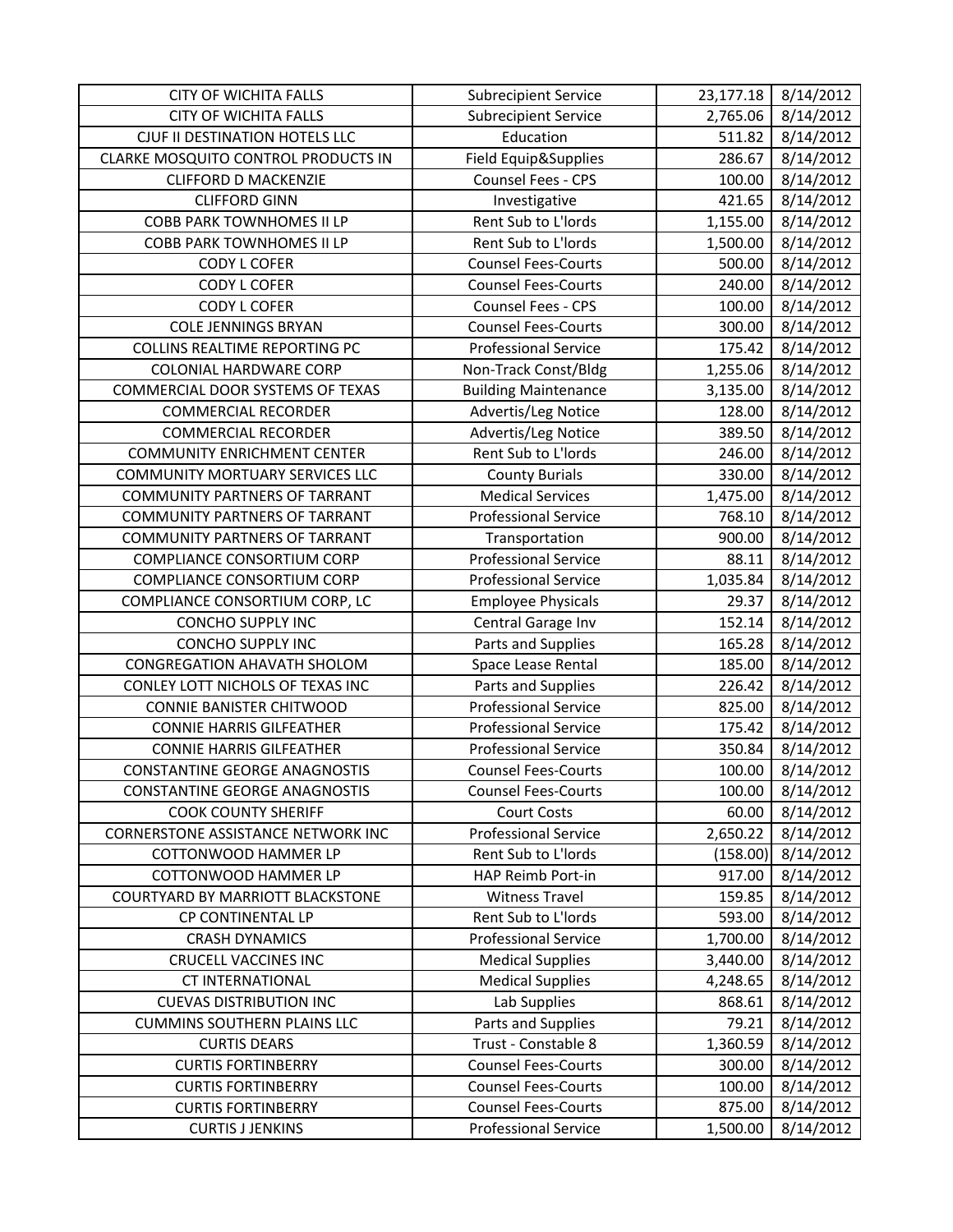| <b>CUSTOM HARDWARE ENGR &amp; CONSULTING</b> | <b>Computer Maintenance</b> | 3,978.93 | 8/14/2012 |
|----------------------------------------------|-----------------------------|----------|-----------|
| <b>CVR COMPUTER SUPPLIES INC</b>             | Sheriff Inventory           | 564.00   | 8/14/2012 |
| <b>CYNTHIA L UPTON</b>                       | Rent Sub to L'Iords         | 840.00   | 8/14/2012 |
| <b>CYNTHIA MCKENZIE</b>                      | Counsel Fees-Juv            | 100.00   | 8/14/2012 |
| Cynthia R Boykin                             | Travel                      | 148.00   | 8/14/2012 |
| <b>D &amp; A BUILDING SERVICES INC</b>       | <b>Building Maintenance</b> | 350.00   | 8/14/2012 |
| <b>D ROBIN MCCARTY</b>                       | <b>Counsel Fees-Courts</b>  | 450.00   | 8/14/2012 |
| <b>DALE HEISCH</b>                           | <b>Counsel Fees-Courts</b>  | 300.00   | 8/14/2012 |
| <b>DALE HEISCH</b>                           | <b>Counsel Fees-Courts</b>  | 200.00   | 8/14/2012 |
| <b>DALE HEISCH</b>                           | <b>Counsel Fees-Courts</b>  | 145.00   | 8/14/2012 |
| <b>DALE HEISCH</b>                           | <b>Counsel Fees-Courts</b>  | 400.00   | 8/14/2012 |
| DANA A DUFFEY                                | Counsel Fees - CPS          | 3,085.00 | 8/14/2012 |
| DANIEL E COLLINS                             | <b>Counsel Fees-Courts</b>  | 450.00   | 8/14/2012 |
| <b>DANIEL HERNANDEZ</b>                      | <b>Counsel Fees-Courts</b>  | 237.50   | 8/14/2012 |
| <b>DANIEL HERNANDEZ</b>                      | <b>Counsel Fees-Courts</b>  | 500.00   | 8/14/2012 |
| <b>DANIEL HERNANDEZ</b>                      | <b>Counsel Fees-Courts</b>  | 300.00   | 8/14/2012 |
| <b>DANIEL YOUNG</b>                          | <b>Counsel Fees-Courts</b>  | 450.00   | 8/14/2012 |
| <b>DANIEL YOUNG</b>                          | <b>Counsel Fees-Courts</b>  | 500.00   | 8/14/2012 |
| <b>DANNY D PITZER</b>                        | <b>Counsel Fees-Courts</b>  | 925.00   | 8/14/2012 |
| DARCY NILES DENO                             | Counsel Fees - CPS          | 250.00   | 8/14/2012 |
| <b>DARLA K METCALFE</b>                      | <b>Professional Service</b> | 1,700.00 | 8/14/2012 |
| <b>DAVID BAYS</b>                            | <b>Counsel Fees-Courts</b>  | 900.00   | 8/14/2012 |
| DAVID MARLOW                                 | Investigative               | 1,500.00 | 8/14/2012 |
| <b>DAVID PALMER</b>                          | <b>Counsel Fees-Courts</b>  | 200.00   | 8/14/2012 |
| <b>DAVID PALMER</b>                          | <b>Counsel Fees-Courts</b>  | 100.00   | 8/14/2012 |
| <b>DAVID PALMER</b>                          | <b>Counsel Fees-Courts</b>  | 450.00   | 8/14/2012 |
| <b>DAVID PALMER</b>                          | <b>Counsel Fees-Courts</b>  | 1,000.00 | 8/14/2012 |
| <b>DAVID PALMER</b>                          | <b>Counsel Fees-Courts</b>  | 125.00   | 8/14/2012 |
| <b>DAVID PALMER</b>                          | <b>Counsel Fees-Courts</b>  | 400.00   | 8/14/2012 |
| DAVID PEARSON, IV                            | <b>Counsel Fees-Courts</b>  | 125.00   | 8/14/2012 |
| DAVID PEARSON, IV                            | Cnsl Fees-Juv Det&Tr        | 1,239.12 | 8/14/2012 |
| <b>DAVID RICHARDS</b>                        | <b>Counsel Fees-Courts</b>  | 487.50   | 8/14/2012 |
| <b>DAVID RICHARDS</b>                        | <b>Counsel Fees-Courts</b>  | 200.00   | 8/14/2012 |
| DAVIS MEMORIAL UNITED METHODIST              | Space Lease Rental          | 100.00   | 8/14/2012 |
| <b>DBC FAMILY LAW</b>                        | <b>Counsel Fees - CPS</b>   | 525.00   | 8/14/2012 |
| <b>DCS INFORMATION SYSTEMS</b>               | Subscriptions               | 67.50    | 8/14/2012 |
| DCTC SPHINX DEVELOPMENT LP                   | Rent Sub to L'Iords         | 152.00   | 8/14/2012 |
| <b>DEAN SWANDA</b>                           | Counsel Fees-Juv            | 125.00   | 8/14/2012 |
| <b>DEBBIE EDWARDS</b>                        | Reporter's Records          | 224.00   | 8/14/2012 |
| Debbie L White Buck                          | Travel                      | 100.00   | 8/14/2012 |
| <b>DEBRA A SPISAK</b>                        | <b>Professional Service</b> | 1,500.00 | 8/14/2012 |
| DELTA DENTAL INSURANCE COMPANY               | Dental Admin                | 3,916.80 | 8/14/2012 |
| DELTA DENTAL INSURANCE COMPANY               | Dental Admin                | 901.12   | 8/14/2012 |
| DEPT OF INFORMATION RESOURCES                | Data Transmiss Line         | 171.28   | 8/14/2012 |
| DEPT OF INFORMATION RESOURCES                | Data Transmiss Line         | 1,760.86 | 8/14/2012 |
| DEPT OF INFORMATION RESOURCES                | Data Transmiss Line         | 441.17   | 8/14/2012 |
| DEPT OF INFORMATION RESOURCES                | Data Transmiss Line         | 3,777.76 | 8/14/2012 |
| DEPT OF INFORMATION RESOURCES                | Telephone-Texan             | 1,850.86 | 8/14/2012 |
| DEPT OF INFORMATION RESOURCES                | Data Transmiss Line         | 308.60   | 8/14/2012 |
| <b>DEREK BASSEY</b>                          | Travel                      | 88.96    | 8/14/2012 |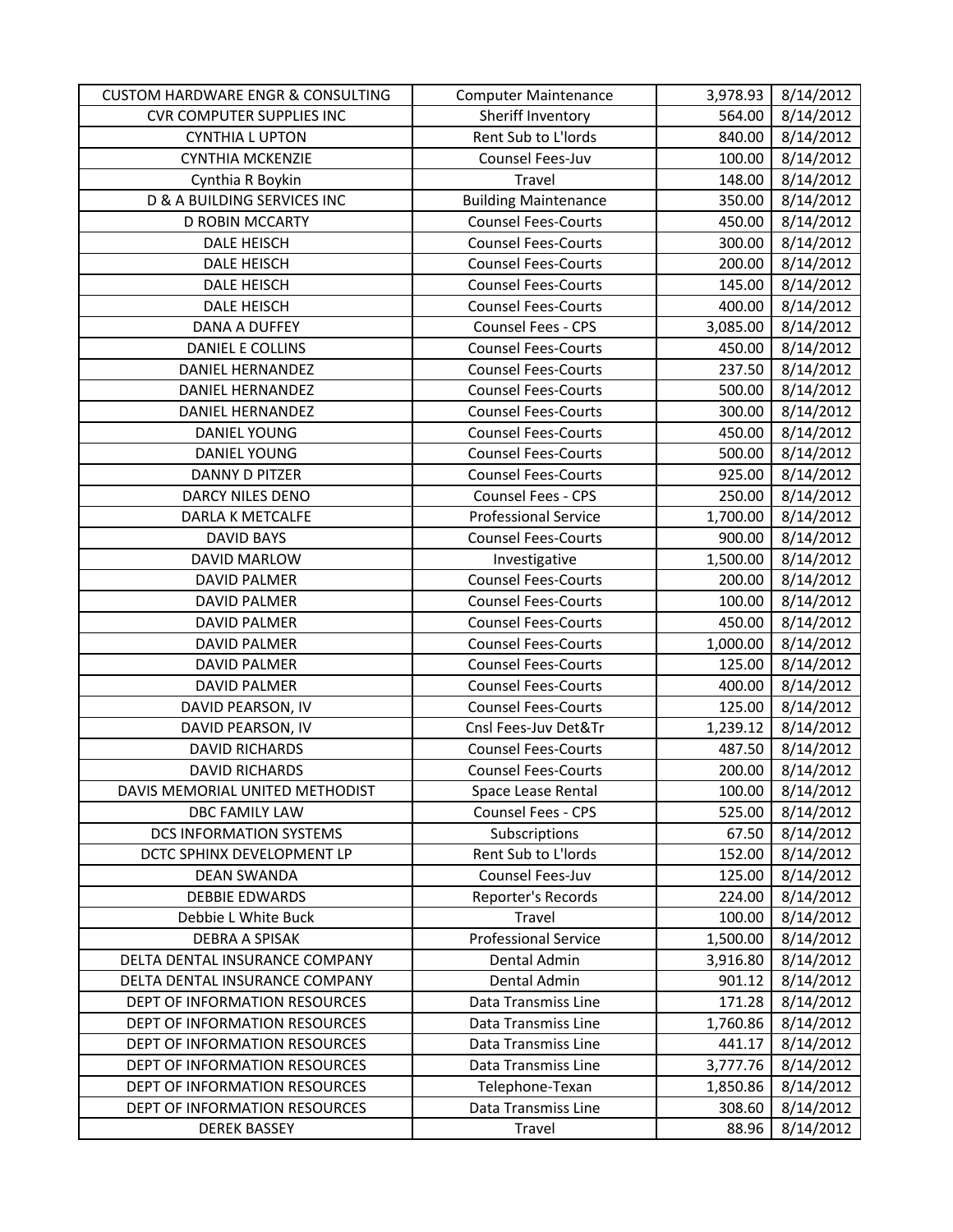| <b>DEREK BROWN</b>                | <b>Counsel Fees-Courts</b>  | 750.00    | 8/14/2012 |
|-----------------------------------|-----------------------------|-----------|-----------|
| <b>DESERT SG LLC</b>              | <b>Utility Assistance</b>   | 30.67     | 8/14/2012 |
| DIAGNOSTIC HYBRIDS, INC.          | Lab Supplies                | 212.58    | 8/14/2012 |
| DIAMOND FOOD MARKETS, INC         | Food/Hygiene Assist         | 46.00     | 8/14/2012 |
| <b>DIANE NILSSON</b>              | Clothing                    | 100.00    | 8/14/2012 |
| <b>DIRECT ENERGY LP</b>           | <b>Utility Assistance</b>   | 1,054.52  | 8/14/2012 |
| <b>DIRECT ENERGY LP</b>           | <b>Utility Assistance</b>   | 551.96    | 8/14/2012 |
| <b>DIRECT ENERGY LP</b>           | <b>Utility Allowance</b>    | 79.00     | 8/14/2012 |
| <b>DIRECTV INC</b>                | Data Transmiss Line         | 90.99     | 8/14/2012 |
| DIVERSIFIED POWER SYSTEMS INC     | <b>Building Maintenance</b> | 423.60    | 8/14/2012 |
| DLT SOLUTIONS INC DIR-VPC03021    | Non-Track Equipment         | 48,165.00 | 8/14/2012 |
| DOLORES STEWART & ASSOCIATES INC  | <b>Professional Service</b> | 1,754.20  | 8/14/2012 |
| DOLORES STEWART & ASSOCIATES INC  | <b>Professional Service</b> | 3,332.98  | 8/14/2012 |
| DOLORES STEWART & ASSOCIATES INC  | <b>Professional Service</b> | 516.26    | 8/14/2012 |
| DOMINIC A BAUMAN                  | <b>Counsel Fees-Courts</b>  | 675.00    | 8/14/2012 |
| <b>DON GANDY</b>                  | <b>Counsel Fees-Courts</b>  | 600.00    | 8/14/2012 |
| <b>DON GANDY</b>                  | <b>Counsel Fees-Courts</b>  | 2,300.00  | 8/14/2012 |
| <b>DON GANDY</b>                  | <b>Counsel Fees-Courts</b>  | 100.00    | 8/14/2012 |
| Donald R Pierson II               | Education                   | 865.55    | 8/14/2012 |
| DONNA GOODRICH                    | Psych Exam/Testimony        | 1,200.00  | 8/14/2012 |
| DOUBLE EAGLE MECHANICAL SERVICE   | <b>Building Maintenance</b> | 429.80    | 8/14/2012 |
| DOUBLE EAGLE MECHANICAL SERVICE   | <b>Building Maintenance</b> | 816.90    | 8/14/2012 |
| DOUBLE EAGLE MECHANICAL SERVICE   | <b>Building Maintenance</b> | 164.25    | 8/14/2012 |
| <b>DSCI INC and</b>               | Rehab/Preserve Act          | 25,145.00 | 8/14/2012 |
| DURKIN LAW OFFICES PC             | Counsel Fees-Juv            | 100.00    | 8/14/2012 |
| <b>DWIGHT DAVID EDMON</b>         | Trust - Constable 8         | 1,286.47  | 8/14/2012 |
| EAGLE MOUNTAIN / SAGINAW ISD      | <b>Estray Livestock</b>     | 1,200.00  | 8/14/2012 |
| <b>EAGLE TRANSMISSION INC</b>     | Central Garage Inv          | 2,090.00  | 8/14/2012 |
| <b>EARL E BATES JR</b>            | <b>Counsel Fees-Courts</b>  | 200.00    | 8/14/2012 |
| <b>EARL E BATES JR</b>            | <b>Counsel Fees-Courts</b>  | 100.00    | 8/14/2012 |
| <b>EASTERN LAB SERVICES</b>       | Lab Supplies                | 620.00    | 8/14/2012 |
| EDGE PARK UNITED METH. CHURCH     | Space Lease Rental          | 400.00    | 8/14/2012 |
| <b>EDWARD DON &amp; COMPANY</b>   | Sheriff Inventory           | 318.60    | 8/14/2012 |
| <b>EDWARD G JONES</b>             | <b>Counsel Fees-Courts</b>  | 300.00    | 8/14/2012 |
| <b>EDWIN YOUNGBLOOD</b>           | <b>Counsel Fees-Courts</b>  | 238.75    | 8/14/2012 |
| <b>EDWIN YOUNGBLOOD</b>           | Counsel Fees - CPS          | 100.00    | 8/14/2012 |
| <b>ELIZABETH ANNE CORTRIGHT</b>   | <b>Professional Service</b> | 262.50    | 8/14/2012 |
| <b>ELOY SEPULVEDA</b>             | <b>Counsel Fees-Courts</b>  | 200.00    | 8/14/2012 |
| ENCLAVE @ PARKVIEW LP             | Rent Sub to L'Iords         | 384.00    | 8/14/2012 |
| <b>ENHANCED LASER PRODUCTS</b>    | <b>Computer Supplies</b>    | 2,275.00  | 8/14/2012 |
| <b>ENVIROMATIC SERVICES</b>       | A/C Maint Contract          | 142.50    | 8/14/2012 |
| <b>ENVIROMATIC SERVICES</b>       | <b>Building Maintenance</b> | 1,752.57  | 8/14/2012 |
| <b>ENVIROMATIC SERVICES</b>       | A/C Maint Contract          | 332.50    | 8/14/2012 |
| <b>ENVIROMATIC SERVICES</b>       | A/C Maint Contract          | 142.50    | 8/14/2012 |
| <b>ENVIROMATIC SERVICES</b>       | A/C Maint Contract          | 78.00     | 8/14/2012 |
| <b>EONG SHIUE</b>                 | Rent Sub to L'Iords         | 172.00    | 8/14/2012 |
| <b>EQUIPMENT DEPOT-FORT WORTH</b> | <b>Equipment Maint</b>      | 274.61    | 8/14/2012 |
| <b>EQUIPMENT DEPOT-FORT WORTH</b> | <b>Equipment Maint</b>      | 1,043.95  | 8/14/2012 |
| ER INVESTIGATIVE NETWORK          | Investigative               | 135.00    | 8/14/2012 |
| ER INVESTIGATIVE NETWORK          | Investigative               | 191.50    | 8/14/2012 |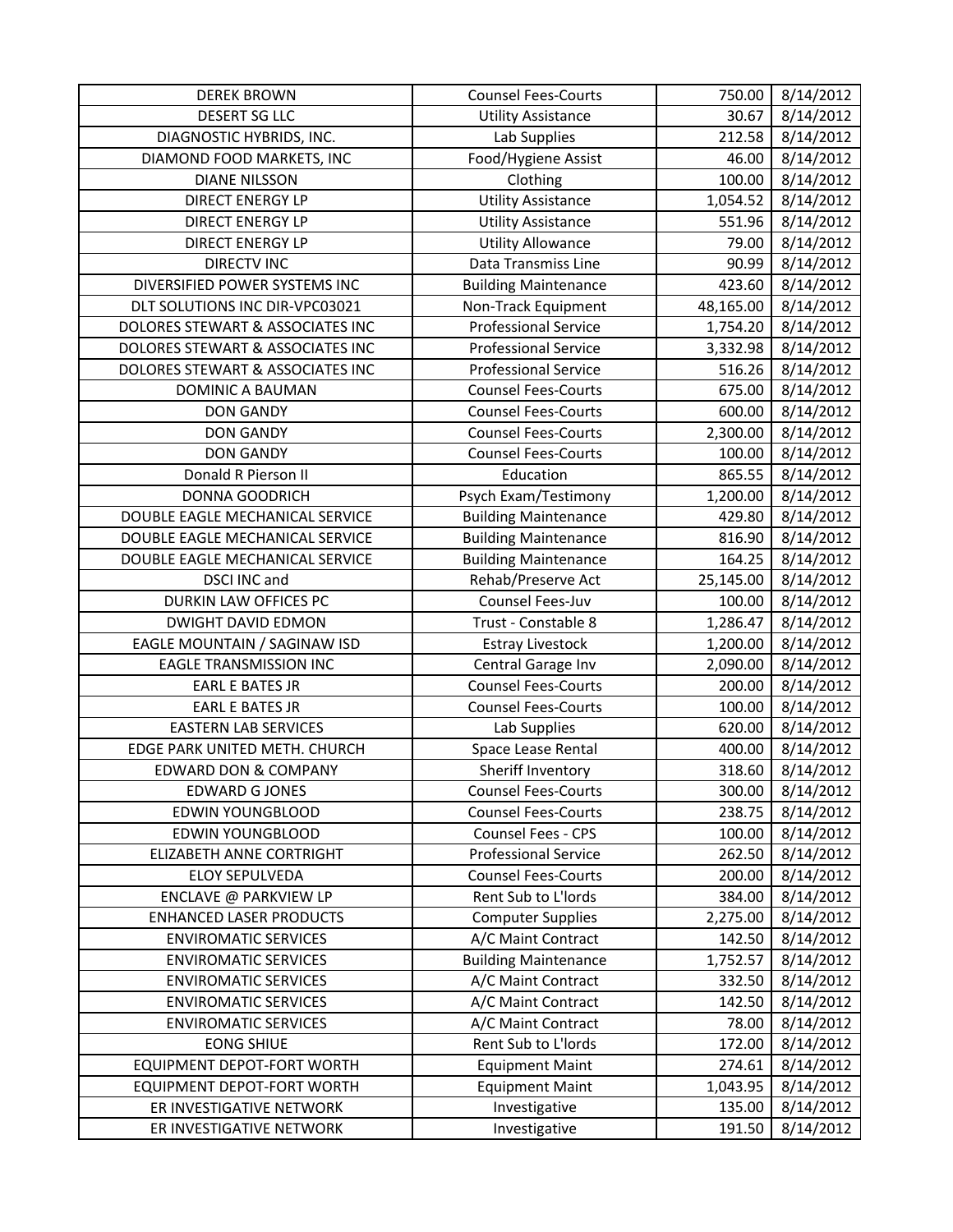| <b>ERIC CUMMINGS</b>             | <b>Counsel Fees-Courts</b>  | 840.00    | 8/14/2012 |
|----------------------------------|-----------------------------|-----------|-----------|
| <b>ERIC CUMMINGS</b>             | <b>Counsel Fees-Courts</b>  | 175.00    | 8/14/2012 |
| <b>ERIC FEDON SR</b>             | <b>Restitution Payable</b>  | 199.99    | 8/14/2012 |
| <b>ERICA STARKS</b>              | Clothing                    | 100.00    | 8/14/2012 |
| <b>ERNESTINE STEVENSON</b>       | Clothing                    | 117.74    | 8/14/2012 |
| <b>EVCO PARTNERS LP</b>          | Supplies                    | 273.84    | 8/14/2012 |
| <b>EVCO PARTNERS LP</b>          | Supplies                    | 50.72     | 8/14/2012 |
| <b>EVCO PARTNERS LP</b>          | Kitchen Supplies            | 89.18     | 8/14/2012 |
| <b>EVCO PARTNERS LP</b>          | <b>Laundry Services</b>     | 52.64     | 8/14/2012 |
| <b>EVCO PARTNERS LP</b>          | <b>Building Maintenance</b> | 257.60    | 8/14/2012 |
| <b>EVCO PARTNERS LP</b>          | <b>Building Maintenance</b> | 105.87    | 8/14/2012 |
| <b>EVCO PARTNERS LP</b>          | <b>Building Maintenance</b> | 669.56    | 8/14/2012 |
| <b>EVCO PARTNERS LP</b>          | <b>Building Maintenance</b> | 23.54     | 8/14/2012 |
| <b>EVCO PARTNERS LP</b>          | <b>Building Maintenance</b> | 235.84    | 8/14/2012 |
| <b>EVCO PARTNERS LP</b>          | Parts and Supplies          | 222.46    | 8/14/2012 |
| <b>EVCO PARTNERS LP</b>          | Parts and Supplies          | 362.31    | 8/14/2012 |
| <b>FABIOLA BERRYHILL</b>         | Clothing                    | 423.03    | 8/14/2012 |
| FAITH LUTHERAN CHURCH            | Space Lease Rental          | 150.00    | 8/14/2012 |
| FAMILY DOLLAR #6359              | Food/Hygiene Assist         | 20.00     | 8/14/2012 |
| FAMILY DOLLAR #1365              | Food/Hygiene Assist         | 114.76    | 8/14/2012 |
| FAMILY DOLLAR #4285              | Food/Hygiene Assist         | 175.00    | 8/14/2012 |
| FAMILY DOLLAR #4688              | Food/Hygiene Assist         | 20.00     | 8/14/2012 |
| FAMILY DOLLAR #4937              | Food/Hygiene Assist         | 79.12     | 8/14/2012 |
| FAMILY DOLLAR #7154              | Other Payable               | 14.61     | 8/14/2012 |
| FAMILY DOLLAR #7154              | Food/Hygiene Assist         | 176.12    | 8/14/2012 |
| FAMILY DOLLAR #7232              | Food/Hygiene Assist         | 20.00     | 8/14/2012 |
| <b>FAMILY DOLLAR STORE #2416</b> | Food/Hygiene Assist         | 97.00     | 8/14/2012 |
| <b>FARMERS MARKET</b>            | Food                        | 147.25    | 8/14/2012 |
| <b>FEDEX</b>                     | Postage                     | 144.75    | 8/14/2012 |
| <b>FEDEX</b>                     | Postage                     | 378.32    | 8/14/2012 |
| <b>FEDEX</b>                     | Postage                     | 18.48     | 8/14/2012 |
| <b>FEDEX</b>                     | Postage                     | 83.42     | 8/14/2012 |
| <b>FEDEX</b>                     | <b>Building Maintenance</b> | 292.82    | 8/14/2012 |
| FELIPE O CALZADA                 | <b>Counsel Fees-Courts</b>  | 550.00    | 8/14/2012 |
| FELIPE O CALZADA                 | <b>Counsel Fees-Courts</b>  | 300.00    | 8/14/2012 |
| FELIPE O CALZADA                 | <b>Counsel Fees-Courts</b>  | 505.00    | 8/14/2012 |
| FELIPE O CALZADA                 | <b>Counsel Fees-Courts</b>  | 100.00    | 8/14/2012 |
| FELIPE O CALZADA                 | Counsel Fees-Juv            | 200.00    | 8/14/2012 |
| FELIPE O CALZADA                 | Counsel Fees - CPS          | 3,160.00  | 8/14/2012 |
| FERTITTA HOSPITALITY             | Education                   | 377.20    | 8/14/2012 |
| <b>FERTITTA HOSPITALITY</b>      | Education                   | 377.20    | 8/14/2012 |
| FERTITTA HOSPITALITY             | Education                   | 377.20    | 8/14/2012 |
| <b>FERTITTA HOSPITALITY</b>      | Education                   | 377.20    | 8/14/2012 |
| <b>FGX LLC</b>                   | Computer SW (Mod)           | 40,175.00 | 8/14/2012 |
| <b>FGX LLC</b>                   | Software Maintenance        | 8,270.00  | 8/14/2012 |
| FIESTA MART #60                  | Food/Hygiene Assist         | 20.00     | 8/14/2012 |
| FIESTA MART #69                  | Food/Hygiene Assist         | 38.54     | 8/14/2012 |
| FIESTA MART #76                  | Food/Hygiene Assist         | 195.49    | 8/14/2012 |
| FILTER SYSTEMS INC               | <b>Building Maintenance</b> | 412.48    | 8/14/2012 |
| FILTER SYSTEMS INC               | A/C Maint Contract          | 39.26     | 8/14/2012 |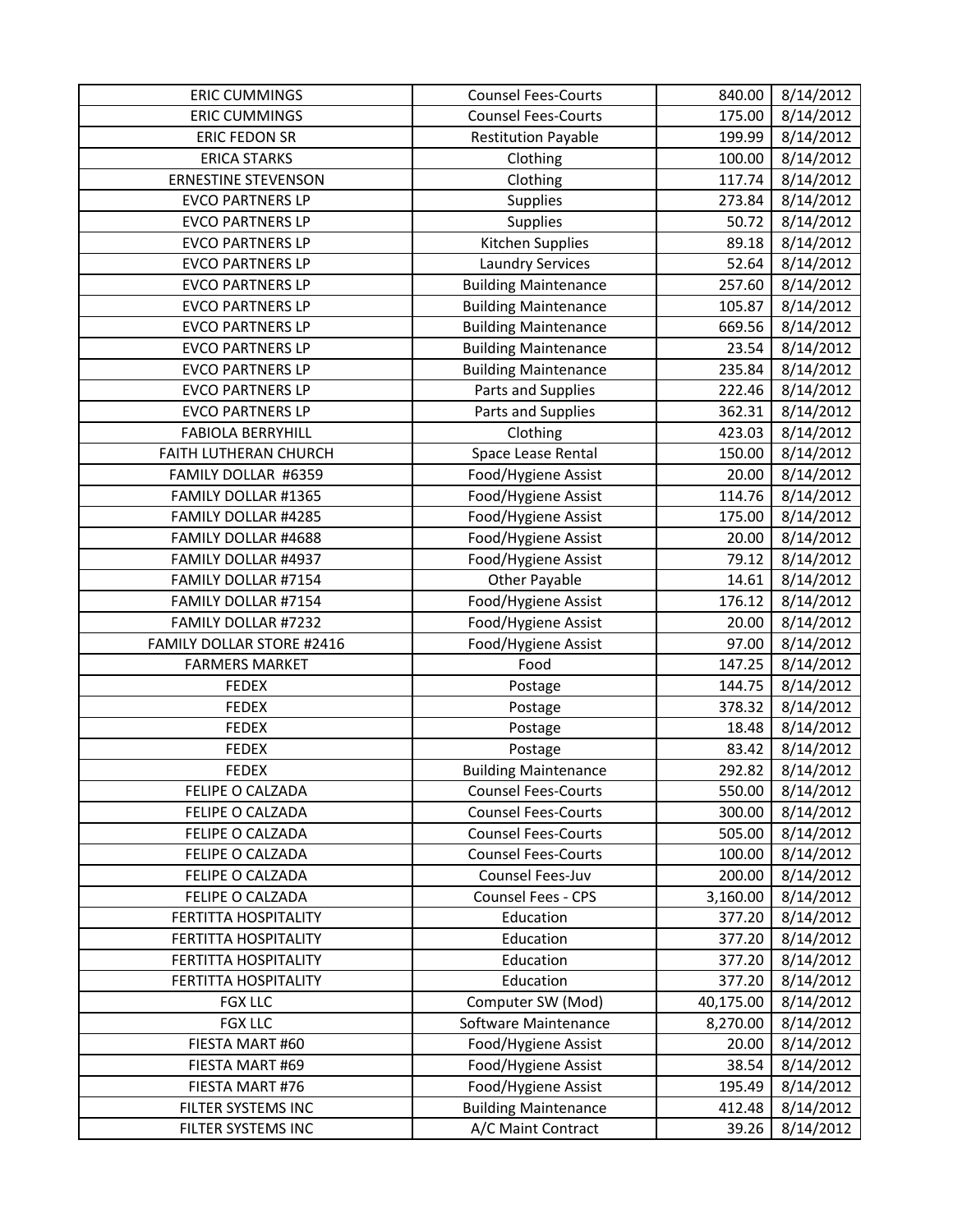| FILTER SYSTEMS INC                | A/C Maint Contract        | 186.26   | 8/14/2012 |
|-----------------------------------|---------------------------|----------|-----------|
| FILTER SYSTEMS INC                | A/C Maint Contract        | 108.85   | 8/14/2012 |
| FILTER SYSTEMS INC                | A/C Maint Contract        | 13.44    | 8/14/2012 |
| FILTER SYSTEMS INC                | A/C Maint Contract        | 161.20   | 8/14/2012 |
| FILTER SYSTEMS INC                | A/C Maint Contract        | 237.05   | 8/14/2012 |
| FILTER SYSTEMS INC                | A/C Maint Contract        | 1,370.28 | 8/14/2012 |
| FIRST BAPTIST CHURCH OF BEDFORD   | Space Lease Rental        | 200.00   | 8/14/2012 |
| FIRST CHOICE POWER                | <b>Utility Assistance</b> | 55.30    | 8/14/2012 |
| FIRST CHOICE POWER                | <b>Utility Assistance</b> | 464.91   | 8/14/2012 |
| FIRST CHOICE POWER                | <b>Utility Allowance</b>  | 72.00    | 8/14/2012 |
| FIRST CONSOLIDATED ASSET MGMT LLC | Rent Sub to L'Iords       | 1,100.00 | 8/14/2012 |
| FIRST JEFFERSON UNITARIAN CHUR    | Space Lease Rental        | 200.00   | 8/14/2012 |
| <b>FISHER SCIENTIFIC</b>          | Lab Supplies              | 195.19   | 8/14/2012 |
| <b>FISHER SCIENTIFIC</b>          | Supplies                  | 52.43    | 8/14/2012 |
| <b>FISHER SCIENTIFIC</b>          | Lab Supplies              | 129.30   | 8/14/2012 |
| <b>FISHER SCIENTIFIC</b>          | Lab Supplies              | 418.92   | 8/14/2012 |
| FITNESS SERVICE OF NORTH TEXAS    | <b>Equipment Maint</b>    | 170.00   | 8/14/2012 |
| FLYNN, FRANCIS & CLARK LLP        | Counsel Fees-Juv          | 100.00   | 8/14/2012 |
| <b>FOOD EXPRESS USA</b>           | Shrff Commissary Inv      | 216.00   | 8/14/2012 |
| FORT WORTH EDUCATION ASSOCIATION  | Space Lease Rental        | 400.00   | 8/14/2012 |
| FORT WORTH HARVEST CHURCH         | Space Lease Rental        | 500.00   | 8/14/2012 |
| FORT WORTH STAR TELEGRAM          | Subscriptions             | 239.40   | 8/14/2012 |
| FORT WORTH WATER DEPARTMENT       | Water                     | 1,076.70 | 8/14/2012 |
| FORT WORTH WATER DEPARTMENT       | Water                     | 304.03   | 8/14/2012 |
| FORT WORTH WATER DEPARTMENT       | Water                     | 839.83   | 8/14/2012 |
| FORT WORTH WATER DEPARTMENT       | Water                     | 437.40   | 8/14/2012 |
| FORT WORTH WATER DEPARTMENT       | Water                     | 583.20   | 8/14/2012 |
| FORT WORTH WATER DEPARTMENT       | Water                     | 280.80   | 8/14/2012 |
| FORT WORTH WATER DEPARTMENT       | Water                     | 139.78   | 8/14/2012 |
| FORT WORTH WATER DEPARTMENT       | Water                     | 47.27    | 8/14/2012 |
| FORT WORTH WATER DEPARTMENT       | Water                     | 324.00   | 8/14/2012 |
| FORT WORTH WATER DEPARTMENT       | Water                     | 1,452.60 | 8/14/2012 |
| FORT WORTH WATER DEPARTMENT       | Water                     | 173.44   | 8/14/2012 |
| FORT WORTH WATER DEPARTMENT       | Water                     | 1,817.69 | 8/14/2012 |
| FORT WORTH WATER DEPARTMENT       | Water                     | 118.80   | 8/14/2012 |
| FORT WORTH WATER DEPARTMENT       | Water                     | 237.60   | 8/14/2012 |
| FORT WORTH WATER DEPARTMENT       | Water                     | 281.71   | 8/14/2012 |
| FORT WORTH WATER DEPARTMENT       | Water                     | 81.00    | 8/14/2012 |
| FORT WORTH WATER DEPARTMENT       | Water                     | 108.00   | 8/14/2012 |
| FORT WORTH WATER DEPARTMENT       | Water                     | 312.68   | 8/14/2012 |
| FORT WORTH WATER DEPARTMENT       | <b>Utility Assistance</b> | 2,949.95 | 8/14/2012 |
| FORT WORTH WATER DEPARTMENT       | Water                     | 54.00    | 8/14/2012 |
| FORT WORTH WATER DEPARTMENT       | Water                     | 792.08   | 8/14/2012 |
| FORT WORTH WATER DEPARTMENT       | Water                     | 61.75    | 8/14/2012 |
| FORT WORTH WATER DEPARTMENT       | Water                     | 105.40   | 8/14/2012 |
| FORT WORTH WATER DEPARTMENT       | Water                     | 70.08    | 8/14/2012 |
| FORT WORTH WATER DEPARTMENT       | Water                     | 162.00   | 8/14/2012 |
| FORT WORTH WATER DEPARTMENT       | Water                     | 3,186.00 | 8/14/2012 |
| FQFW LIMITED PARTNERSHIP          | Rental Assistance         | 465.00   | 8/14/2012 |
| FRANCIS DURWARD WEBB JR           | Rent Sub to L'Iords       | 1,370.00 | 8/14/2012 |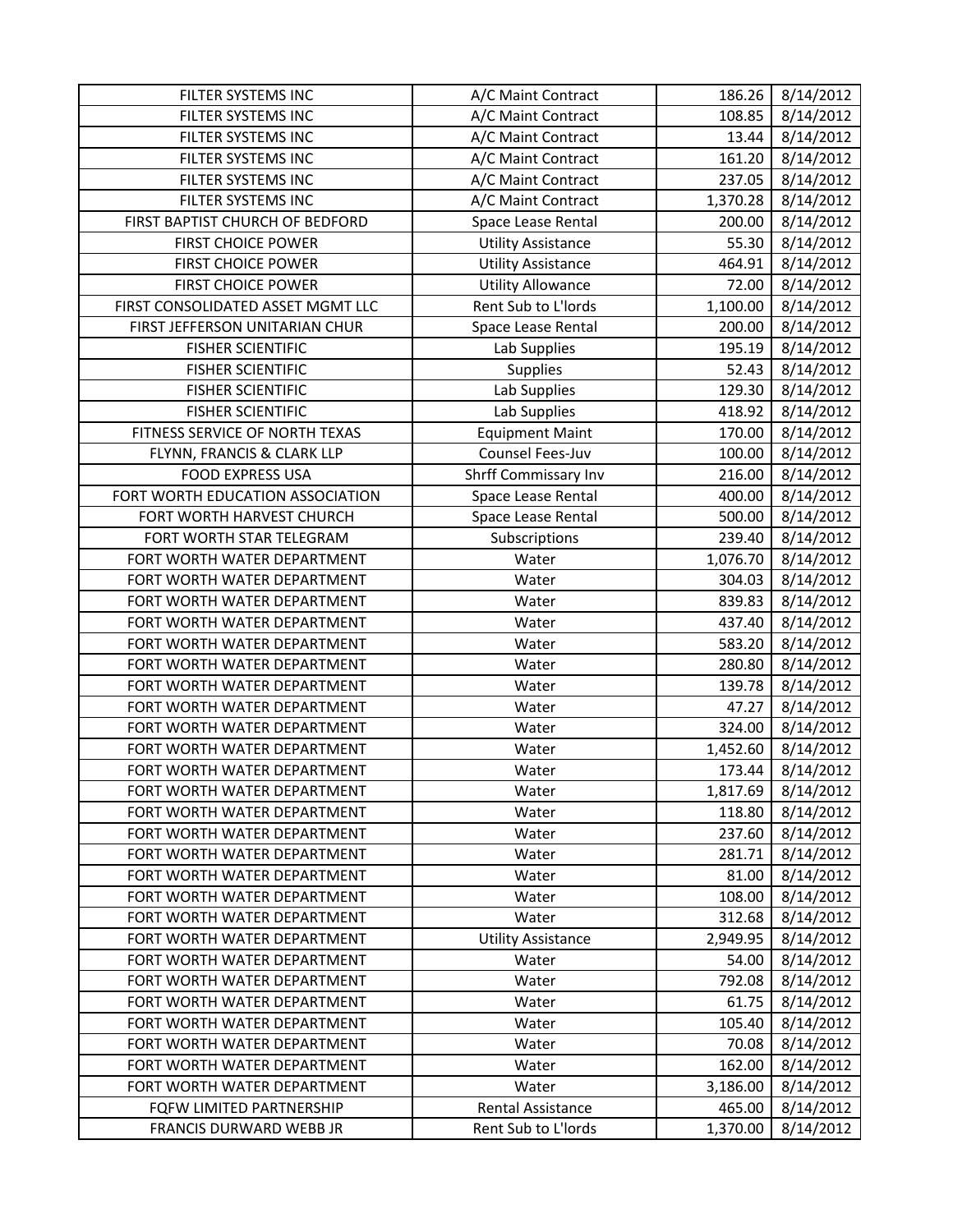| FRANCISCO HERNANDEZ JR           | <b>Counsel Fees-Courts</b>  | 350.00    | 8/14/2012 |
|----------------------------------|-----------------------------|-----------|-----------|
| FRANCISCO HERNANDEZ JR           | <b>Counsel Fees-Courts</b>  | 400.00    | 8/14/2012 |
| FRANCISCO HERNANDEZ JR           | <b>Counsel Fees-Courts</b>  | 500.00    | 8/14/2012 |
| FRANCISCO HERNANDEZ JR           | <b>Counsel Fees-Courts</b>  | 100.00    | 8/14/2012 |
| FRANCISCO HERNANDEZ JR           | <b>Counsel Fees-Courts</b>  | 1,300.00  | 8/14/2012 |
| FRANCISCO HERNANDEZ JR           | <b>Counsel Fees-Courts</b>  | 100.00    | 8/14/2012 |
| FRANCISCO HERNANDEZ JR           | <b>Counsel Fees-Courts</b>  | 1,000.00  | 8/14/2012 |
| FRANCISCO HERNANDEZ JR           | <b>Counsel Fees-Courts</b>  | 200.00    | 8/14/2012 |
| FRANCISCO HERNANDEZ JR           | <b>Counsel Fees-Courts</b>  | 200.00    | 8/14/2012 |
| <b>FRANK ADLER</b>               | Counsel Fees-Juv            | 250.00    | 8/14/2012 |
| <b>FRANK R WARREN</b>            | <b>Rental Assistance</b>    | 788.00    | 8/14/2012 |
| Frieda C McCaskill               | Education                   | 100.00    | 8/14/2012 |
| FT WORTH LAUNDRY & DRY CLEAN     | Lab Equip Mainten           | 66.00     | 8/14/2012 |
| FULCRUM RETAIL ENERGY LLC        | <b>Utility Assistance</b>   | 109.84    | 8/14/2012 |
| <b>FULCRUM RETAIL ENERGY LLC</b> | <b>Utility Allowance</b>    | 48.00     | 8/14/2012 |
| FULGHAM LAW FIRM PC              | <b>Counsel Fees-Courts</b>  | 125.00    | 8/14/2012 |
| FULGHAM LAW FIRM PC              | <b>Counsel Fees-Courts</b>  | 100.00    | 8/14/2012 |
| <b>G ALAN STEELE</b>             | <b>Counsel Fees-Courts</b>  | 150.00    | 8/14/2012 |
| <b>G ANDREW PLATT</b>            | <b>Counsel Fees-Courts</b>  | 450.00    | 8/14/2012 |
| <b>G ANDREW PLATT</b>            | <b>Counsel Fees-Courts</b>  | 100.00    | 8/14/2012 |
| <b>G ANDREW PLATT</b>            | <b>Counsel Fees-Courts</b>  | 250.00    | 8/14/2012 |
| <b>G ANDREW PLATT</b>            | <b>Counsel Fees-Courts</b>  | 120.00    | 8/14/2012 |
| <b>GARY MEDLIN</b>               | <b>Counsel Fees-Courts</b>  | 950.00    | 8/14/2012 |
| <b>GARY MEDLIN</b>               | <b>Counsel Fees-Courts</b>  | 920.00    | 8/14/2012 |
| <b>GARY MEDLIN</b>               | <b>Counsel Fees-Courts</b>  | 310.00    | 8/14/2012 |
| <b>GAYLORD BROS</b>              | Non-Track Equipment         | 668.80    | 8/14/2012 |
| <b>GEORGE MACKEY</b>             | <b>Counsel Fees-Courts</b>  | 100.00    | 8/14/2012 |
| Gerald L Anderson                | Investigative               | 41.45     | 8/14/2012 |
| <b>GERARD KARDONSKY</b>          | <b>Counsel Fees-Courts</b>  | 950.00    | 8/14/2012 |
| <b>GES</b>                       | <b>Equipment Maint</b>      | 227.36    | 8/14/2012 |
| <b>GES</b>                       | <b>Building Maintenance</b> | 186.00    | 8/14/2012 |
| <b>GES</b>                       | <b>Building Maintenance</b> | 653.00    | 8/14/2012 |
| <b>GES</b>                       | <b>Building Maintenance</b> | 565.13    | 8/14/2012 |
| <b>GES</b>                       | A/C Maint Contract          | 4,121.93  | 8/14/2012 |
| <b>GES</b>                       | A/C Maint Contract          | 1,649.00  | 8/14/2012 |
| <b>GES</b>                       | A/C Maint Contract          | 293.00    | 8/14/2012 |
| <b>GES</b>                       | A/C Maint Contract          | 673.54    | 8/14/2012 |
| <b>GES</b>                       | A/C Maint Contract          | 660.39    | 8/14/2012 |
| <b>GES</b>                       | A/C Maint Contract          | 124.00    | 8/14/2012 |
| <b>GES</b>                       | A/C Maint Contract          | 62.00     | 8/14/2012 |
| <b>GES</b>                       | Kitchen Maintenance         | 567.59    | 8/14/2012 |
| <b>GES</b>                       | Kitchen Maintenance         | 303.58    | 8/14/2012 |
| <b>GES</b>                       | <b>Building Maintenance</b> | 151.65    | 8/14/2012 |
| <b>GES</b>                       | A/C Maint Contract          | 2,703.96  | 8/14/2012 |
| <b>GILBERT RUSSELL ROWE</b>      | <b>Counsel Fees-Courts</b>  | 650.00    | 8/14/2012 |
| <b>GILBERT RUSSELL ROWE</b>      | <b>Counsel Fees-Courts</b>  | 125.00    | 8/14/2012 |
| <b>GILBERT RUSSELL ROWE</b>      | <b>Counsel Fees-Courts</b>  | 200.00    | 8/14/2012 |
| <b>GJA INVESTMENTS LP</b>        | Rent Sub to L'Iords         | 525.00    | 8/14/2012 |
| <b>GLAXO SMITH KLINE (GSK)</b>   | <b>Medical Supplies</b>     | 22,562.38 | 8/14/2012 |
| <b>GLAXO SMITH KLINE (GSK)</b>   | <b>Medical Supplies</b>     | 1,890.45  | 8/14/2012 |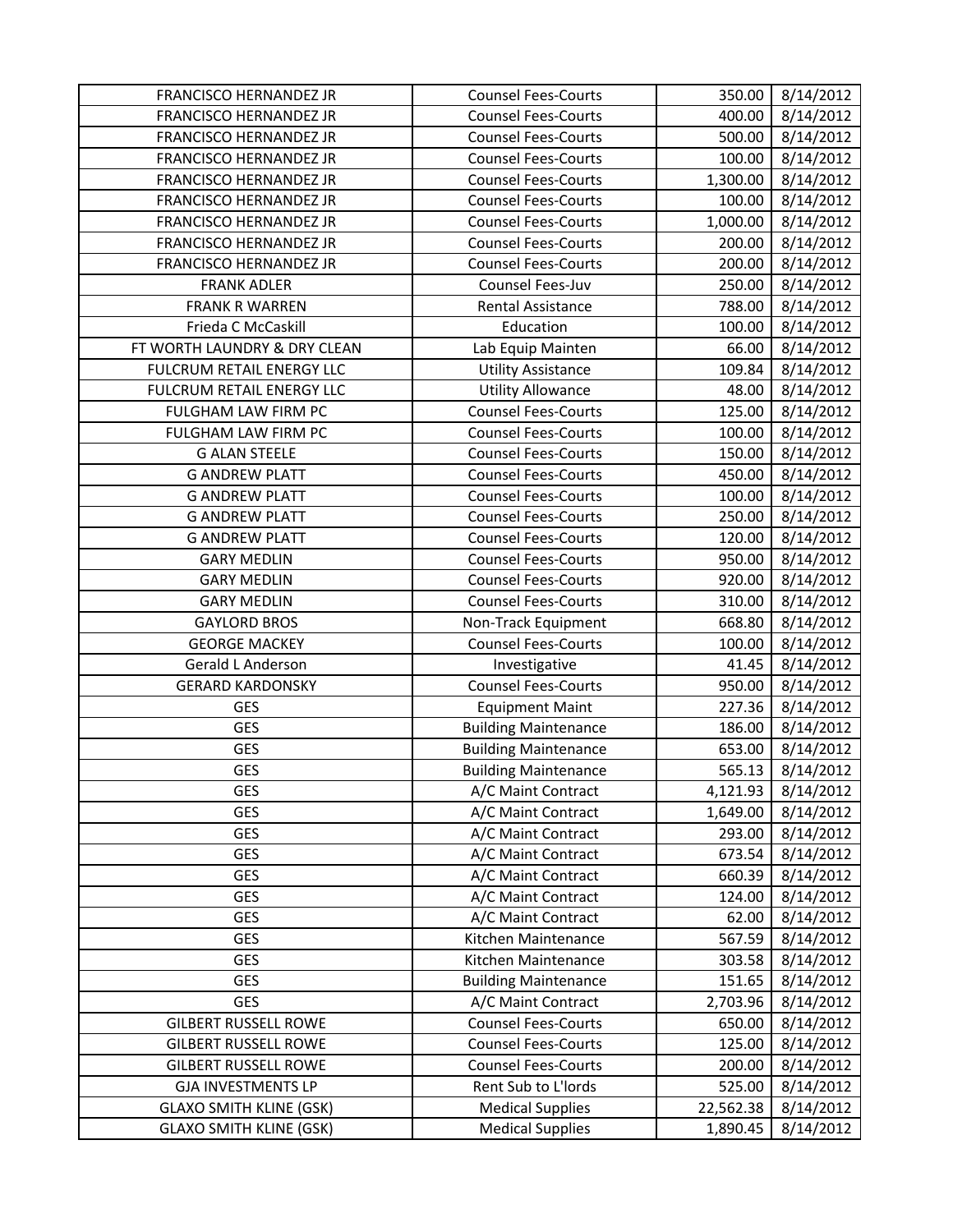| <b>GLOBAL KNOWLEDGE</b>                        | Education                   | 5,000.00  | 8/14/2012 |
|------------------------------------------------|-----------------------------|-----------|-----------|
| <b>GLOBAL KNOWLEDGE</b>                        | Tuition C/room Train        | 11,900.00 | 8/14/2012 |
| <b>GLYNIS MCGINTY</b>                          | <b>Counsel Fees-Courts</b>  | 900.00    | 8/14/2012 |
| <b>GLYNIS MCGINTY</b>                          | <b>Counsel Fees-Courts</b>  | 625.00    | 8/14/2012 |
| GOOD SHEPHERD LUTHERAN CHURCH                  | Space Lease Rental          | 350.00    | 8/14/2012 |
| <b>GRACE LUTHERAN CHURCH</b>                   | Space Lease Rental          | 150.00    | 8/14/2012 |
| <b>GRAPEVINE RELIEF &amp; COMMUNITY EXCHAN</b> | <b>Subrecipient Service</b> | 7,333.00  | 8/14/2012 |
| <b>GRAPHIC SOLUTIONS GROUP</b>                 | Sign Shop Inventory         | 446.18    | 8/14/2012 |
| <b>GREEN MOUNTAIN ENERGY COMPANY</b>           | <b>Utility Assistance</b>   | 116.83    | 8/14/2012 |
| <b>GREEN MOUNTAIN ENERGY COMPANY</b>           | <b>Utility Assistance</b>   | 71.37     | 8/14/2012 |
| <b>GREEN MOUNTAIN ENERGY COMPANY</b>           | <b>Utility Assistance</b>   | 490.00    | 8/14/2012 |
| <b>GREEN MOUNTAIN ENERGY COMPANY</b>           | <b>Utility Assistance</b>   | 263.95    | 8/14/2012 |
| <b>GREEN MOUNTAIN ENERGY COMPANY</b>           | <b>Utility Assistance</b>   | 179.05    | 8/14/2012 |
| <b>GREENEXUS</b>                               | <b>Professional Service</b> | 1,325.00  | 8/14/2012 |
| <b>GREENWOOD MOUNT OLIVET</b>                  | <b>County Burials</b>       | 495.00    | 8/14/2012 |
| <b>GREG GRAY</b>                               | <b>Counsel Fees-Courts</b>  | 400.00    | 8/14/2012 |
| <b>GREG GRAY</b>                               | <b>Counsel Fees-Courts</b>  | 900.00    | 8/14/2012 |
| <b>GREG GRAY</b>                               | <b>Counsel Fees-Courts</b>  | 600.00    | 8/14/2012 |
| <b>GREG GRAY</b>                               | <b>Counsel Fees-Courts</b>  | 175.00    | 8/14/2012 |
| <b>GREG GRAY</b>                               | <b>Counsel Fees-Courts</b>  | 150.00    | 8/14/2012 |
| <b>GREG HARP</b>                               | Clothing                    | 200.00    | 8/14/2012 |
| <b>GSBS BATENHORST INC</b>                     | Non-Track Const/Bldg        | 210.00    | 8/14/2012 |
| <b>GST PUBLIC SAFETY SUPPLY</b>                | Clothing                    | 645.23    | 8/14/2012 |
| <b>GST PUBLIC SAFETY SUPPLY</b>                | Clothing                    | 1,425.13  | 8/14/2012 |
| <b>GST PUBLIC SAFETY SUPPLY</b>                | Clothing                    | (146.09)  | 8/14/2012 |
| <b>GST PUBLIC SAFETY SUPPLY</b>                | Clothing                    | 2,942.92  | 8/14/2012 |
| <b>GUERRERO DEAN FUNERAL HOME INC</b>          | <b>County Burials</b>       | 700.00    | 8/14/2012 |
| <b>GUTH LABORATORIES INC</b>                   | Lab Supplies                | 992.76    | 8/14/2012 |
| H D SMITH WHOLESALE CO                         | <b>Medical Supplies</b>     | 282.79    | 8/14/2012 |
| H D SMITH WHOLESALE CO                         | <b>Medical Supplies</b>     | 2,390.97  | 8/14/2012 |
| Haley W Goff                                   | Education                   | 34.79     | 8/14/2012 |
| HALTOM CITY LODGE #1889                        | Space Lease Rental          | 200.00    | 8/14/2012 |
| HAMIDA A ABDAL-KHALLAQ INC                     | <b>Counsel Fees-Courts</b>  | 1,725.00  | 8/14/2012 |
| HAMIDA A ABDAL-KHALLAQ INC                     | <b>Counsel Fees-Courts</b>  | 450.00    | 8/14/2012 |
| HAMIDA A ABDAL-KHALLAQ INC                     | <b>Counsel Fees-Courts</b>  | 200.00    | 8/14/2012 |
| HAMIDA A ABDAL-KHALLAQ INC                     | Counsel Fees - CPS          | 100.00    | 8/14/2012 |
| HANSON AGGREGATES CENTRAL INC                  | Rock and Gravel             | 3,643.46  | 8/14/2012 |
| HAROLD R & JOYCE SCHATZ REV TRUST              | Rent Sub to L'Iords         | 152.00    | 8/14/2012 |
| HAROLD V JOHNSON                               | <b>Counsel Fees-Courts</b>  | 350.00    | 8/14/2012 |
| HAROLD V JOHNSON                               | <b>Counsel Fees-Courts</b>  | 325.00    | 8/14/2012 |
| <b>HAROLD V JOHNSON</b>                        | <b>Counsel Fees-Courts</b>  | 600.00    | 8/14/2012 |
| <b>HARRIET MAE IRBY</b>                        | Rental Assistance           | 650.00    | 8/14/2012 |
| HART INTERCIVIC INC                            | <b>Voting Supplies</b>      | 48,735.00 | 8/14/2012 |
| HART INTERCIVIC INC                            | <b>Voting Supplies</b>      | 18,593.85 | 8/14/2012 |
| <b>HAWK ELECTRONICS</b>                        | Telephone - Mobile          | 215.95    | 8/14/2012 |
| HD SUPPLY CONSTRUCTION SUPPLY LTD              | Field Equip&Supplies        | 206.97    | 8/14/2012 |
| HDC FOREST HILL LIMITED PARTNERSHIP            | HAP Reimb Port-in           | 459.00    | 8/14/2012 |
| <b>HELBING'S MOBIL SERVICE</b>                 | Central Garage Inv          | 307.25    | 8/14/2012 |
| HENDRICKS, WEATHERS & JEFFERSON PC             | <b>Counsel Fees-Courts</b>  | 108.75    | 8/14/2012 |
| HENDRICKS, WEATHERS & JEFFERSON PC             | Counsel Fees - CPS          | 365.00    | 8/14/2012 |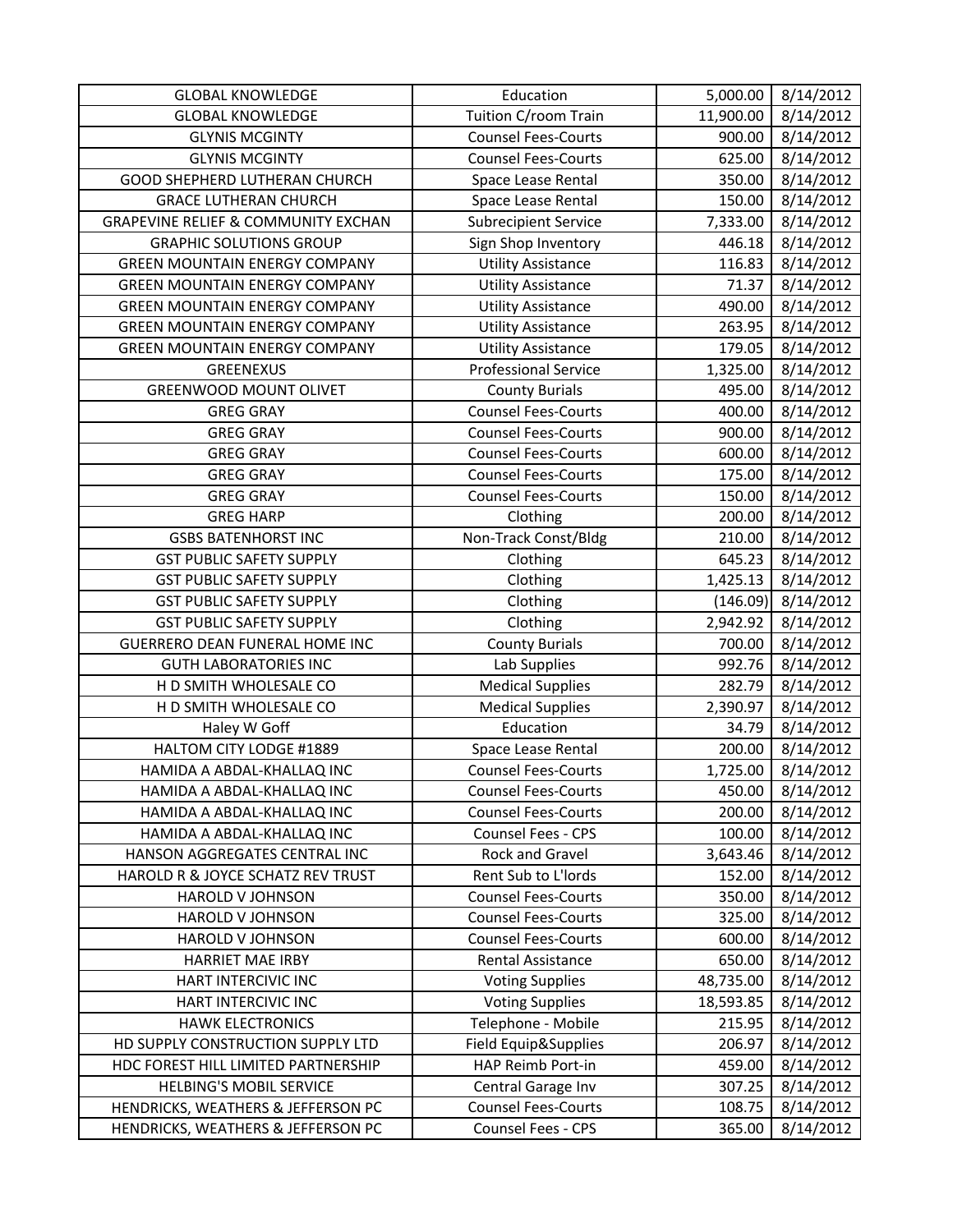| <b>HERBERT D EVERITT</b>             | <b>Counsel Fees-Courts</b>  | 193.75    | 8/14/2012 |
|--------------------------------------|-----------------------------|-----------|-----------|
| <b>HERITAGE BAPTIST CHURCH</b>       | Space Lease Rental          | 200.00    | 8/14/2012 |
| HERITAGE CHURCH OF CHRIST            | Space Lease Rental          | 200.00    | 8/14/2012 |
| HERITAGE FOOD SERVICE EQUIPMENT INC  | Kitchen Maintenance         | 6,394.08  | 8/14/2012 |
| HERMAN BOSWELL INC                   | Rent Sub to L'Iords         | 454.00    | 8/14/2012 |
| <b>HERTZ CORPORATION</b>             | <b>Voting Machine Trans</b> | 7,644.00  | 8/14/2012 |
| <b>HERTZ CORPORATION</b>             | <b>Voting Machine Trans</b> | 882.00    | 8/14/2012 |
| HHA INVESTORS LLC                    | Rent Sub to L'Iords         | 30.00     | 8/14/2012 |
| <b>HI-LINE INC</b>                   | Parts and Supplies          | 981.50    | 8/14/2012 |
| <b>HIRED HANDS INC</b>               | <b>Interpreter Fees</b>     | 280.00    | 8/14/2012 |
| <b>HOBART SERVICE</b>                | Kitchen Maintenance         | 1,303.10  | 8/14/2012 |
| <b>HOBART SERVICE</b>                | Kitchen Maintenance         | 2,038.75  | 8/14/2012 |
| HOTEL 360 LTD                        | Space Lease Rental          | 325.00    | 8/14/2012 |
| <b>HOWARD COUNTY CLERK</b>           | Crim Crt Mental Comp        | 368.00    | 8/14/2012 |
| <b>HSBC BUSINESS SOLUTIONS</b>       | Parts and Supplies          | 949.98    | 8/14/2012 |
| <b>IDEAL FIRE &amp; SECURITY LLC</b> | <b>Building Maintenance</b> | 45.50     | 8/14/2012 |
| <b>IDEAL FIRE &amp; SECURITY LLC</b> | <b>Building Maintenance</b> | 1.50      | 8/14/2012 |
| <b>IDEAL FIRE &amp; SECURITY LLC</b> | <b>Building Maintenance</b> | 22.50     | 8/14/2012 |
| <b>IDEAL FIRE &amp; SECURITY LLC</b> | <b>Building Maintenance</b> | 10.50     | 8/14/2012 |
| <b>IMAGETEK OFFICE SYSTEMS</b>       | <b>Equipment Maint</b>      | 47.47     | 8/14/2012 |
| <b>INDUSTRIAL POWER ISUZU TRUCK</b>  | Central Garage Inv          | 3,943.08  | 8/14/2012 |
| INDUSTRIAL POWER ISUZU TRUCK         | Vehicle Maintenance         | 353.00    | 8/14/2012 |
| INTEGRATED ACCESS SYSTEMS, LLC       | <b>Equipment Maint</b>      | 8,500.00  | 8/14/2012 |
| INTERLINGUA INTERNATIONAL INC        | <b>Interpreter Fees</b>     | 240.00    | 8/14/2012 |
| <b>IRONWOOD RANCH TOWNHOMES LP</b>   | Rent Sub to L'Iords         | 704.00    | 8/14/2012 |
|                                      |                             | 298.00    | 8/14/2012 |
| <b>IRONWOOD RANCH TOWNHOMES LP</b>   | HAP Reimb Port-in           |           |           |
| <b>IRVING HOLDINGS INC</b>           | Transportation              | 19.95     | 8/14/2012 |
| <b>IRVING HOLDINGS INC</b>           | Transportation              | 24.90     | 8/14/2012 |
| <b>IRVING HOLDINGS INC</b>           | Transportation              | 1,676.20  | 8/14/2012 |
| Isaac T Samaniego                    | Travel                      | 336.38    | 8/14/2012 |
| <b>ISABELLA RUNNE</b>                | <b>Restitution Payable</b>  | 100.00    | 8/14/2012 |
| <b>J STEVEN BUSH</b>                 | <b>Counsel Fees-Courts</b>  | 390.00    | 8/14/2012 |
| <b>J STEVEN BUSH</b>                 | <b>Counsel Fees-Courts</b>  | 350.00    | 8/14/2012 |
| JABBERCOMM INC                       | Supplies                    | 258.83    | 8/14/2012 |
| JACK G DUFFY, JR.                    | <b>Counsel Fees-Courts</b>  | 550.00    | 8/14/2012 |
| Jack V Strickland Jr                 | Education                   | 349.73    | 8/14/2012 |
| <b>JACKIE MARTIN</b>                 | Counsel Fees - CPS          | 100.00    | 8/14/2012 |
| JACOBS ENGINEERING GROUP INC         | <b>Professional Service</b> | 677.88    | 8/14/2012 |
| JACOBS ENGINEERING GROUP INC         | <b>Professional Service</b> | 24,092.10 | 8/14/2012 |
| <b>JAMES D RENFORTH II</b>           | <b>Counsel Fees-Courts</b>  | 700.00    | 8/14/2012 |
| <b>JAMES EDWARD BAKER</b>            | <b>Counsel Fees-Courts</b>  | 400.00    | 8/14/2012 |
| JAMES EDWARD BAKER                   | <b>Counsel Fees-Courts</b>  | 500.00    | 8/14/2012 |
| <b>JAMES H LANDERS</b>               | <b>Counseling Services</b>  | 135.00    | 8/14/2012 |
| JAMES H LYNCH                        | Rent Sub to L'Iords         | 312.00    | 8/14/2012 |
| <b>JAMES MASEK</b>                   | Counsel Fees-Juv            | 300.00    | 8/14/2012 |
| <b>JAMES MASEK</b>                   | Counsel Fees - CPS          | 100.00    | 8/14/2012 |
| <b>JAMES R WILSON</b>                | <b>Counsel Fees-Courts</b>  | 155.00    | 8/14/2012 |
| <b>JANA KAY BRAVO</b>                | Reporter's Records          | 32.00     | 8/14/2012 |
| <b>JANA KAY BRAVO</b>                | Reporter's Records          | 94.90     | 8/14/2012 |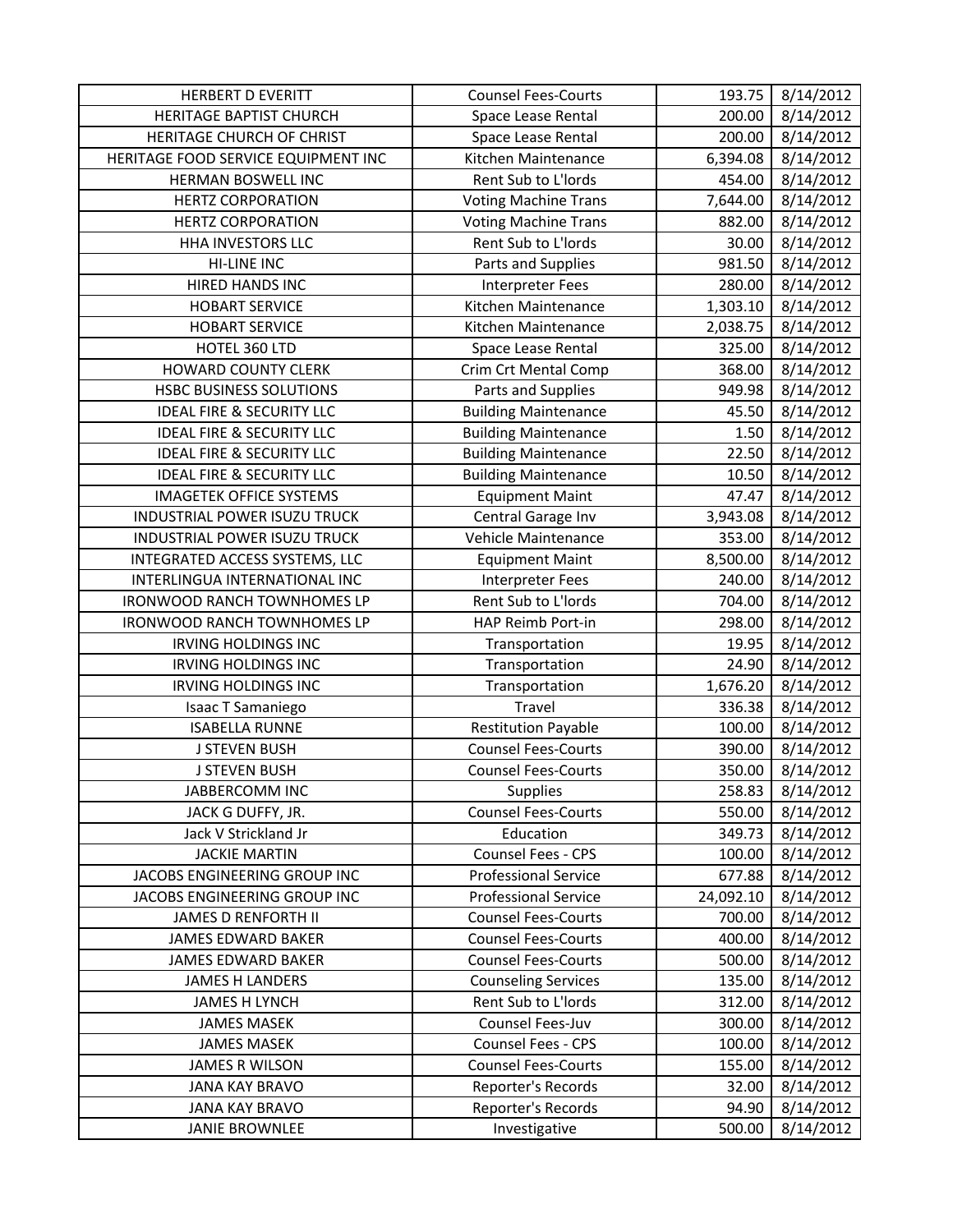| <b>JANPAK</b>                   | Sheriff Inventory           | 1,139.84  | 8/14/2012 |
|---------------------------------|-----------------------------|-----------|-----------|
| <b>JANPAK</b>                   | <b>Custodian Supplies</b>   | 123.36    | 8/14/2012 |
| <b>JEANIE LEE REED</b>          | <b>Restitution Payable</b>  | 12.50     | 8/14/2012 |
| <b>JEANIE MORRIS</b>            | Reporter's Records          | 856.00    | 8/14/2012 |
| <b>JEFF S HOOVER</b>            | <b>Counsel Fees-Courts</b>  | 500.00    | 8/14/2012 |
| <b>JEFF S HOOVER</b>            | <b>Counsel Fees-Courts</b>  | 375.00    | 8/14/2012 |
| <b>JEFF S HOOVER</b>            | <b>Counsel Fees-Courts</b>  | 200.00    | 8/14/2012 |
| <b>JEFF S HOOVER</b>            | <b>Counsel Fees-Courts</b>  | 100.00    | 8/14/2012 |
| JEFFERY DAVID BONCEK            | <b>Counsel Fees-Courts</b>  | 150.00    | 8/14/2012 |
| JEFFERY DAVID BONCEK            | <b>Counsel Fees-Courts</b>  | 100.00    | 8/14/2012 |
| JEFFERY DAVID BONCEK            | <b>Counsel Fees-Courts</b>  | 100.00    | 8/14/2012 |
| <b>JENNIE R DUKE</b>            | <b>Counsel Fees-Courts</b>  | 100.00    | 8/14/2012 |
| <b>JENNIE R DUKE</b>            | <b>Counsel Fees - CPS</b>   | 100.00    | 8/14/2012 |
| <b>JENNIFER L ROBERTS</b>       | <b>Professional Service</b> | 1,500.00  | 8/14/2012 |
| <b>JERRY WOOD</b>               | <b>Counsel Fees-Courts</b>  | 300.00    | 8/14/2012 |
| <b>JESUS NEVAREZ</b>            | Counsel Fees-Juv            | 100.00    | 8/14/2012 |
| <b>JESUS NEVAREZ</b>            | Counsel Fees - CPS          | 570.00    | 8/14/2012 |
| JI SPECIALTY SERVICES INC       | <b>Professional Service</b> | 20,369.00 | 8/14/2012 |
| JIM BEARDEN AND ASSOCIATES PLLC | <b>Counsel Fees - CPS</b>   | 200.00    | 8/14/2012 |
| <b>JIM LANE</b>                 | <b>Counsel Fees-Courts</b>  | 315.00    | 8/14/2012 |
| <b>JMP INTEREST LTD</b>         | Law Books                   | 523.00    | 8/14/2012 |
| JOE RIDER PROPANE INC.          | <b>Utility Assistance</b>   | 260.00    | 8/14/2012 |
| <b>JOE TEAKELL</b>              | Rent Sub to L'Iords         | 264.00    | 8/14/2012 |
| <b>JOETTA KEENE</b>             | <b>Counsel Fees-Courts</b>  | 400.00    | 8/14/2012 |
| <b>JOETTA KEENE</b>             | <b>Counsel Fees-Courts</b>  | 1,000.00  | 8/14/2012 |
| <b>JOETTA KEENE</b>             | <b>Counsel Fees-Courts</b>  | 250.00    | 8/14/2012 |
| <b>JOETTA KEENE</b>             | <b>Counsel Fees-Courts</b>  | 225.00    | 8/14/2012 |
| <b>JOHANNES V WALKER</b>        | Professional Service        | 1,500.00  | 8/14/2012 |
| <b>JOHN AVERY</b>               | <b>Counsel Fees-Courts</b>  | 175.00    | 8/14/2012 |
| <b>JOHN AVERY</b>               | <b>Counsel Fees-Courts</b>  | 300.00    | 8/14/2012 |
| JOHN CARL BEATTY                | <b>Counsel Fees-Courts</b>  | 400.00    | 8/14/2012 |
| <b>JOHN CARL BEATTY</b>         | <b>Counsel Fees-Courts</b>  | 875.00    | 8/14/2012 |
| JOHN CARL BEATTY                | <b>Counsel Fees-Courts</b>  | 900.00    | 8/14/2012 |
| <b>JOHN CARL BEATTY</b>         | <b>Counsel Fees-Courts</b>  | 175.00    | 8/14/2012 |
| <b>JOHN HARDING</b>             | <b>Counsel Fees-Courts</b>  | 300.00    | 8/14/2012 |
| <b>JOHN HARDING</b>             | <b>Counsel Fees-Courts</b>  | 550.00    | 8/14/2012 |
| <b>JOHN HARDING</b>             | <b>Counsel Fees-Courts</b>  | 100.00    | 8/14/2012 |
| <b>JOHN HARDING</b>             | <b>Counsel Fees-Courts</b>  | 100.00    | 8/14/2012 |
| <b>JOHN HARDING</b>             | <b>Counsel Fees-Courts</b>  | 100.00    | 8/14/2012 |
| <b>JOHN HARDING</b>             | <b>Counsel Fees-Courts</b>  | 200.00    | 8/14/2012 |
| JOHN KELLY BRITTAIN PROPERTY    | Rent Sub to L'Iords         | 1,890.00  | 8/14/2012 |
| <b>JOHN LINEBARGER</b>          | <b>Counsel Fees-Courts</b>  | 100.00    | 8/14/2012 |
| John P Chupp                    | Education                   | 1,283.01  | 8/14/2012 |
| JOHN PETER SMITH HEALTH NETWORK | <b>Medical Services</b>     | 20.00     | 8/14/2012 |
| JOHN W STICKELS                 | <b>Counsel Fees-Courts</b>  | 475.00    | 8/14/2012 |
| <b>JOHN W STICKELS</b>          | <b>Counsel Fees-Courts</b>  | 450.00    | 8/14/2012 |
| <b>JOHN W STICKELS</b>          | <b>Counsel Fees-Courts</b>  | 475.00    | 8/14/2012 |
| <b>JOHNSON &amp; JOHNSON</b>    | <b>Counsel Fees-Courts</b>  | 625.00    | 8/14/2012 |
| JOHNSON & JOHNSON               | <b>Counsel Fees-Courts</b>  | 200.00    | 8/14/2012 |
| <b>JOHNSON &amp; JOHNSON</b>    | <b>Counsel Fees-Courts</b>  | 355.00    | 8/14/2012 |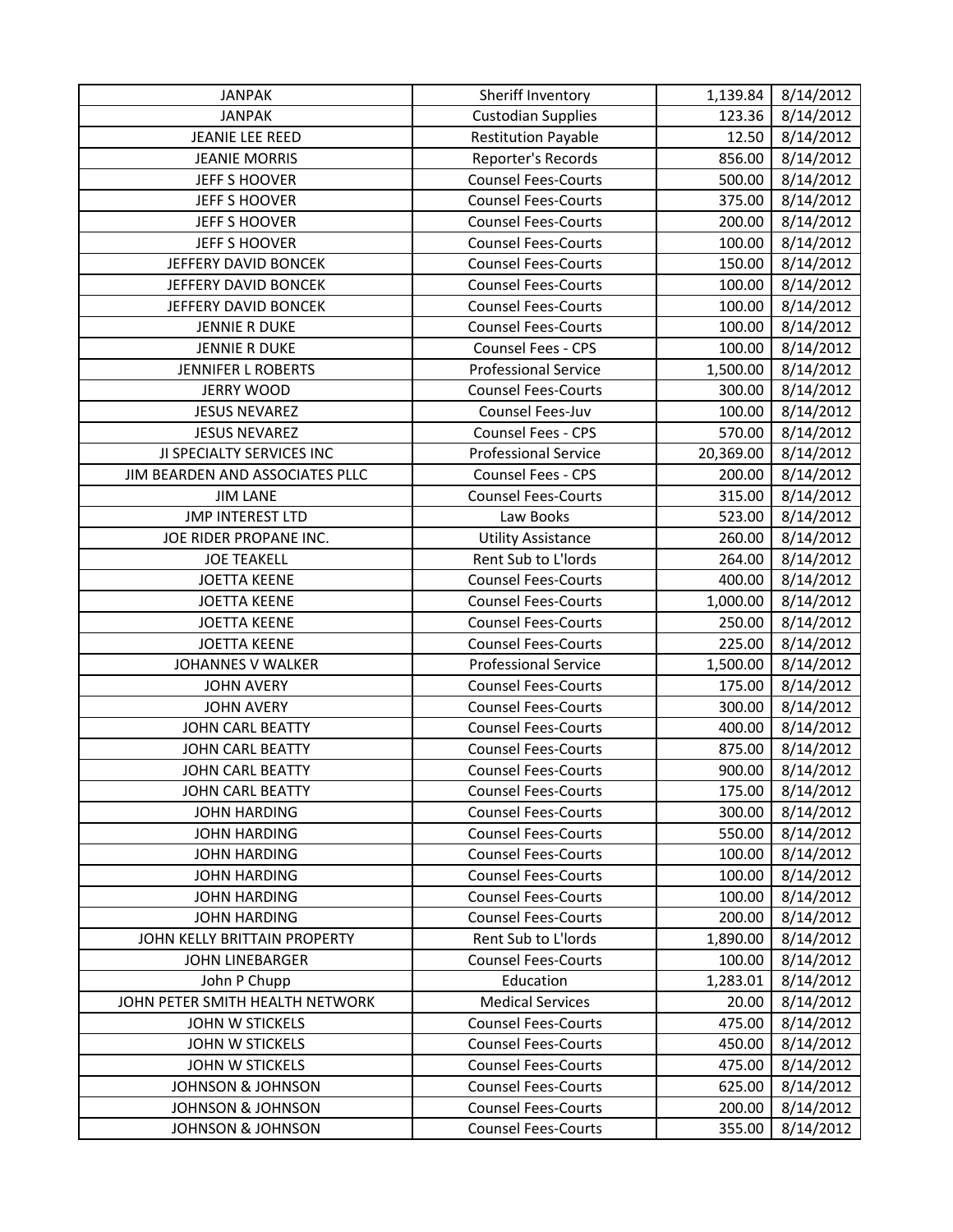| <b>JOHNSON &amp; JOHNSON</b>        | <b>Counsel Fees-Courts</b>  | 100.00   | 8/14/2012 |
|-------------------------------------|-----------------------------|----------|-----------|
| <b>JONATHAN B PERRY</b>             | <b>Professional Service</b> | 1,500.00 | 8/14/2012 |
| JOYCE E STEVENS P.C.                | <b>Counsel Fees-Courts</b>  | 100.00   | 8/14/2012 |
| JOYCE E STEVENS P.C.                | <b>Counsel Fees-Courts</b>  | 250.00   | 8/14/2012 |
| <b>JUAN MARTINEZ</b>                | <b>Rental Assistance</b>    | 2,280.00 | 8/14/2012 |
| JUDITH VAN HOOF                     | Counsel Fees-Juv            | 100.00   | 8/14/2012 |
| JUDITH VAN HOOF                     | Counsel Fees - CPS          | 2,245.00 | 8/14/2012 |
| <b>JUDY BRADLEY</b>                 | Clothing                    | 200.00   | 8/14/2012 |
| <b>JUDY MCBRIDE</b>                 | Clothing                    | 79.02    | 8/14/2012 |
| Julie H Martin                      | Travel                      | 88.96    | 8/14/2012 |
| <b>JULIE MARTINEZ</b>               | <b>Restitution Payable</b>  | 45.00    | 8/14/2012 |
| <b>JULIE R BOOTH</b>                | <b>Professional Service</b> | 526.26   | 8/14/2012 |
| <b>JULIE R BOOTH</b>                | <b>Professional Service</b> | 877.10   | 8/14/2012 |
| JUNIPER GG FORT WORTH LLC           | HAP Reimb Port-in           | 1,397.00 | 8/14/2012 |
| <b>JURIS PUBLISHING INC</b>         | Law Books                   | 297.50   | 8/14/2012 |
| <b>JUST ENERGY TEXAS I CORP</b>     | <b>Utility Assistance</b>   | 503.37   | 8/14/2012 |
| JUST ENERGY TEXAS I CORP            | <b>Utility Allowance</b>    | 495.65   | 8/14/2012 |
| <b>JUSTICE &amp; WHITE PLLC</b>     | <b>Counsel Fees-Courts</b>  | 2,300.00 | 8/14/2012 |
| <b>KARA CARRERAS</b>                | <b>Counsel Fees-Courts</b>  | 400.00   | 8/14/2012 |
| <b>KARA CARRERAS</b>                | <b>Counsel Fees-Courts</b>  | 700.00   | 8/14/2012 |
| <b>KARA CARRERAS</b>                | <b>Counsel Fees-Courts</b>  | 1,075.00 | 8/14/2012 |
| <b>KAREN J BROWN</b>                | <b>Professional Service</b> | 1,200.00 | 8/14/2012 |
| Karen S Marquis                     | Education                   | 119.72   | 8/14/2012 |
| <b>KARMEN JOHNSON</b>               | Counsel Fees - CPS          | 150.00   | 8/14/2012 |
| <b>KARMEN JOHNSON</b>               | Counsel Fees - CPS          | 200.00   | 8/14/2012 |
| <b>KARMEN JOHNSON</b>               | Counsel Fees - CPS          | 100.00   | 8/14/2012 |
| KARTEN PSYCHOLOGICAL SERVICES       | Psych Exam/Testimony        | 350.00   | 8/14/2012 |
| KARTEN PSYCHOLOGICAL SERVICES       | Psych Exam/Testimony        | 350.00   | 8/14/2012 |
| KATHERYN HAYWOOD                    | <b>Counsel Fees-Courts</b>  | 100.00   | 8/14/2012 |
| KATHERYN HAYWOOD                    | <b>Counsel Fees-Courts</b>  | 100.00   | 8/14/2012 |
| <b>KATHRYN CRAVEN</b>               | Counsel Fees - CPS          | 100.00   | 8/14/2012 |
| KATHY A LOWTHORP                    | <b>Counsel Fees-Courts</b>  | 500.00   | 8/14/2012 |
| KATHY EHMANN-CLARDY                 | <b>Interpreter Fees</b>     | 50.00    | 8/14/2012 |
| <b>KATRINA CHAPPEL</b>              | Rent Sub to L'Iords         | 757.00   | 8/14/2012 |
| <b>KEITH MCKAY</b>                  | <b>Counsel Fees-Courts</b>  | 200.00   | 8/14/2012 |
| KELLER OUTDOOR POWER INC            | Parts and Supplies          | 32.00    | 8/14/2012 |
| <b>KELLY C CANAVAN</b>              | <b>Professional Service</b> | 2,500.00 | 8/14/2012 |
| <b>KELLY R GOODNESS PHD</b>         | Psych Exam/Testimony        | 850.00   | 8/14/2012 |
| <b>KELLY R GOODNESS PHD</b>         | Psych Exam/Testimony        | 1,350.00 | 8/14/2012 |
| <b>KENNETH CUTRER</b>               | <b>Counsel Fees-Courts</b>  | 200.00   | 8/14/2012 |
| <b>KENNETH R GORDON PC</b>          | <b>Counsel Fees-Courts</b>  | 525.00   | 8/14/2012 |
| <b>KENNETH R GORDON PC</b>          | <b>Counsel Fees-Courts</b>  | 1,375.00 | 8/14/2012 |
| <b>KENNETH RAYE BOLTON</b>          | Rent Sub to L'Iords         | 1,382.00 | 8/14/2012 |
| <b>KERRY OWENS</b>                  | Counsel Fees - CPS          | 100.00   | 8/14/2012 |
| KILPATRICK INSURANCE AGNCY          | <b>Bonds</b>                | 71.00    | 8/14/2012 |
| KILPATRICK INSURANCE AGNCY          | <b>Bonds</b>                | 71.00    | 8/14/2012 |
| KIM & ANDREWS, ATTORNEYS AT LAW LLP | <b>Counsel Fees-Courts</b>  | 150.00   | 8/14/2012 |
| KIMBERLEY CAMPBELL                  | <b>Counsel Fees-Courts</b>  | 300.00   | 8/14/2012 |
| KIMBERLEY CAMPBELL                  | <b>Counsel Fees-Courts</b>  | 1,800.00 | 8/14/2012 |
| KIWI SOLUTION INC                   | Rent Sub to L'Iords         | 1,679.00 | 8/14/2012 |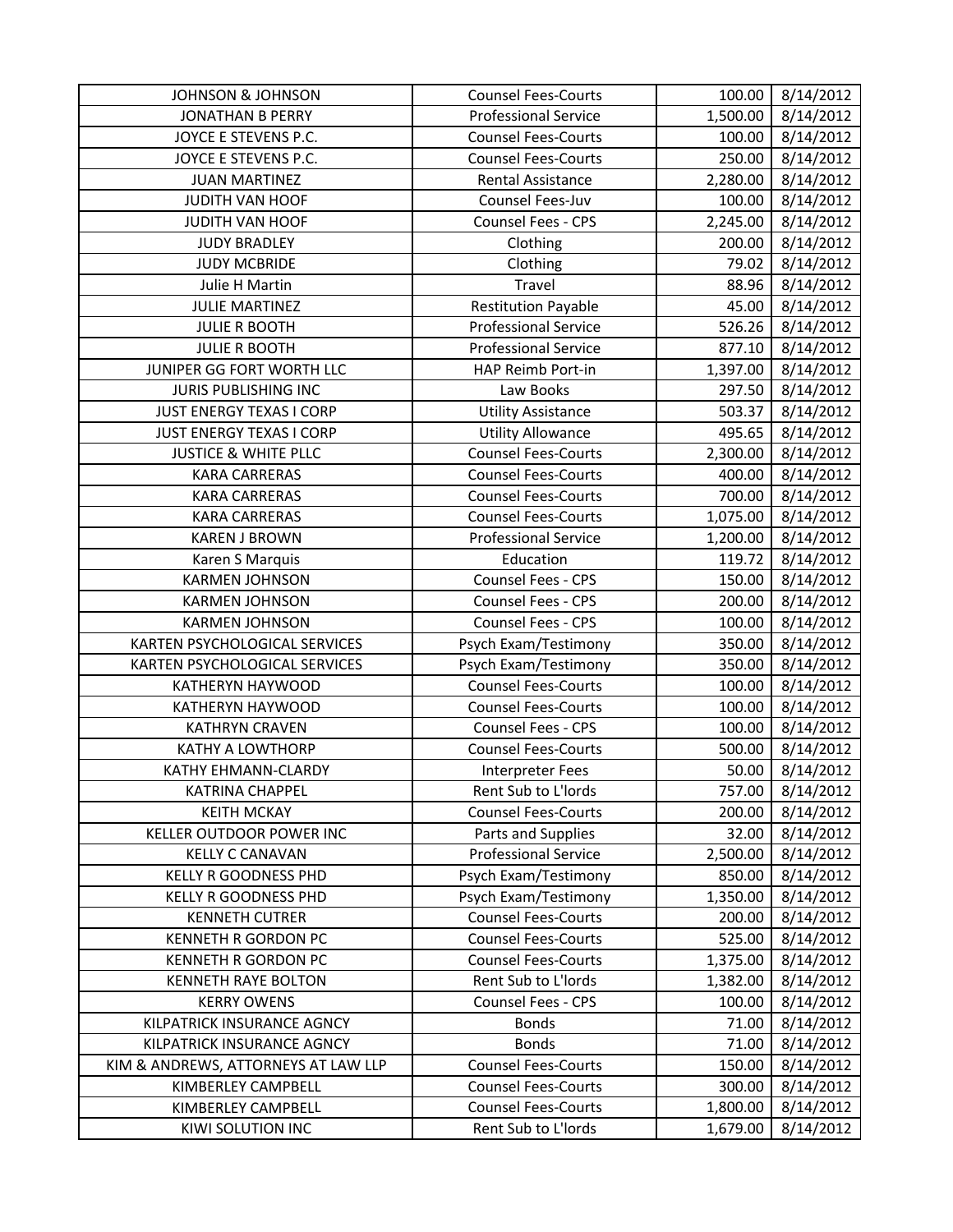| KLEINFELDER                       | <b>Professional Service</b> | 293.75    | 8/14/2012 |
|-----------------------------------|-----------------------------|-----------|-----------|
| <b>KNOWLES PUBLISHING</b>         | Law Books                   | 90.60     | 8/14/2012 |
| <b>KNOWLES PUBLISHING</b>         | Law Books                   | 101.45    | 8/14/2012 |
| <b>KOBBY T WARREN</b>             | <b>Counsel Fees-Courts</b>  | 350.00    | 8/14/2012 |
| KONICA MINOLTA BUSINESS SOLUTIONS | <b>Equipment Maint</b>      | 122.63    | 8/14/2012 |
| KONICA MINOLTA BUSINESS SOLUTIONS | <b>Equipment Maint</b>      | 28.59     | 8/14/2012 |
| KONICA MINOLTA BUSINESS SOLUTIONS | <b>Equipment Rentals</b>    | 154.39    | 8/14/2012 |
| KONICA MINOLTA BUSINESS SOLUTIONS | <b>Equipment Rentals</b>    | 210.11    | 8/14/2012 |
| KONICA MINOLTA BUSINESS SOLUTIONS | <b>Equipment Rentals</b>    | 184.18    | 8/14/2012 |
| KORY W NELSON PLLC                | <b>Counsel Fees-Probate</b> | 1,350.00  | 8/14/2012 |
| <b>KPMG LLP</b>                   | <b>Professional Service</b> | 20,000.00 | 8/14/2012 |
| <b>KRISTINA WEST</b>              | Counsel Fees-Juv            | 112.50    | 8/14/2012 |
| <b>KRISTINA WEST</b>              | Counsel Fees - CPS          | 450.00    | 8/14/2012 |
| <b>KROGER COMPANY</b>             | Food/Hygiene Assist         | 295.99    | 8/14/2012 |
| <b>KSM EXCHANGE LLC</b>           | Parts and Supplies          | 5,630.00  | 8/14/2012 |
| <b>KSM EXCHANGE LLC</b>           | Parts and Supplies          | 312.00    | 8/14/2012 |
| <b>KSM EXCHANGE LLC</b>           | Parts and Supplies          | 151.86    | 8/14/2012 |
| <b>KSM EXCHANGE LLC</b>           | Parts and Supplies          | 7,186.05  | 8/14/2012 |
| <b>KULVIR BHOGAL</b>              | Rent Sub to L'Iords         | 292.00    | 8/14/2012 |
| <b>LACY BRITTEN</b>               | Counsel Fees - CPS          | 100.00    | 8/14/2012 |
| LAKE WORTH ANIMAL CLINIC          | Feed Pets/Stock             | 45.99     | 8/14/2012 |
| LAKEVIEW ON SHADY OAKS LLC        | Rent Sub to L'Iords         | 118.00    | 8/14/2012 |
| LANDMARK BAPTIST CHURCH           | Space Lease Rental          | 200.00    | 8/14/2012 |
| <b>LANTIS G ROBERTS</b>           | Counsel Fees - CPS          | 100.00    | 8/14/2012 |
| <b>LARRY HUMPHRIES</b>            | <b>Rental Assistance</b>    | 600.00    | 8/14/2012 |
| LARRY M MOORE                     | <b>Counsel Fees-Courts</b>  | 762.50    | 8/14/2012 |
| LASERLINK INTERNATIONAL INC       | Supplies                    | 1,200.00  | 8/14/2012 |
| LASERLINK INTERNATIONAL INC       | Supplies                    | 600.00    | 8/14/2012 |
| LASERLINK INTERNATIONAL INC       | Supplies                    | 760.00    | 8/14/2012 |
| LASERLINK INTERNATIONAL INC       | Photo Processing Inv        | 864.63    | 8/14/2012 |
| LASERLINK INTERNATIONAL INC       | <b>Supplies</b>             | 183.00    | 8/14/2012 |
| LASERLINK INTERNATIONAL INC       | Supplies                    | 105.00    | 8/14/2012 |
| LASERLINK INTERNATIONAL INC       | Supplies                    | 1,732.00  | 8/14/2012 |
| LASERLINK INTERNATIONAL INC       | <b>Supplies</b>             | 41.16     | 8/14/2012 |
| LASERLINK INTERNATIONAL INC       | <b>Supplies</b>             | 89.00     | 8/14/2012 |
| LASERLINK INTERNATIONAL INC       | <b>Supplies</b>             | 278.00    | 8/14/2012 |
| LASERLINK INTERNATIONAL INC       | <b>Supplies</b>             | 312.00    | 8/14/2012 |
| LASERLINK INTERNATIONAL INC       | <b>Supplies</b>             | 210.00    | 8/14/2012 |
| LASERLINK INTERNATIONAL INC       | <b>Supplies</b>             | 90.00     | 8/14/2012 |
| LASERLINK INTERNATIONAL INC       | <b>Supplies</b>             | 104.00    | 8/14/2012 |
| LASERLINK INTERNATIONAL INC       | <b>Supplies</b>             | 36.00     | 8/14/2012 |
| LASERLINK INTERNATIONAL INC       | <b>Supplies</b>             | 50.00     | 8/14/2012 |
| LASERLINK INTERNATIONAL INC       | <b>Supplies</b>             | 726.00    | 8/14/2012 |
| LATEPH ADENIJI                    | <b>Counsel Fees-Courts</b>  | 600.00    | 8/14/2012 |
| LATEPH ADENIJI                    | <b>Counsel Fees-Courts</b>  | 400.00    | 8/14/2012 |
| Laura M Miller                    | Education                   | 1,586.28  | 8/14/2012 |
| <b>LAURA SPENCER</b>              |                             |           |           |
|                                   | Clothing                    | 200.00    | 8/14/2012 |
| <b>LAUREN B CHADWICK</b>          | <b>Professional Service</b> | 1,500.00  | 8/14/2012 |
| LAW OFC OF PATTON E MAYNARD PC    | <b>Counsel Fees-Courts</b>  | 750.00    | 8/14/2012 |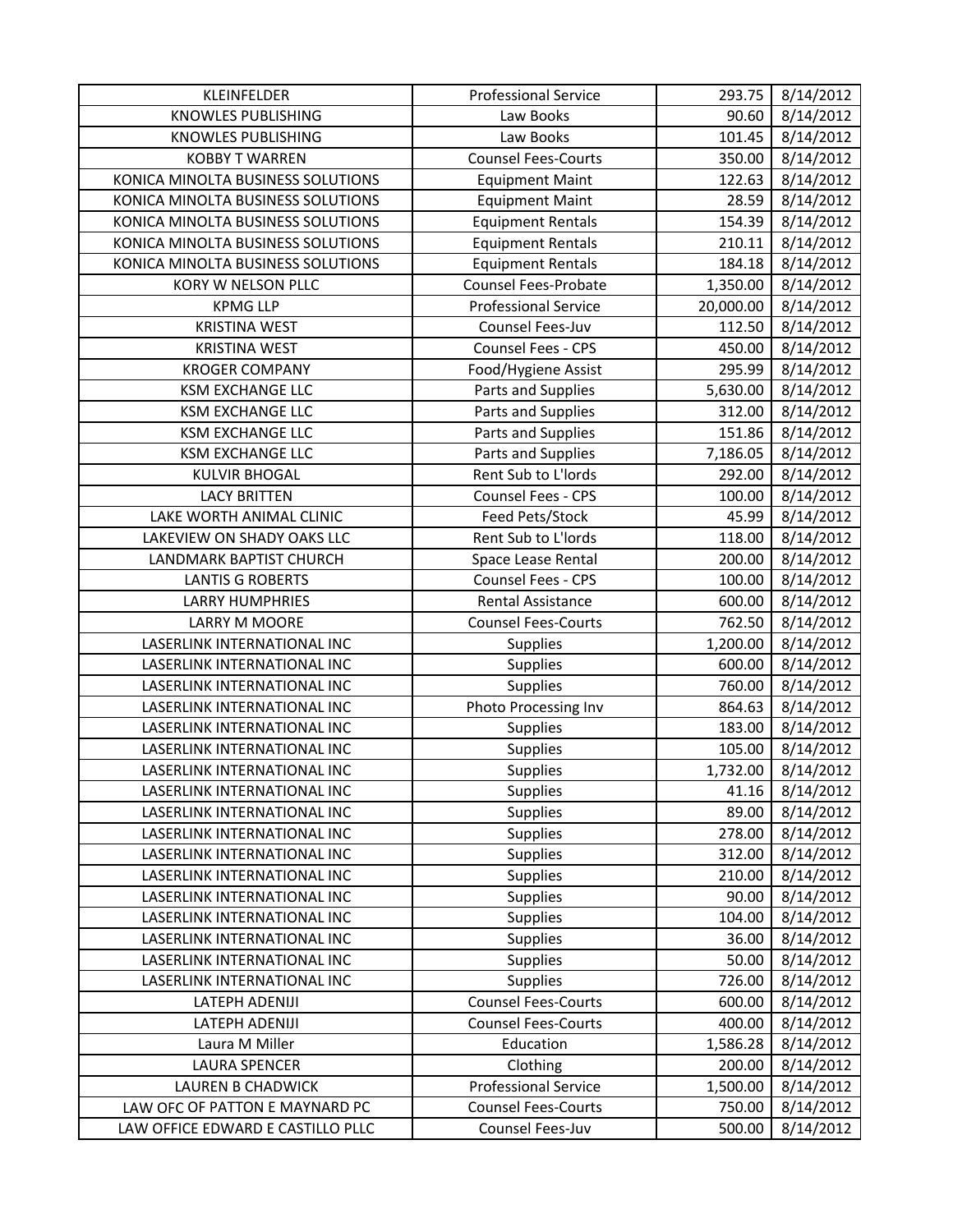| LAW OFFICE OF BRADLEY L CLARK PC    | <b>Counsel Fees-Courts</b>  | 200.00    | 8/14/2012              |
|-------------------------------------|-----------------------------|-----------|------------------------|
| LAW OFFICE OF BRENDA L PFEIFF PC    | Counsel Fees - CPS          | 1,900.00  | 8/14/2012              |
| LAW OFFICE OF GANOZA & RODRIGUEZ    | Counsel Fees - CPS          | 1,000.00  | 8/14/2012              |
| LAW OFFICE OF HARMONY M SCHUERMAN P | <b>Counsel Fees-Courts</b>  | 100.00    | 8/14/2012              |
| LAW OFFICE OF JO AN G ASHLEY        | Counsel Fees-Juv            | 200.00    | 8/14/2012              |
| LAW OFFICE OF JO AN G ASHLEY        | Counsel Fees - CPS          | 100.00    | 8/14/2012              |
| LAW OFFICE OF KARLA M BALLI         | Counsel Fees - CPS          | 100.00    | 8/14/2012              |
| LAW OFFICE OF KENNETH NEWELL PLLC   | <b>Counsel Fees-Courts</b>  | 400.00    | 8/14/2012              |
| LAW OFFICE OF LISA HAINES           | <b>Counsel Fees-Courts</b>  | 400.00    | 8/14/2012              |
| LAW OFFICE OF LISA HAINES           | <b>Counsel Fees-Courts</b>  | 156.25    | 8/14/2012              |
| LAW OFFICE OF MEDA BOURLAND PLLC    | Counsel Fees - CPS          | 100.00    | 8/14/2012              |
| LAW OFFICE OF TIM CHOY              | <b>Counsel Fees-Courts</b>  | 550.00    | $\frac{1}{8}$ /14/2012 |
| LAW OFFICE OF TIM CHOY              | <b>Counsel Fees-Courts</b>  | 300.00    | 8/14/2012              |
| LAW OFFICE OF TIM CHOY              | <b>Counsel Fees-Courts</b>  | 575.00    | 8/14/2012              |
| LAW OFFICE OF TIM CHOY              | <b>Counsel Fees-Courts</b>  | 125.00    | 8/14/2012              |
| <b>LAWSON PRODUCTS INC</b>          | Parts and Supplies          | 476.22    | 8/14/2012              |
| LEGG MASON REAL ESTATE CAPITAL II   | Rent Sub to L'Iords         | 1,006.00  | 8/14/2012              |
| <b>LEIGH HALE</b>                   | Clothing                    | 336.25    | 8/14/2012              |
| Leighton G Iles                     | Travel                      | 248.40    | 8/14/2012              |
| LENA POPE HOME INC                  | <b>Professional Service</b> | 49,573.43 | 8/14/2012              |
| LEON REED JR                        | <b>Professional Service</b> | 1,275.00  | 8/14/2012              |
| <b>LEON REED JR</b>                 | <b>Counsel Fees-Courts</b>  | 300.00    | 8/14/2012              |
| <b>LEON REED JR</b>                 | <b>Counsel Fees-Courts</b>  | 200.00    | 8/14/2012              |
| LEONARDS FARM AND RANCH             | Parts and Supplies          | 702.20    | 8/14/2012              |
| LEONARDS FARM AND RANCH             | Parts and Supplies          | 31.56     | 8/14/2012              |
| LEONARDS FARM AND RANCH             | Parts and Supplies          | 127.17    | 8/14/2012              |
| <b>LESA PAMPLIN</b>                 | <b>Counsel Fees-Courts</b>  | 100.00    | 8/14/2012              |
| <b>LESLIE J BURGOYNE</b>            | Counsel Fees - CPS          | 1,055.00  | 8/14/2012              |
| <b>LESLIE JOHNS</b>                 | <b>Counsel Fees-Courts</b>  | 400.00    | 8/14/2012              |
| <b>LESLIE JOHNS</b>                 | <b>Counsel Fees-Courts</b>  | 250.00    | 8/14/2012              |
| <b>LESLIE JOHNS</b>                 | <b>Counsel Fees-Courts</b>  | 212.50    | 8/14/2012              |
| <b>LESLIE JOHNS</b>                 | <b>Counsel Fees-Courts</b>  | 800.00    | 8/14/2012              |
| <b>LESTER K REED</b>                | Counsel Fees - CPS          | 150.00    | 8/14/2012              |
| <b>LEX JOHNSTON</b>                 | <b>Counsel Fees-Courts</b>  | 300.00    | 8/14/2012              |
| <b>LEX JOHNSTON</b>                 | <b>Counsel Fees-Courts</b>  | 125.00    | 8/14/2012              |
| LEXISNEXIS                          | On-Line Service             | 1,959.00  | 8/14/2012              |
| LEXISNEXIS                          | On-Line Service             | 46.00     | 8/14/2012              |
| LEXISNEXIS                          | On-Line Service             | 27.00     | 8/14/2012              |
| LEXISNEXIS RISK DATA MANAGEMENT INC | Cert Copies/Trans           | 448.05    | 8/14/2012              |
| LHF PROPERTIES LLC                  | Rent Sub to L'Iords         | 700.00    | 8/14/2012              |
| LHOIST NORTH AMERICA                | <b>Base Stab Materials</b>  | 1,361.14  | 8/14/2012              |
| <b>LIBRA J LANGE</b>                | <b>Professional Service</b> | 2,500.00  | 8/14/2012              |
| LIFE SAFETY SERVICES LLC            | <b>Building Maintenance</b> | 87.54     | 8/14/2012              |
| LIFE SAFETY SERVICES LLC            | <b>Building Maintenance</b> | 591.80    | 8/14/2012              |
| LIFE SAFETY SERVICES LLC            | <b>Building Maintenance</b> | 150.00    | 8/14/2012              |
| LIFE SAFETY SERVICES LLC            | <b>Building Maintenance</b> | 300.00    | 8/14/2012              |
| LIFE SAFETY SERVICES LLC            | <b>Building Maintenance</b> | 374.35    | 8/14/2012              |
| LIFE SAFETY SERVICES LLC            | <b>Building Maintenance</b> | 600.00    | 8/14/2012              |
| LIFE SAFETY SERVICES LLC            | <b>Building Maintenance</b> | 404.18    | 8/14/2012              |
| LIFE SAFETY SERVICES LLC            | <b>Building Maintenance</b> | 150.00    | 8/14/2012              |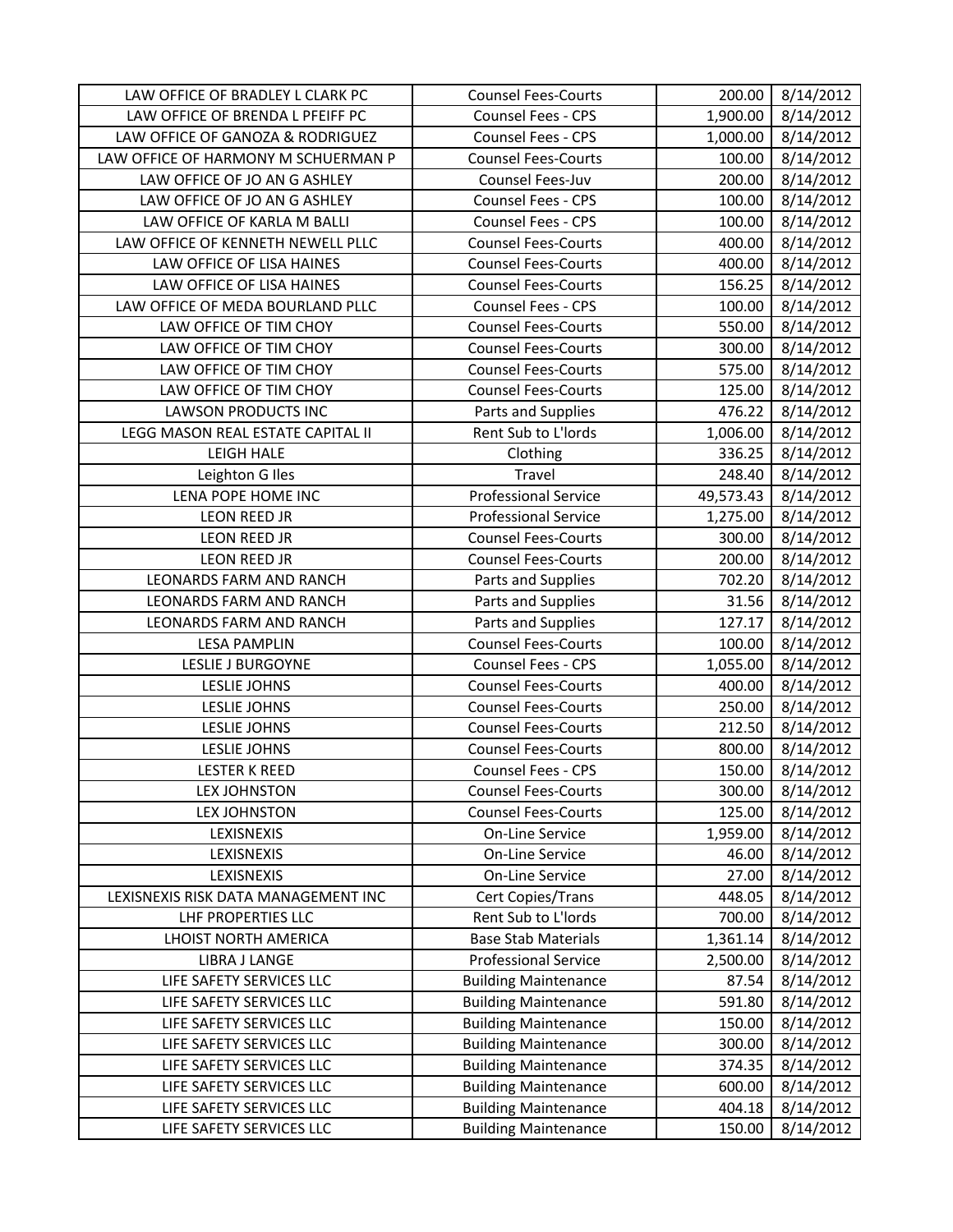| LIFE SAFETY SERVICES LLC            | <b>Building Maintenance</b> | 408.52   | 8/14/2012 |
|-------------------------------------|-----------------------------|----------|-----------|
| LIFE SAFETY SERVICES LLC            | <b>Building Maintenance</b> | 150.00   | 8/14/2012 |
| <b>LILIANA CORTES</b>               | <b>Restitution Payable</b>  | 76.56    | 8/14/2012 |
| LINDSAY O WILLIAMS                  | <b>Professional Service</b> | 1,500.00 | 8/14/2012 |
| LINDSEY WALLECK                     | Clothing                    | 37.80    | 8/14/2012 |
| <b>LISA HOOBLER</b>                 | <b>Counsel Fees-Courts</b>  | 100.00   | 8/14/2012 |
| LISA M WEST                         | <b>Professional Service</b> | 1,500.00 | 8/14/2012 |
| Lisa McKamie-Muttiah                | Travel                      | 10.00    | 8/14/2012 |
| <b>LISA MORTON</b>                  | Reporter's Records          | 2,780.00 | 8/14/2012 |
| LISA MULLEN                         | <b>Counsel Fees-Courts</b>  | 815.00   | 8/14/2012 |
| LISA V JACKSON                      | <b>Professional Service</b> | 701.68   | 8/14/2012 |
| LLOYD GOSSELINK ROCHELLE & TOWNSEND | <b>Litigation Expense</b>   | 4,438.50 | 8/14/2012 |
| LOCK TIGHT SECURITY INC             | <b>Building Maintenance</b> | 69.50    | 8/14/2012 |
| LOCK TIGHT SECURITY INC             | <b>Building Maintenance</b> | 69.50    | 8/14/2012 |
| <b>LOCK TIGHT SECURITY INC</b>      | <b>Building Maintenance</b> | 69.50    | 8/14/2012 |
| <b>LOCK TIGHT SECURITY INC</b>      | <b>Building Maintenance</b> | 89.46    | 8/14/2012 |
| LOCK TIGHT SECURITY INC             | <b>Building Maintenance</b> | 280.49   | 8/14/2012 |
| LOCK TIGHT SECURITY INC             | <b>Building Maintenance</b> | 45.00    | 8/14/2012 |
| <b>LOCK TIGHT SECURITY INC</b>      | <b>Building Maintenance</b> | 35.00    | 8/14/2012 |
| <b>LOCK TIGHT SECURITY INC</b>      | <b>Building Maintenance</b> | 11.00    | 8/14/2012 |
| LONESOME DOVE BAPTIST CHURCH        | Space Lease Rental          | 400.00   | 8/14/2012 |
| <b>LONI GREEN</b>                   | Clothing                    | 216.39   | 8/14/2012 |
| LOOMIS FARGO & COMPANY              | ArmoredCar Messenger        | 400.00   | 8/14/2012 |
| LOOMIS FARGO & COMPANY              | ArmoredCar Messenger        | 400.00   | 8/14/2012 |
| LOOMIS FARGO & COMPANY              | ArmoredCar Messenger        | 400.00   | 8/14/2012 |
| LOOMIS FARGO & COMPANY              | ArmoredCar Messenger        | 400.00   | 8/14/2012 |
| LOOMIS FARGO & COMPANY              | ArmoredCar Messenger        | 400.00   | 8/14/2012 |
| LOOMIS FARGO & COMPANY              | ArmoredCar Messenger        | 400.00   | 8/14/2012 |
| LOOMIS FARGO & COMPANY              | ArmoredCar Messenger        | 400.00   | 8/14/2012 |
| LOOMIS FARGO & COMPANY              | <b>Supplies</b>             | 35.00    | 8/14/2012 |
| LOOMIS FARGO & COMPANY              | ArmoredCar Messenger        | 400.00   | 8/14/2012 |
| LOOMIS FARGO & COMPANY              | ArmoredCar Messenger        | 400.00   | 8/14/2012 |
| LOOMIS FARGO & COMPANY              | ArmoredCar Messenger        | 400.00   | 8/14/2012 |
| LOOMIS FARGO & COMPANY              | ArmoredCar Messenger        | 375.00   | 8/14/2012 |
| LOOMIS FARGO & COMPANY              | ArmoredCar Messenger        | 400.00   | 8/14/2012 |
| LOOMIS FARGO & COMPANY              | ArmoredCar Messenger        | 400.00   | 8/14/2012 |
| LOOMIS FARGO & COMPANY              | ArmoredCar Messenger        | 400.00   | 8/14/2012 |
| LOOMIS FARGO & COMPANY              | ArmoredCar Messenger        | 400.00   | 8/14/2012 |
| LOOMIS FARGO & COMPANY              | ArmoredCar Messenger        | 400.00   | 8/14/2012 |
| LOOMIS FARGO & COMPANY              | ArmoredCar Messenger        | 400.00   | 8/14/2012 |
| LOOMIS FARGO & COMPANY              | ArmoredCar Messenger        | 375.00   | 8/14/2012 |
| LOOMIS FARGO & COMPANY              | ArmoredCar Messenger        | 400.00   | 8/14/2012 |
| LOOMIS FARGO & COMPANY              | ArmoredCar Messenger        | 400.00   | 8/14/2012 |
| LOOMIS FARGO & COMPANY              | ArmoredCar Messenger        | 400.00   | 8/14/2012 |
| LOOMIS FARGO & COMPANY              | ArmoredCar Messenger        | 375.00   | 8/14/2012 |
| LOOMIS FARGO & COMPANY              | ArmoredCar Messenger        | 400.00   | 8/14/2012 |
| LOOMIS FARGO & COMPANY              | ArmoredCar Messenger        | 400.00   | 8/14/2012 |
| LOOMIS FARGO & COMPANY              | ArmoredCar Messenger        | 400.00   | 8/14/2012 |
| LOOMIS FARGO & COMPANY              | ArmoredCar Messenger        | 400.00   | 8/14/2012 |
| LOOMIS FARGO & COMPANY              | ArmoredCar Messenger        | 400.00   | 8/14/2012 |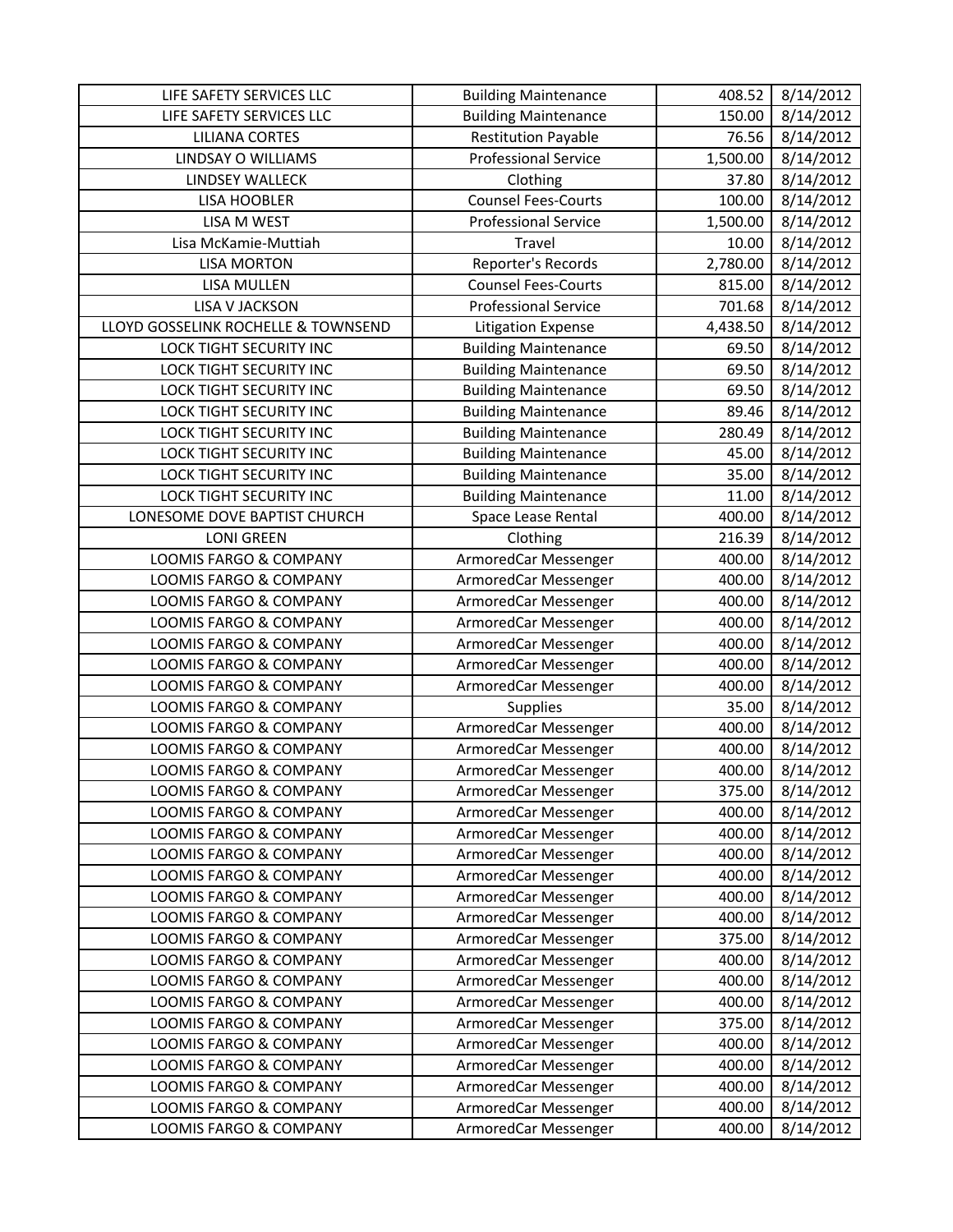| <b>LOOMIS FARGO &amp; COMPANY</b>   | ArmoredCar Messenger        | 400.00   | 8/14/2012 |
|-------------------------------------|-----------------------------|----------|-----------|
| <b>LOOMIS FARGO &amp; COMPANY</b>   | ArmoredCar Messenger        | 400.00   | 8/14/2012 |
| <b>LOOMIS FARGO &amp; COMPANY</b>   | ArmoredCar Messenger        | 400.00   | 8/14/2012 |
| LOOMIS FARGO & COMPANY              | ArmoredCar Messenger        | 400.00   | 8/14/2012 |
| LOOMIS FARGO & COMPANY              | ArmoredCar Messenger        | 400.00   | 8/14/2012 |
| LOOMIS FARGO & COMPANY              | ArmoredCar Messenger        | 400.00   | 8/14/2012 |
| LOOMIS FARGO & COMPANY              | ArmoredCar Messenger        | 400.00   | 8/14/2012 |
| LOOMIS FARGO & COMPANY              | <b>Supplies</b>             | 420.00   | 8/14/2012 |
| LOOMIS FARGO & COMPANY              | ArmoredCar Messenger        | 80.00    | 8/14/2012 |
| <b>LOOMIS FARGO &amp; COMPANY</b>   | ArmoredCar Messenger        | 80.00    | 8/14/2012 |
| <b>LOOMIS FARGO &amp; COMPANY</b>   | ArmoredCar Messenger        | 80.00    | 8/14/2012 |
| <b>LOOMIS FARGO &amp; COMPANY</b>   | ArmoredCar Messenger        | 375.00   | 8/14/2012 |
| LOOMIS FARGO & COMPANY              | ArmoredCar Messenger        | 135.00   | 8/14/2012 |
| <b>LOREN C GREEN PC</b>             | <b>Counsel Fees-Courts</b>  | 180.00   | 8/14/2012 |
| Loretta C Wilson                    | Travel                      | 140.00   | 8/14/2012 |
| LQ MANAGEMENT LLC                   | Travel                      | 72.15    | 8/14/2012 |
| <b>LYNDA S TARWATER</b>             | <b>Counsel Fees-Courts</b>  | 500.00   | 8/14/2012 |
| <b>LYNDA S TARWATER</b>             | <b>Counsel Fees-Courts</b>  | 225.00   | 8/14/2012 |
| <b>LYNDA S TARWATER</b>             | <b>Counsel Fees-Courts</b>  | 250.00   | 8/14/2012 |
| <b>LYNDA S TARWATER</b>             | <b>Counsel Fees-Courts</b>  | 310.00   | 8/14/2012 |
| M TRENT LOFTIN                      | <b>Counsel Fees-Courts</b>  | 600.00   | 8/14/2012 |
| M TRENT LOFTIN                      | <b>Counsel Fees-Courts</b>  | 250.00   | 8/14/2012 |
| <b>M TRENT LOFTIN</b>               | <b>Counsel Fees-Courts</b>  | 100.00   | 8/14/2012 |
| MACEDONIA MISSIONARY BAPTIST CHURCH | Space Lease Rental          | 200.00   | 8/14/2012 |
| MAIN STREET INSTALLERS LLC          | Parts and Supplies          | 78.00    | 8/14/2012 |
| MAMIE BUSH JOHNSON                  | <b>Counsel Fees-Courts</b>  | 2,100.00 | 8/14/2012 |
| MAMIE BUSH JOHNSON                  | <b>Counsel Fees-Courts</b>  | 125.00   | 8/14/2012 |
| MARCELLA WILSON-CROPPER             | <b>Professional Service</b> | 130.00   | 8/14/2012 |
| MARCELLA WILSON-CROPPER             | <b>Professional Service</b> | 32.50    | 8/14/2012 |
| MARCELLA WILSON-CROPPER             | <b>Professional Service</b> | 455.00   | 8/14/2012 |
| MARCELLA WILSON-CROPPER             | <b>Professional Service</b> | 162.50   | 8/14/2012 |
| <b>MARIE JOHNSON</b>                | Clothing                    | 313.94   | 8/14/2012 |
| MARK D SCOTT & ASSOCIATES PLLC      | <b>Counsel Fees-Courts</b>  | 750.00   | 8/14/2012 |
| MARK D SCOTT & ASSOCIATES PLLC      | <b>Counsel Fees-Courts</b>  | 200.00   | 8/14/2012 |
| MARK D SCOTT & ASSOCIATES PLLC      | <b>Counsel Fees-Courts</b>  | 150.00   | 8/14/2012 |
| MARK D SCOTT & ASSOCIATES PLLC      | <b>Counsel Fees-Courts</b>  | 425.00   | 8/14/2012 |
| MARK D SCOTT & ASSOCIATES PLLC      | <b>Counsel Fees-Courts</b>  | 325.00   | 8/14/2012 |
| <b>MARK ROSTEET</b>                 | <b>Counsel Fees-Courts</b>  | 300.00   | 8/14/2012 |
| <b>MARK ROSTEET</b>                 | <b>Counsel Fees-Courts</b>  | 100.00   | 8/14/2012 |
| <b>MARK ROSTEET</b>                 | <b>Counsel Fees-Courts</b>  | 200.00   | 8/14/2012 |
| <b>MARK ROSTEET</b>                 | <b>Counsel Fees-Courts</b>  | 200.00   | 8/14/2012 |
| <b>MARY B THORNTON</b>              | <b>Counsel Fees-Courts</b>  | 1,237.50 | 8/14/2012 |
| MARY J YOUNG                        | <b>Counsel Fees-Courts</b>  | 2,125.00 | 8/14/2012 |
| MARY M BURDETTE                     | Cap Murder-Othr Cost        | 2,043.75 | 8/14/2012 |
| <b>MARY R THOMSEN</b>               | Counsel Fees - CPS          | 3,360.00 | 8/14/2012 |
| MASTER SOUND CO INC                 | <b>Building Maintenance</b> | 170.00   | 8/14/2012 |
| MATTHEW BENDER & COMPANY INC        | Law Books                   | 300.31   | 8/14/2012 |
| MATTHEW BENDER & COMPANY INC        | Law Books                   | 576.21   | 8/14/2012 |
| MATTHEW BENDER & COMPANY INC        | Law Books                   | 283.21   | 8/14/2012 |
| MATTHEW BENDER & COMPANY INC        | Law Books                   | 142.94   | 8/14/2012 |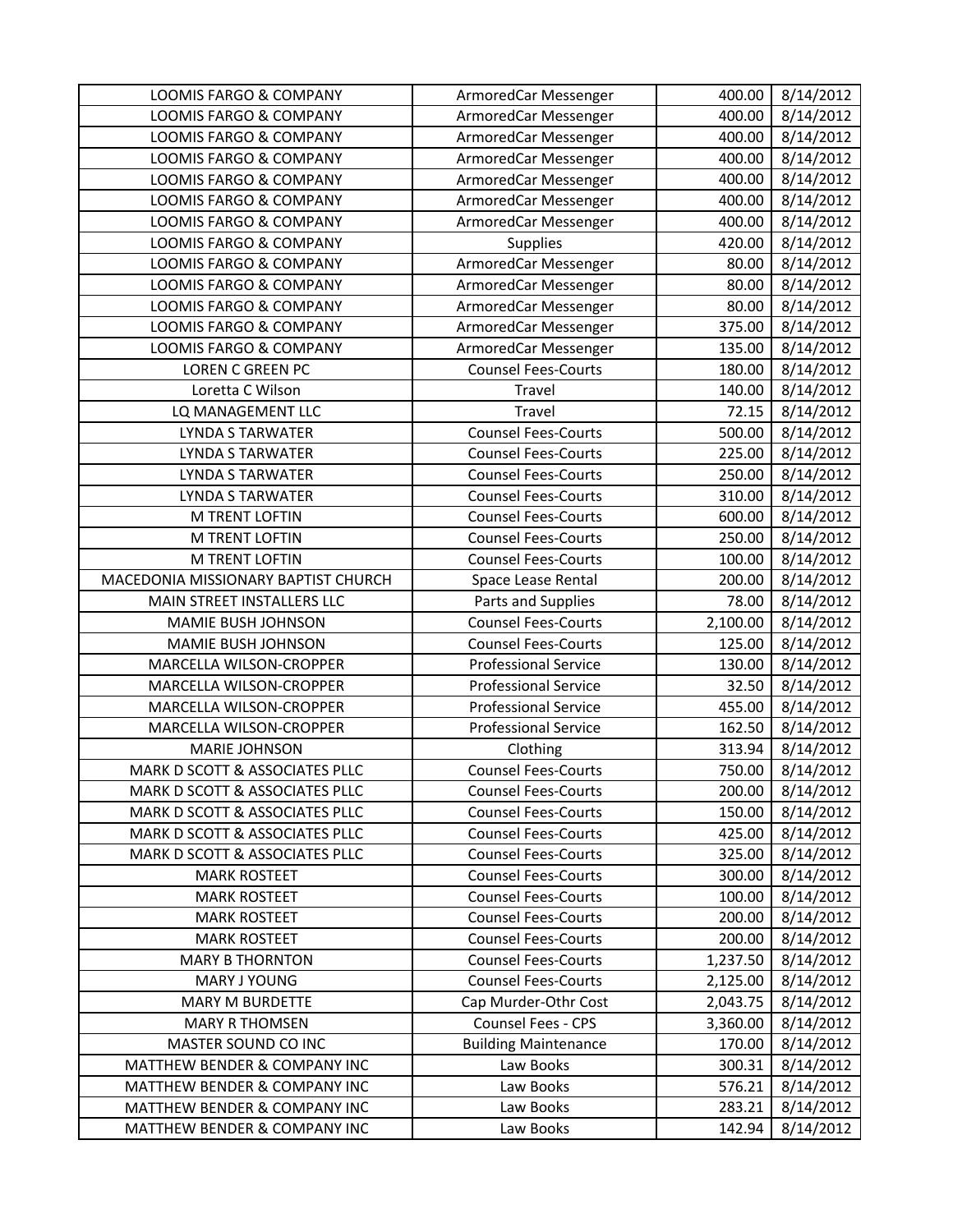| <b>MATTHEW BENDER &amp; COMPANY INC</b> | Law Books                   | 1,220.93  | 8/14/2012 |
|-----------------------------------------|-----------------------------|-----------|-----------|
| <b>MAX BREWINGTON</b>                   | Counsel Fees - CPS          | 100.00    | 8/14/2012 |
| MB SUTTER CREEK LP                      | <b>Utility Assistance</b>   | 34.57     | 8/14/2012 |
| MEADOWS OF BEDFORD II APT INVESTORS     | Rent Sub to L'Iords         | 606.00    | 8/14/2012 |
| MEDINA & MEDINA INC                     | Central Garage Inv          | 505.00    | 8/14/2012 |
| MEDLINE INDUSTRIES INC                  | <b>Medical Supplies</b>     | 1,109.27  | 8/14/2012 |
| <b>MELANIE F WEBB</b>                   | Psych Exam/Testimony        | 800.00    | 8/14/2012 |
| <b>MELISSA KIRKLAND</b>                 | <b>Restitution Payable</b>  | 217.00    | 8/14/2012 |
| <b>MELISSA L HAMRICK</b>                | Counsel Fees-Courts         | 1,625.00  | 8/14/2012 |
| Melody M Wilkinson                      | Education                   | 1,064.69  | 8/14/2012 |
| MENTAL HEALTH MENTAL RETARDATION        | <b>Counseling Services</b>  | 2,100.00  | 8/14/2012 |
| <b>MERRY LAUREEN MOORE</b>              | <b>Court Costs</b>          | 1,500.00  | 8/14/2012 |
| MESSAGE4U PTY LTD                       | <b>Professional Service</b> | 500.00    | 8/14/2012 |
| MESSIAH LUTHERAN CHURCH                 | Space Lease Rental          | 150.00    | 8/14/2012 |
| METROPLEX SERVICE WELDING               | Parts and Supplies          | 57.97     | 8/14/2012 |
| MHMR OF TARRANT COUNTY                  | <b>MHMR</b>                 | 5,129.95  | 8/14/2012 |
| MHMR OF TARRANT COUNTY                  | <b>MHMR</b>                 | 1,810.49  | 8/14/2012 |
| MHMR OF TARRANT COUNTY                  | Spec Needs Off Proj         | 24,762.45 | 8/14/2012 |
| MHMR OF TARRANT COUNTY                  | <b>Professional Service</b> | 36,935.47 | 8/14/2012 |
| <b>MHN SERVICES</b>                     | <b>Mental Health Claims</b> | 62,831.17 | 8/14/2012 |
| <b>MHN SERVICES</b>                     | <b>Mental Health Claims</b> | 218.66    | 8/14/2012 |
| <b>MHN SERVICES</b>                     | <b>Employee Assist Prog</b> | 816.48    | 8/14/2012 |
| <b>MHN SERVICES</b>                     | <b>Employee Assist Prog</b> | 11,877.66 | 8/14/2012 |
| <b>MHN SERVICES</b>                     | <b>Employee Assist Prog</b> | 827.64    | 8/14/2012 |
| MICHAEL ANDREW MUNOZ                    | <b>Counsel Fees-Courts</b>  | 100.00    | 8/14/2012 |
| MICHAEL BERGER                          | Counsel Fees-Juv            | 100.00    | 8/14/2012 |
| MICHAEL DEEGAN                          | <b>Counsel Fees-Courts</b>  | 1,100.00  | 8/14/2012 |
| MICHAEL DEEGAN                          | <b>Counsel Fees-Courts</b>  | 200.00    | 8/14/2012 |
| MICHAEL PAUL GARCIA                     | <b>Counsel Fees-Courts</b>  | 237.50    | 8/14/2012 |
| MICHAEL PAUL GARCIA                     | <b>Counsel Fees-Courts</b>  | 300.00    | 8/14/2012 |
| MICHAEL SHAWN MATLOCK                   | <b>Counsel Fees-Courts</b>  | 250.00    | 8/14/2012 |
| MICHAEL SHAWN MATLOCK                   | <b>Counsel Fees-Courts</b>  | 200.00    | 8/14/2012 |
| MINH THI HUA                            | Rent Sub to L'Iords         | 1,611.00  | 8/14/2012 |
| Misty R Foster                          | Education                   | 119.72    | 8/14/2012 |
| MITEFF FAMILY PARTNERSHIP               | Rent Sub to L'Iords         | 192.00    | 8/14/2012 |
| MONICA A LINDSTROM                      | <b>Dues</b>                 | 150.00    | 8/14/2012 |
| MONICA OLSON                            | <b>Counseling Services</b>  | 4,700.00  | 8/14/2012 |
| MOORE MEDICAL LLC                       | <b>Medical Supplies</b>     | 271.35    | 8/14/2012 |
| MOORE MEDICAL LLC                       | Sheriff Inventory           | 2,460.00  | 8/14/2012 |
| MOTOROLA INC                            | <b>Computer Supplies</b>    | 10,670.00 | 8/14/2012 |
| Mr Alan D Dennis                        | Education                   | 180.00    | 8/14/2012 |
| Mr Anthony G Gardner                    | Education                   | 58.92     | 8/14/2012 |
| Mr Arnold L Holmes                      | Education                   | 216.45    | 8/14/2012 |
| Mr Brad L Carpenter                     | Education                   | 289.23    | 8/14/2012 |
| Mr Charles A Eckert                     | Education                   | 180.00    | 8/14/2012 |
| Mr Christopher B Murphy                 | Travel                      | 189.72    | 8/14/2012 |
| Mr Edward L Wilkinson                   | Education                   | 848.03    | 8/14/2012 |
| Mr G K Maenius                          | Travel                      | 307.57    | 8/14/2012 |
| Mr George Gallagher                     | Education                   | 148.00    | 8/14/2012 |
| Mr Greg Williams                        | Travel                      | 248.40    | 8/14/2012 |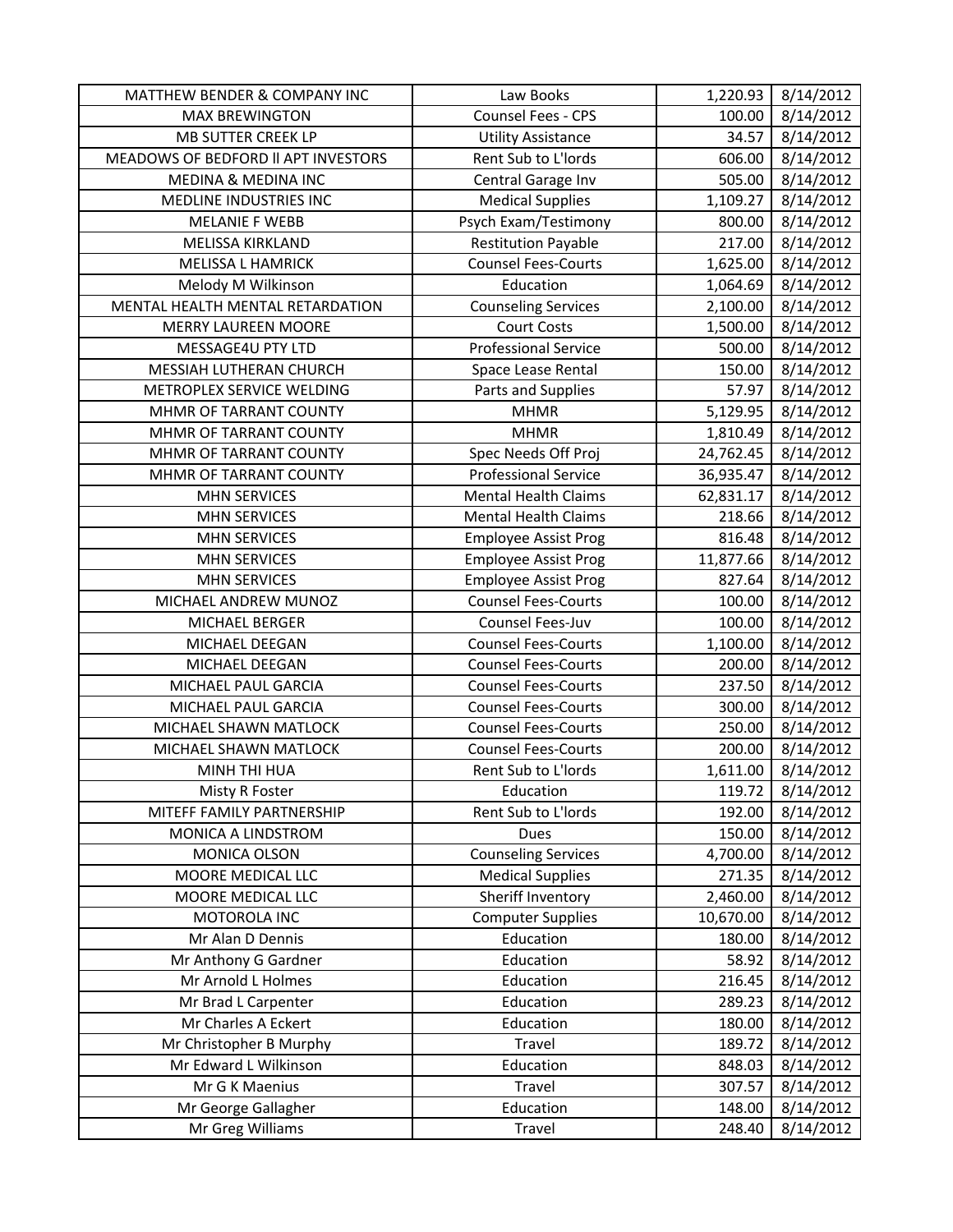| Mr Greg Williams                   | Travel                      | 248.40    | 8/14/2012 |
|------------------------------------|-----------------------------|-----------|-----------|
| Mr Jacinto A Ramos Jr              | <b>Overtime Salaries</b>    | 24.00     | 8/14/2012 |
| Mr John J Nicholson                | Education                   | 100.00    | 8/14/2012 |
| Mr Kenneth D Johnson               | Education                   | 530.33    | 8/14/2012 |
| Mr Michael B Hallford              | Education                   | 100.00    | 8/14/2012 |
| Mr Michael L Gravitt               | Education                   | 180.00    | 8/14/2012 |
| Mr Stephen M Fulmer                | Travel                      | 137.75    | 8/14/2012 |
| Ms Cynthia G Williams              | Travel                      | 509.05    | 8/14/2012 |
| Ms Debbie M Spoonts                | Transportation              | 77.78     | 8/14/2012 |
| Ms Diane E Booth                   | Travel                      | 208.13    | 8/14/2012 |
| Ms Jean H Boyd                     | Travel                      | 1,015.92  | 8/14/2012 |
| Ms Marian D Ross                   | Education                   | 457.20    | 8/14/2012 |
| Ms Marquetta E Westmoreland        | Travel                      | 100.00    | 8/14/2012 |
| Ms Maryjo Gutierrez                | Travel                      | 140.00    | 8/14/2012 |
| Ms MaryLouise Garcia               | Education                   | 100.00    | 8/14/2012 |
| Ms Michelle R Brown                | Education                   | 85.00     | 8/14/2012 |
| Ms Michelle R Brown                | Education                   | 140.00    | 8/14/2012 |
| Ms Nancy J Griggs                  | Education                   | 63.37     | 8/14/2012 |
| Ms Natalie M Plunk                 | Education                   | 427.91    | 8/14/2012 |
| Ms Phyllis E Horton                | Travel                      | 10.00     | 8/14/2012 |
| Ms Rosemary Q Garza                | Education                   | 199.00    | 8/14/2012 |
| Ms Sarah A Smith                   | Education                   | 60.38     | 8/14/2012 |
| Ms Susan G Reddig                  | Education                   | 729.84    | 8/14/2012 |
| Ms Susan G Reddig                  | Travel                      | 306.34    | 8/14/2012 |
| MSC INDUSTRIAL SUPPLY CO           | Parts and Supplies          | 43.54     | 8/14/2012 |
| <b>NABIL NACHAWATI</b>             | Hlth Dept Immu Fees         | 14.00     | 8/14/2012 |
| <b>NANCY PROCTOR</b>               | <b>Restitution Payable</b>  | 50.00     | 8/14/2012 |
| Naomi E Weatherly                  | <b>Travel</b>               | 10.00     | 8/14/2012 |
| NATIONAL DATA SERVICES INC         | Printing-Publication        | 1,084.65  | 8/14/2012 |
| NATIONAL GUARDIANSHIP ASSOCIATION  | Education                   | 380.00    | 8/14/2012 |
| NATIONAL GUARDIANSHIP ASSOCIATION  | Education                   | 380.00    | 8/14/2012 |
| NATIVIDAD C PARKER                 | <b>Professional Service</b> | 1,000.00  | 8/14/2012 |
| NEC BUSINESS NETWORK SOLUTIONS     | Lab Equip Mainten           | 729.76    | 8/14/2012 |
| <b>NELON LAW GROUP PLLC</b>        | <b>Counsel Fees-Courts</b>  | 1,125.00  | 8/14/2012 |
| NELON LAW GROUP PLLC               | <b>Counsel Fees-Courts</b>  | 500.00    | 8/14/2012 |
| NELON LAW GROUP PLLC               | <b>Counsel Fees-Courts</b>  | 1,900.00  | 8/14/2012 |
| NETWORK ANALYSIS SCS INC           | <b>Computer Supplies</b>    | 257.57    | 8/14/2012 |
| NEW COVENANT COMMUNITY CHURCH      | Space Lease Rental          | 300.00    | 8/14/2012 |
| NEW HOPE BAPTIST CHURCH            | Space Lease Rental          | 75.00     | 8/14/2012 |
| NICHOLAS GREGORY DAVIS             | <b>Counsel Fees-Courts</b>  | 200.00    | 8/14/2012 |
| NICHOLAS GREGORY DAVIS             | <b>Counsel Fees-Courts</b>  | 1,250.00  | 8/14/2012 |
| NICHOLAS GREGORY DAVIS             | <b>Counsel Fees-Courts</b>  | 350.00    | 8/14/2012 |
| Nioka N Harris                     | Travel                      | 148.00    | 8/14/2012 |
| NIZAM PEERWANI, M.D., P.A.         | Due to Med Examiner         | 68,145.00 | 8/14/2012 |
| NORMANDALE LTD #79 PARTNERSHIP NO2 | <b>Utility Assistance</b>   | 65.06     | 8/14/2012 |
| <b>NORSTAR</b>                     | Rent Sub to L'Iords         | 52.00     | 8/14/2012 |
| NORTH FORK EDUCATIONAL CENTER      | Clothing                    | 225.00    | 8/14/2012 |
| NORTH TEXAS ADDICTION COUNSELING   | <b>Counseling Services</b>  | 456.50    | 8/14/2012 |
| NORTHWEST INDEPENDENT SCHOOL       | Space Lease Rental          | 302.10    | 8/14/2012 |
| NUMBERALL STAMP & TOOL CO INC      | Safety/Tact Supplies        | 2,172.60  | 8/14/2012 |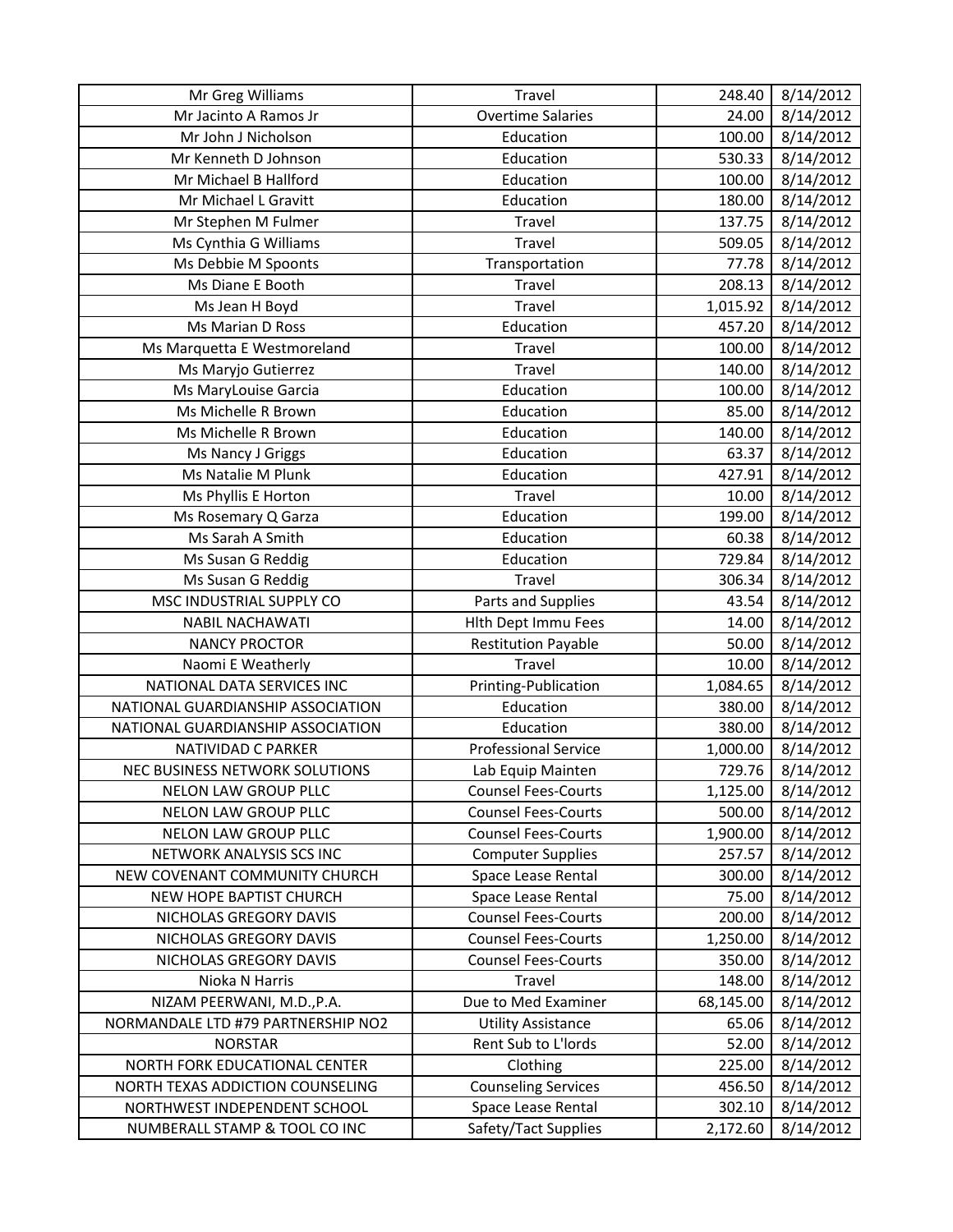| <b>OAK FARMS DAIRY</b>              | Food                        | 570.52    | 8/14/2012 |
|-------------------------------------|-----------------------------|-----------|-----------|
| OAK TIMBERS-NORTH GREENBRIAR LP     | Rent Sub to L'Iords         | 364.00    | 8/14/2012 |
| OAK TIMBERS-WHITE SETTLEMENT        | Rent Sub to L'Iords         | 10.00     | 8/14/2012 |
| OAK TIMBERS-WHITE SETTLEMENT II     | Rent Sub to L'Iords         | 1.00      | 8/14/2012 |
| OIL PRICE INFORMATION SERVICE LLC   | Subscriptions               | 516.00    | 8/14/2012 |
| <b>OKEY AKPOM</b>                   | <b>Counsel Fees-Courts</b>  | 350.00    | 8/14/2012 |
| <b>OKEY AKPOM</b>                   | <b>Counsel Fees-Courts</b>  | 200.00    | 8/14/2012 |
| <b>OKEY AKPOM</b>                   | <b>Counsel Fees-Courts</b>  | 125.00    | 8/14/2012 |
| <b>OKEY AKPOM</b>                   | <b>Counsel Fees-Courts</b>  | 125.00    | 8/14/2012 |
| <b>OKEY AKPOM</b>                   | <b>Counsel Fees-Courts</b>  | 300.00    | 8/14/2012 |
| <b>OKEY AKPOM</b>                   | <b>Counsel Fees-Courts</b>  | 200.00    | 8/14/2012 |
| OKLAHOMA COUNTY SHERIFFS OFFCE      | <b>Court Costs</b>          | 50.00     | 8/14/2012 |
| <b>OLAMETER CORPORATION</b>         | <b>Building Maintenance</b> | 296.75    | 8/14/2012 |
| <b>OLIVIA WILLIAMS</b>              | <b>Professional Service</b> | 1,100.00  | 8/14/2012 |
| OLMSTED-KIRK PAPER CO               | Graphics Inventory          | 280.00    | 8/14/2012 |
| OMNIBASE SERVICES OF TEXAS LP       | <b>TDPS OmniBase</b>        | 357.27    | 8/14/2012 |
| ONE AMELIA PARC LP                  | Rent Sub to L'Iords         | 809.00    | 8/14/2012 |
| ONE VILLAGE CREEK LP                | Rental Assistance           | 1,030.00  | 8/14/2012 |
| ONLINE TECH STORES.COM              | Supplies                    | 58.50     | 8/14/2012 |
| ONLINE TECH STORES.COM              | Supplies                    | 36.40     | 8/14/2012 |
| <b>OPEX CORPORATION</b>             | <b>Equipment Maint</b>      | 2,420.00  | 8/14/2012 |
| <b>OVERHEAD DOOR</b>                | <b>Building Maintenance</b> | 850.00    | 8/14/2012 |
| <b>OWENS &amp; OWENS</b>            | Counsel Fees - CPS          | 100.00    | 8/14/2012 |
| <b>OWENS &amp; OWENS</b>            | <b>Counsel Fees-Probate</b> | 400.00    | 8/14/2012 |
| P MICHAEL SCHNEIDER LAW FIRM PC     | <b>Counsel Fees-Courts</b>  | 200.00    | 8/14/2012 |
| P MICHAEL SCHNEIDER LAW FIRM PC     | <b>Counsel Fees-Courts</b>  | 700.00    | 8/14/2012 |
| PAMELA S FERNANDEZ                  | <b>Counsel Fees-Courts</b>  | 500.00    | 8/14/2012 |
| PAMELA S FERNANDEZ                  | <b>Counsel Fees-Courts</b>  | 12,400.00 | 8/14/2012 |
| PAMELA S FERNANDEZ                  | <b>Counsel Fees-Courts</b>  | 118.75    | 8/14/2012 |
| PAMELA S FERNANDEZ                  | <b>Counsel Fees-Courts</b>  | 450.00    | 8/14/2012 |
| PANTEGO BIBLE CHURCH                | Space Lease Rental          | 500.00    | 8/14/2012 |
| PARODI PROPERTY LTD                 | Rent Sub to L'Iords         | 1,698.00  | 8/14/2012 |
| PARODI PROPERTY LTD                 | Rent Sub to L'Iords         | 357.00    | 8/14/2012 |
| PASADA PROPERTY INVESTMENTS LLC     | Rent Sub to L'Iords         | 121.00    | 8/14/2012 |
| PATHMARK TRAFFIC PRODUCTS INC       | Field Equip&Supplies        | 99.00     | 8/14/2012 |
| PATRICIA J ASKEW                    | <b>Professional Service</b> | 1,500.00  | 8/14/2012 |
| PATRICIA L SUMMERS                  | Counsel Fees - CPS          | 100.00    | 8/14/2012 |
| PATRICIA MARGARET MCBRIDE           | <b>Counsel Fees-Courts</b>  | 100.00    | 8/14/2012 |
| PATRICIA MARGARET MCBRIDE           | <b>Counsel Fees-Courts</b>  | 125.00    | 8/14/2012 |
| PATRICIA MARGARET MCBRIDE           | <b>Counsel Fees-Courts</b>  | 100.00    | 8/14/2012 |
| PATRICIA MARGARET MCBRIDE           | <b>Counsel Fees-Courts</b>  | 400.00    | 8/14/2012 |
| PATRICK CURRAN                      | <b>Counsel Fees-Courts</b>  | 787.50    | 8/14/2012 |
| PATRICK CURRAN                      | <b>Counsel Fees-Courts</b>  | 290.00    | 8/14/2012 |
| PATRICK R MCCARTY                   | <b>Counsel Fees-Courts</b>  | 870.00    | 8/14/2012 |
| PATRICK S DOHONEY & ASSOCIATES PLLC | <b>Counsel Fees-Courts</b>  | 1,000.00  | 8/14/2012 |
| PATRICK S DOHONEY & ASSOCIATES PLLC | <b>Counsel Fees-Courts</b>  | 350.00    | 8/14/2012 |
| PATTINA P MAY                       | Clothing                    | 225.00    | 8/14/2012 |
| PATTY TILLMAN                       | <b>Counsel Fees-Courts</b>  | 125.00    | 8/14/2012 |
| PATTY TILLMAN                       | <b>Counsel Fees-Courts</b>  | 125.00    | 8/14/2012 |
| PATTY TILLMAN                       | <b>Counsel Fees-Courts</b>  | 100.00    | 8/14/2012 |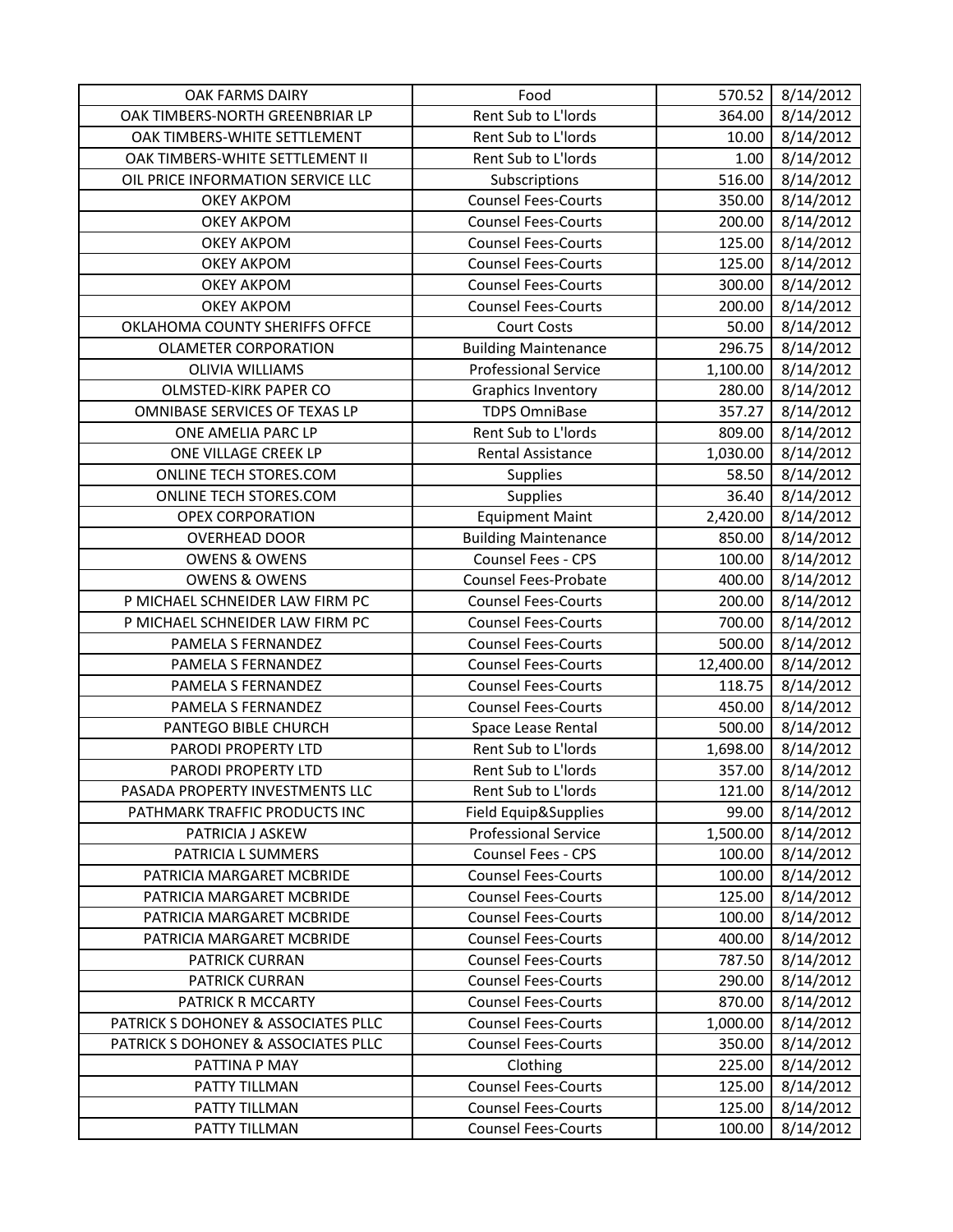| PAUL B ROTHBAND JR                                 | <b>Counsel Fees-Courts</b>                                 | 430.00             | 8/14/2012              |
|----------------------------------------------------|------------------------------------------------------------|--------------------|------------------------|
| PAUL B ROTHBAND JR                                 | <b>Counsel Fees-Courts</b>                                 | 190.00             | 8/14/2012              |
| PAUL CONNER                                        | <b>Counsel Fees-Courts</b>                                 | 3,000.00           | 8/14/2012              |
| PAUL CONNER                                        | <b>Counsel Fees-Courts</b>                                 | 250.00             | 8/14/2012              |
| PAUL LEWALLEN                                      | <b>Counsel Fees-Courts</b>                                 | 425.00             | 8/14/2012              |
| PAUL V PREVITE                                     | <b>Counsel Fees-Courts</b>                                 | 750.00             | 8/14/2012              |
| <b>PAUL V PREVITE</b>                              | <b>Counsel Fees-Courts</b>                                 | 600.00             | 8/14/2012              |
| PAULA K GREEN                                      | Investigative                                              | 123.75             | 8/14/2012              |
| PAULA K GREEN                                      | Investigative                                              | 173.79             | 8/14/2012              |
| PAULA K GREEN                                      | Investigative                                              | 187.62             | 8/14/2012              |
| PHAM HOANG LONG                                    | Rent Sub to L'Iords                                        | 294.00             | 8/14/2012              |
| PHILLIP S BARKER                                   | Travel                                                     | 110.80             | 8/14/2012              |
| PHILLIP TRINH                                      | Rent Sub to L'Iords                                        | 208.00             | 8/14/2012              |
| PHILLIPS LAWN SPRINKLER CO                         | Landscaping Expense                                        | 56.60              | 8/14/2012              |
| PIA R. RODRIGUEZ                                   | <b>Counsel Fees-Courts</b>                                 | 400.00             | 8/14/2012              |
| PIA R. RODRIGUEZ                                   | <b>Counsel Fees-Courts</b>                                 | 600.00             | 8/14/2012              |
| PIA R. RODRIGUEZ                                   | <b>Counsel Fees-Courts</b>                                 | 1,125.00           | 8/14/2012              |
| PIA R. RODRIGUEZ                                   | <b>Counsel Fees-Courts</b>                                 | 125.00             | 8/14/2012              |
| PILGRIM REST MISSIONARY BAPTIST                    | Space Lease Rental                                         | 150.00             | 8/14/2012              |
| PITNEY BOWES INC                                   | <b>Equipment Maint</b>                                     | 785.00             | 8/14/2012              |
| PITNEY BOWES INC                                   | <b>Equipment Rentals</b>                                   | 1,008.00           | 8/14/2012              |
| PKWW LTD                                           | <b>Utility Assistance</b>                                  | 63.94              | 8/14/2012              |
| PLANNED PARENTHOOD OF                              | <b>Professional Service</b>                                | 536.84             | 8/14/2012              |
| PLYWOOD CO OF FORT WORTH                           | Parts and Supplies                                         | 184.50             | 8/14/2012              |
| PLYWOOD CO OF FORT WORTH                           | <b>Building Maintenance</b>                                | 485.00             | 8/14/2012              |
| PLYWOOD CO OF FORT WORTH                           | <b>Building Maintenance</b>                                | 536.18             | 8/14/2012              |
| PLYWOOD CO OF FORT WORTH                           | <b>Building Maintenance</b>                                | 70.50              | 8/14/2012              |
| PLYWOOD CO OF FORT WORTH                           | <b>Building Maintenance</b>                                | 418.68             | 8/14/2012              |
| PLYWOOD CO OF FORT WORTH                           | <b>Building Maintenance</b>                                | 485.00             | 8/14/2012              |
| PLYWOOD CO OF FORT WORTH                           | Non-Track Equipment                                        | 994.00             | 8/14/2012              |
| POLLOCK PAPER DISTRIBUTORS                         | <b>Medical Supplies</b>                                    | 12.21              | 8/14/2012              |
| POLLOCK PAPER DISTRIBUTORS                         | Sheriff Inventory                                          | 2,389.20           | 8/14/2012              |
| POLLOCK PAPER DISTRIBUTORS                         | Supplies                                                   | 14.85              | 8/14/2012              |
| POLLOCK PAPER DISTRIBUTORS                         | <b>Medical Supplies</b>                                    | 14.85              | 8/14/2012              |
| PORT CITY MEDICAL                                  | <b>Medical Supplies</b>                                    | 760.00             | 8/14/2012              |
| PORT CITY MEDICAL                                  | <b>Medical Supplies</b>                                    | 228.48             | 8/14/2012              |
| PRAETORIAN OPERATING INC                           | Sheriff Inventory                                          | 129.69             | 8/14/2012              |
| PRAETORIAN OPERATING INC                           | <b>Custodian Supplies</b>                                  | 123.36             | 8/14/2012              |
| PRENTISS EDMONDSON                                 | <b>Professional Service</b>                                | 1,100.00           | 8/14/2012              |
| PRESBYTERIAN NIGHT SHELTER                         | <b>Subrecipient Service</b>                                | 8,265.47           | 8/14/2012              |
| PROGRESSIVE WASTE SOLUTIONS OF TX I                | <b>Disposal Service</b>                                    | 763.00             | 8/14/2012              |
| PROGRESSIVE WASTE SOLUTIONS OF TX I                | <b>Disposal Service</b>                                    | 1,773.66           | 8/14/2012              |
| PROGRESSIVE WASTE SOLUTIONS OF TX I                | Disposal Service                                           | 508.00             | 8/14/2012              |
| PROGRESSIVE WASTE SOLUTIONS OF TX I                | <b>Disposal Service</b>                                    | 211.00             | 8/14/2012              |
| PROGRESSIVE WASTE SOLUTIONS OF TX I                | <b>Disposal Service</b>                                    | 25.00              | 8/14/2012              |
| PROJECT MANAGEMENT INSTITUTE                       | Dues                                                       | 154.00             | 8/14/2012              |
| PRONTO COURIER SERVICE LLC                         | <b>Professional Service</b>                                | 200.01             | 8/14/2012              |
| PSYCHOTHERAPY SERVICES & YOKEFELLOW                |                                                            |                    |                        |
|                                                    | Psych Exam/Testimony                                       | 1,320.00           | 8/14/2012              |
| PTS OF AMERICA LLC<br><b>QUEST DIAGNOSTICS INC</b> | <b>Professional Service</b><br><b>Professional Service</b> | 4,130.15<br>336.52 | 8/14/2012<br>8/14/2012 |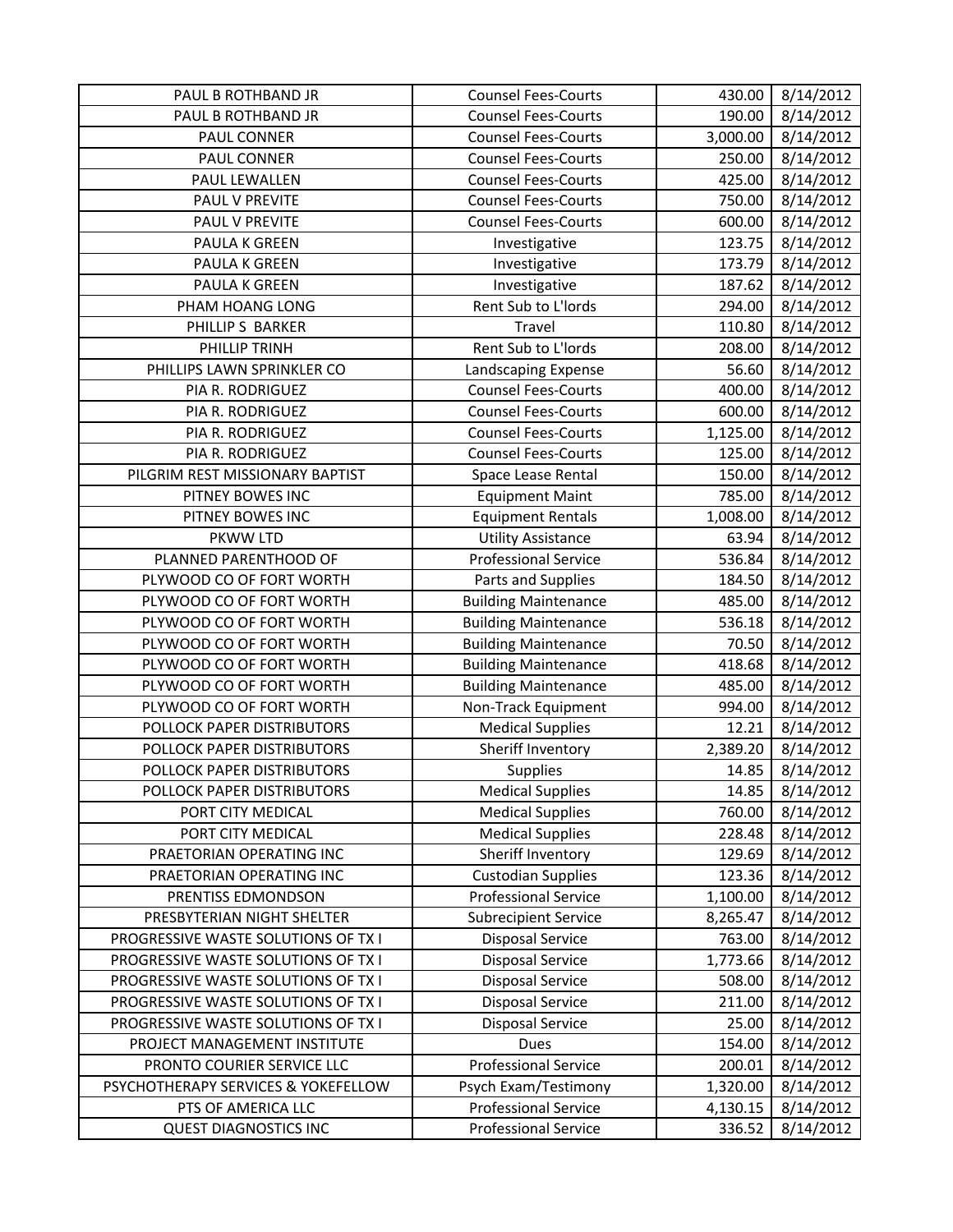| <b>QUEST DIAGNOSTICS INC</b>       | Laboratory Costs            | 59.25     | 8/14/2012 |
|------------------------------------|-----------------------------|-----------|-----------|
| <b>QUEST DIAGNOSTICS INC</b>       | <b>Laboratory Costs</b>     | 84.50     | 8/14/2012 |
| <b>QUEST DIAGNOSTICS INC</b>       | Laboratory Costs            | 10.00     | 8/14/2012 |
| <b>QUEST DIAGNOSTICS INC</b>       | <b>Laboratory Costs</b>     | 209.25    | 8/14/2012 |
| <b>QUILL CORPORATION</b>           | <b>Supplies</b>             | 156.00    | 8/14/2012 |
| <b>QUILL CORPORATION</b>           | <b>School Supplies</b>      | 1,261.32  | 8/14/2012 |
| R B EVERETT AND COMPANY            | Parts and Supplies          | 237.81    | 8/14/2012 |
| R B EVERETT AND COMPANY            | Parts and Supplies          | 133.59    | 8/14/2012 |
| R B EVERETT AND COMPANY            | Vehicle Maintenance         | 15,974.71 | 8/14/2012 |
| R D HOWARD LLC                     | <b>Building Maintenance</b> | 2,352.00  | 8/14/2012 |
| R MAUREEN TOLBERT                  | <b>Counsel Fees-Courts</b>  | 550.00    | 8/14/2012 |
| R MAUREEN TOLBERT                  | <b>Counsel Fees-Courts</b>  | 850.00    | 8/14/2012 |
| RADIOLOGY ASSOCIATES TARRANT       | <b>Professional Service</b> | 238.00    | 8/14/2012 |
| RAINA REALTY                       | Rent Sub to L'Iords         | 267.00    | 8/14/2012 |
| Ralph D. Swearingin Jr             | Education                   | 280.60    | 8/14/2012 |
| <b>RAM P MALIK</b>                 | Rent Sub to L'Iords         | 301.00    | 8/14/2012 |
| <b>RAN SHNITZER</b>                | Rent Sub to L'Iords         | 520.00    | 8/14/2012 |
| RANDALL B MILLER                   | <b>Counsel Fees-Courts</b>  | 125.00    | 8/14/2012 |
| RASIX COMPUTER CENTER INC          | Sheriff Inventory           | 696.00    | 8/14/2012 |
| RASIX COMPUTER CENTER INC          | Supplies                    | 116.00    | 8/14/2012 |
| RASIX COMPUTER CENTER INC          | Supplies                    | 120.00    | 8/14/2012 |
| RASIX COMPUTER CENTER INC          | Supplies                    | 348.00    | 8/14/2012 |
| RASIX COMPUTER CENTER INC          | Supplies                    | 116.00    | 8/14/2012 |
| RASIX COMPUTER CENTER INC          | Supplies                    | 104.00    | 8/14/2012 |
| RAUL NEVAREZ                       | <b>Counsel Fees-Courts</b>  | 100.00    | 8/14/2012 |
| RAUL NEVAREZ                       | <b>Counsel Fees-Courts</b>  | 200.00    | 8/14/2012 |
| RAUL NEVAREZ                       | <b>Counsel Fees-Courts</b>  | 1,000.00  | 8/14/2012 |
| RAUL NEVAREZ                       | Counsel Fees-Juv            | 135.00    | 8/14/2012 |
| RAVEN HONSAKER                     | Clothing                    | 100.00    | 8/14/2012 |
| <b>RAY HALL JR</b>                 | <b>Counsel Fees-Courts</b>  | 700.00    | 8/14/2012 |
| <b>RAY HALL JR</b>                 | <b>Counsel Fees-Courts</b>  | 100.00    | 8/14/2012 |
| <b>RAY HALL JR</b>                 | Counsel Fees-Juv            | 200.00    | 8/14/2012 |
| <b>RAY HALL JR</b>                 | Counsel Fees - CPS          | 100.00    | 8/14/2012 |
| RAYMOND DANIEL PC                  | Counsel Fees - CPS          | 100.00    | 8/14/2012 |
| <b>RDO EQUIPMENT CO</b>            | Grease and Oil              | 1,747.26  | 8/14/2012 |
| READ'S AUTO COLLISION              | Vehicle Maintenance         | 663.44    | 8/14/2012 |
| <b>READ'S AUTO COLLISION</b>       | Vehicle Maintenance         | 1,827.49  | 8/14/2012 |
| REALTECH INC                       | Appl Serv Prov (ASP)        | 28,500.00 | 8/14/2012 |
| REBECCAH FLEMING                   | Interpreter Fees            | 90.00     | 8/14/2012 |
| REBECCAH FLEMING                   | <b>Interpreter Fees</b>     | 60.00     | 8/14/2012 |
| RECEPT PHARMACY LP                 | <b>Medical Supplies</b>     | 7.95      | 8/14/2012 |
| RECOVERY RESOURCE COUNCIL          | Travel                      | 30.00     | 8/14/2012 |
| RECOVERY RESOURCE COUNCIL          | Travel                      | 30.00     | 8/14/2012 |
| RECOVERY RESOURCE COUNCIL          | Travel                      | 30.00     | 8/14/2012 |
| RECOVERY RESOURCE COUNCIL          | Travel                      | 30.00     | 8/14/2012 |
| RECOVERY RESOURCE COUNCIL          | Travel                      | 30.00     | 8/14/2012 |
| RECOVERY RESOURCE COUNCIL          | <b>Counseling Services</b>  | 525.00    | 8/14/2012 |
| REDEEMER BIBLE CHURCH              | Space Lease Rental          | 150.00    | 8/14/2012 |
| Regina M Hamilton                  | Travel                      | 288.00    | 8/14/2012 |
| RELIANT ENERGY RETAIL SERVICES INC | <b>Utility Allowance</b>    | 339.00    | 8/14/2012 |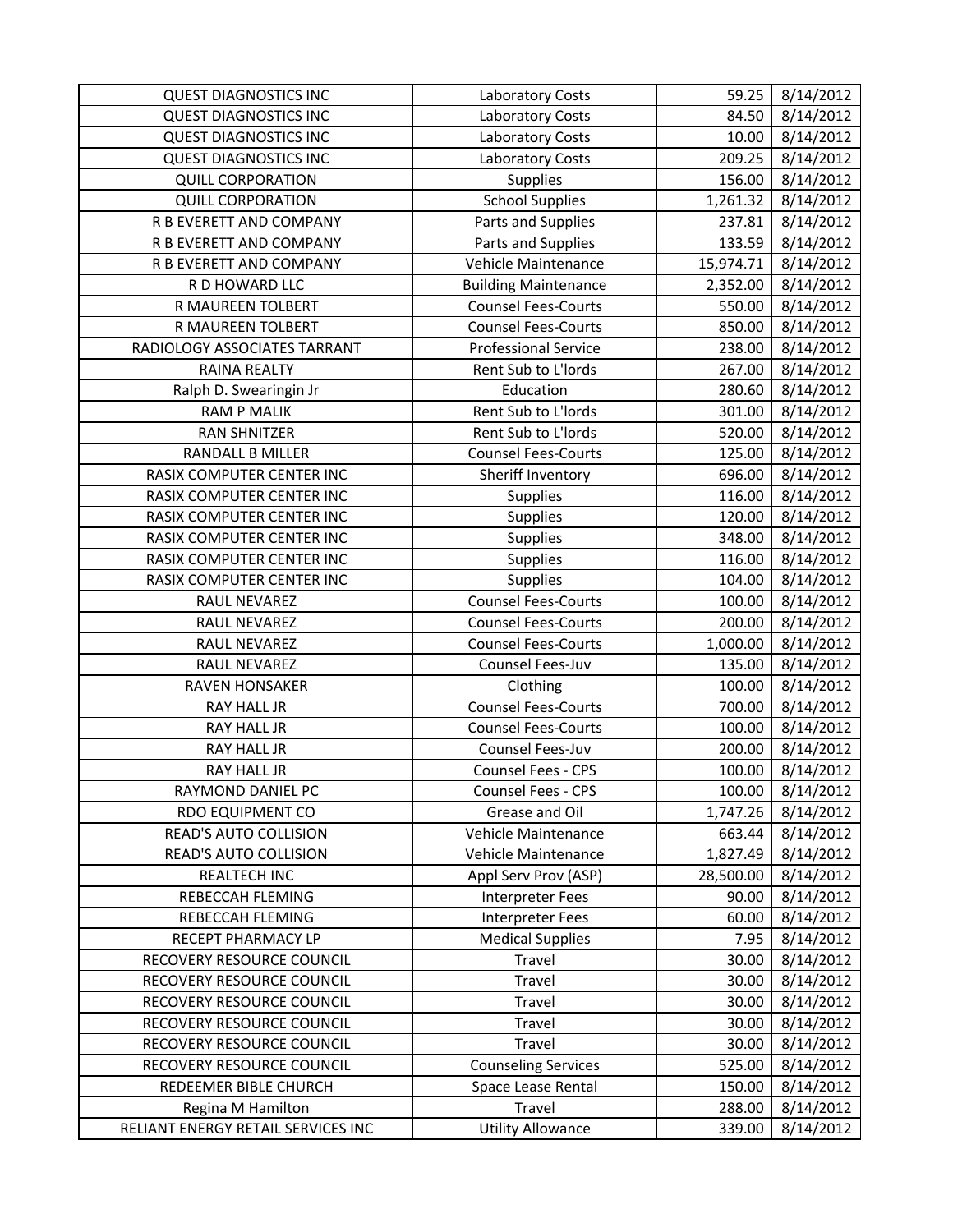| RELIANT ENERGY SERVICES        | <b>Utility Assistance</b> | 954.11    | 8/14/2012 |
|--------------------------------|---------------------------|-----------|-----------|
| RELIANT ENERGY SERVICES        | <b>Utility Assistance</b> | 890.95    | 8/14/2012 |
| RELIANT ENERGY SERVICES        | <b>Utility Assistance</b> | 136.95    | 8/14/2012 |
| <b>RELIANT ENERGY SERVICES</b> | <b>Utility Assistance</b> | 392.06    | 8/14/2012 |
| RELIANT ENERGY SERVICES        | <b>Utility Assistance</b> | 814.15    | 8/14/2012 |
| RELIANT ENERGY SOLUTIONS LLC   | Electricity               | 69.11     | 8/14/2012 |
| RELIANT ENERGY SOLUTIONS LLC   | Electricity               | 4,307.22  | 8/14/2012 |
| RELIANT ENERGY SOLUTIONS LLC   | Electricity               | 79.48     | 8/14/2012 |
| RELIANT ENERGY SOLUTIONS LLC   | Electricity               | 2,696.90  | 8/14/2012 |
| RELIANT ENERGY SOLUTIONS LLC   | Electricity               | 20.92     | 8/14/2012 |
| RELIANT ENERGY SOLUTIONS LLC   | Electricity               | 1,278.31  | 8/14/2012 |
| RELIANT ENERGY SOLUTIONS LLC   | Electricity               | 21,231.49 | 8/14/2012 |
| RELIANT ENERGY SOLUTIONS LLC   | Electricity               | 60,185.39 | 8/14/2012 |
| RELIANT ENERGY SOLUTIONS LLC   | Electricity               | 2,330.09  | 8/14/2012 |
| RELIANT ENERGY SOLUTIONS LLC   | Electricity               | 6,703.17  | 8/14/2012 |
| RELIANT ENERGY SOLUTIONS LLC   | Electricity               | 8,545.88  | 8/14/2012 |
| RELIANT ENERGY SOLUTIONS LLC   | Electricity               | 1,236.86  | 8/14/2012 |
| RELIANT ENERGY SOLUTIONS LLC   | Electricity               | 5,836.65  | 8/14/2012 |
| RELIANT ENERGY SOLUTIONS LLC   | Electricity               | 8,559.98  | 8/14/2012 |
| RELIANT ENERGY SOLUTIONS LLC   | Electricity               | 3,258.70  | 8/14/2012 |
| RELIANT ENERGY SOLUTIONS LLC   | Electricity               | 3,080.25  | 8/14/2012 |
| RELIANT ENERGY SOLUTIONS LLC   | Electricity               | 712.54    | 8/14/2012 |
| RELIANT ENERGY SOLUTIONS LLC   | Electricity               | 7,074.14  | 8/14/2012 |
| RELIANT ENERGY SOLUTIONS LLC   | Electricity               | 9,541.12  | 8/14/2012 |
| RELIANT ENERGY SOLUTIONS LLC   | Electricity               | 6,931.13  | 8/14/2012 |
| RELIANT ENERGY SOLUTIONS LLC   | Electricity               | 39,979.69 | 8/14/2012 |
| RELIANT ENERGY SOLUTIONS LLC   | Electricity               | 8,230.72  | 8/14/2012 |
| RELIANT ENERGY SOLUTIONS LLC   | Electricity               | 578.25    | 8/14/2012 |
| RELIANT ENERGY SOLUTIONS LLC   | Electricity               | 439.29    | 8/14/2012 |
| RELIANT ENERGY SOLUTIONS LLC   | Electricity               | 7,386.49  | 8/14/2012 |
| RELIANT ENERGY SOLUTIONS LLC   | Electricity               | 89,557.06 | 8/14/2012 |
| RELIANT ENERGY SOLUTIONS LLC   | Electricity               | 21,255.85 | 8/14/2012 |
| RELIANT ENERGY SOLUTIONS LLC   | Electricity               | 34,190.65 | 8/14/2012 |
| RELIANT ENERGY SOLUTIONS LLC   | Electricity               | 2,430.32  | 8/14/2012 |
| RELIANT ENERGY SOLUTIONS LLC   | Electricity               | 14,450.72 | 8/14/2012 |
| RELIANT ENERGY SOLUTIONS LLC   | Electricity               | 12,638.53 | 8/14/2012 |
| RELIANT ENERGY SOLUTIONS LLC   | Electricity               | 50,515.61 | 8/14/2012 |
| RELIANT ENERGY SOLUTIONS LLC   | Electricity               | 8,028.21  | 8/14/2012 |
| RELIANT ENERGY SOLUTIONS LLC   | Electricity               | 24,989.64 | 8/14/2012 |
| RELIANT ENERGY SOLUTIONS LLC   | Electricity               | 57.17     | 8/14/2012 |
| RELIANT ENERGY SOLUTIONS LLC   | Electricity               | 4,294.35  | 8/14/2012 |
| RELIANT ENERGY SOLUTIONS LLC   | Electricity               | 1,136.04  | 8/14/2012 |
| RELIANT ENERGY SOLUTIONS LLC   | Electricity               | 2,183.69  | 8/14/2012 |
| RELIANT ENERGY SOLUTIONS LLC   | Electricity               | 5,430.54  | 8/14/2012 |
| RELIANT ENERGY SOLUTIONS LLC   | Electricity               | 2,877.72  | 8/14/2012 |
| RELIANT ENERGY SOLUTIONS LLC   | Electricity               | 4,551.65  | 8/14/2012 |
| RELIANT ENERGY SOLUTIONS LLC   | Electricity               | 5,158.10  | 8/14/2012 |
| RELIANT ENERGY SOLUTIONS LLC   | Electricity               | 49.81     | 8/14/2012 |
| RELIANT ENERGY SOLUTIONS LLC   | Electricity               | 1,189.18  | 8/14/2012 |
| RELIANT ENERGY SOLUTIONS LLC   | Electricity               | 4,393.02  | 8/14/2012 |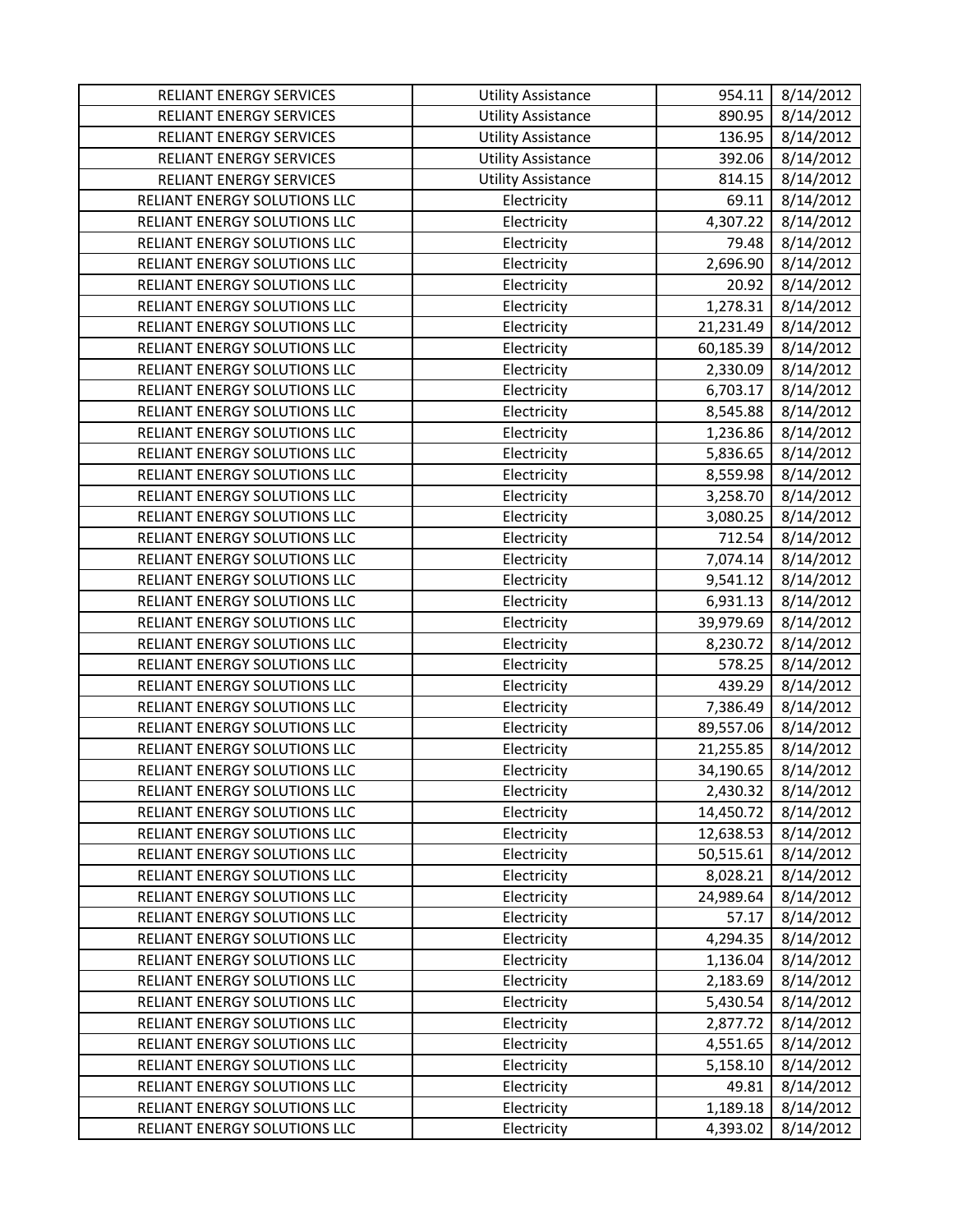| RELIANT ENERGY SOLUTIONS LLC        | Electricity                                              | 2,209.59         | 8/14/2012              |
|-------------------------------------|----------------------------------------------------------|------------------|------------------------|
| RELIANT ENERGY SOLUTIONS LLC        | Electricity                                              | 1,597.87         | 8/14/2012              |
| RELIANT ENERGY SOLUTIONS LLC        | Electricity                                              | 1,909.26         | 8/14/2012              |
| RELIANT ENERGY SOLUTIONS LLC        | <b>Professional Service</b>                              | 392.29           | 8/14/2012              |
| RELIANT ENERGY SOLUTIONS LLC        | Electricity                                              | 53,823.41        | 8/14/2012              |
| RELIANT ENERGY SOLUTIONS LLC        | Electricity                                              | 10,017.75        | 8/14/2012              |
| RELIANT ENERGY SOLUTIONS LLC        | Electricity                                              | 397.37           | 8/14/2012              |
| RELIANT ENERGY SOLUTIONS LLC        | Electricity                                              | 1,180.41         | 8/14/2012              |
| RENAISSANCE HOTEL MANAGEMENT CO LLC | Travel                                                   | 156.40           | 8/14/2012              |
| RENAISSANCE HOTEL MANAGEMENT CO LLC | Education                                                | 312.80           | 8/14/2012              |
| RENAISSANCE HOTEL MANAGEMENT CO LLC | Education                                                | 312.80           | 8/14/2012              |
| RENAISSANCE HOTEL MANAGEMENT CO LLC | Education                                                | 312.80           | 8/14/2012              |
| RENAISSANCE HOTEL MANAGEMENT CO LLC | Education                                                | 312.80           | 8/14/2012              |
| RENAISSANCE HOTEL MANAGEMENT CO LLC | Education                                                | 312.80           | 8/14/2012              |
| RENAISSANCE HOTEL MANAGEMENT CO LLC | Education                                                | 312.80           | 8/14/2012              |
| REPUBLIC SERVICES OF TEXAS LTD      | <b>Disposal Service</b>                                  | 100.28           | 8/14/2012              |
| REPUBLIC SERVICES OF TEXAS LTD      | <b>Disposal Service</b>                                  | 134.31           | 8/14/2012              |
| REPUBLIC SERVICES OF TEXAS LTD      | <b>Disposal Service</b>                                  | 170.58           | 8/14/2012              |
| REPUBLIC SERVICES OF TEXAS LTD      | <b>Building Maintenance</b>                              | 127.21           | 8/14/2012              |
| REPUBLIC TITLE OF TEXAS INC         | <b>County Projects</b>                                   | 1,555.49         | 8/14/2012              |
| <b>REXEL SUMMERS</b>                | <b>Building Maintenance</b>                              | 1,080.66         | 8/14/2012              |
| REYNOLDS ASPHALT                    | Asphalt-Rock/Hot Mix                                     | 2,283.34         | 8/14/2012              |
| RICHARD A HENDERSON PC              | <b>Counsel Fees-Courts</b>                               | 1,000.00         | 8/14/2012              |
| RICHARD A HENDERSON PC              | Cnsl Fees-Crim Appls                                     | 2,060.00         | 8/14/2012              |
| RICHARD FIALLOS                     | <b>Interpreter Fees</b>                                  | 120.00           | 8/14/2012              |
| RICHARD KLINE                       | <b>Counsel Fees-Courts</b>                               | 275.00           | 8/14/2012              |
| RICHARD KLINE                       | <b>Counsel Fees-Courts</b>                               | 575.00           | 8/14/2012              |
| RICHARD KLINE                       | <b>Counsel Fees-Courts</b>                               | 218.75           | 8/14/2012              |
| RICHARD SCOTT WALKER                | <b>Counsel Fees-Courts</b>                               | 700.00           | 8/14/2012              |
| RICHARD SCOTT WALKER                | <b>Counsel Fees-Courts</b>                               | 175.00           | 8/14/2012              |
| <b>RICKY FRANKLIN</b>               | Clothing                                                 | 100.00           | 8/14/2012              |
| RICOH USA INC                       | <b>Equipment Maint</b>                                   | 324.00           | 8/14/2012              |
| RICOH USA INC                       | <b>Equipment Maint</b>                                   | 324.00           | 8/14/2012              |
| RIDGMAR SQUARE APARTMENTS           | Rent Sub to L'Iords                                      | 110.10           | 8/14/2012              |
| <b>Rilla R Masters</b>              | Travel                                                   | 19.50            | 8/14/2012              |
| RINKER MATERIAL                     | Culverts                                                 | 3,942.00         | 8/14/2012              |
| RIVER OAKS BAPTIST CHURCH           | Space Lease Rental                                       | 150.00           | 8/14/2012              |
| RIVERCREST HOLDINGS LP              | Rental Assistance                                        | 489.00           | 8/14/2012              |
| RIVERCREST HOLDINGS LP              | <b>Utility Assistance</b>                                | 27.42            | 8/14/2012              |
| RLS SUPERMARKETS LLC                | Food/Hygiene Assist                                      | 95.00            | 8/14/2012              |
| <b>ROBERT C RUSSELL</b>             | <b>Counsel Fees-Probate</b>                              | 300.00           | 8/14/2012              |
| ROBERTA WALKER                      | <b>Counsel Fees-Courts</b>                               | 175.00           | 8/14/2012              |
| ROBERTA WALKER                      |                                                          |                  |                        |
|                                     | <b>Counsel Fees-Courts</b>                               | 275.00           | 8/14/2012              |
| ROBERTA WALKER                      | <b>Counsel Fees-Courts</b>                               | 950.00           | 8/14/2012              |
| <b>ROBIN V GROUNDS</b>              | Counsel Fees - CPS                                       | 100.00           | 8/14/2012              |
| <b>ROBINSON &amp; SMART PC</b>      | <b>Counsel Fees-Courts</b>                               | 1,000.00         | 8/14/2012              |
| RODOLFO RUDY VILLAVICENCIO          | Rent Sub to L'Iords                                      | 700.00           | 8/14/2012              |
| RODOLFO RUDY VILLAVICENCIO          | Rent Sub to L'Iords                                      | 650.00           | 8/14/2012              |
| RONALD COUCH<br>RONALD COUCH        | <b>Counsel Fees-Courts</b><br><b>Counsel Fees-Courts</b> | 700.00<br>725.00 | 8/14/2012<br>8/14/2012 |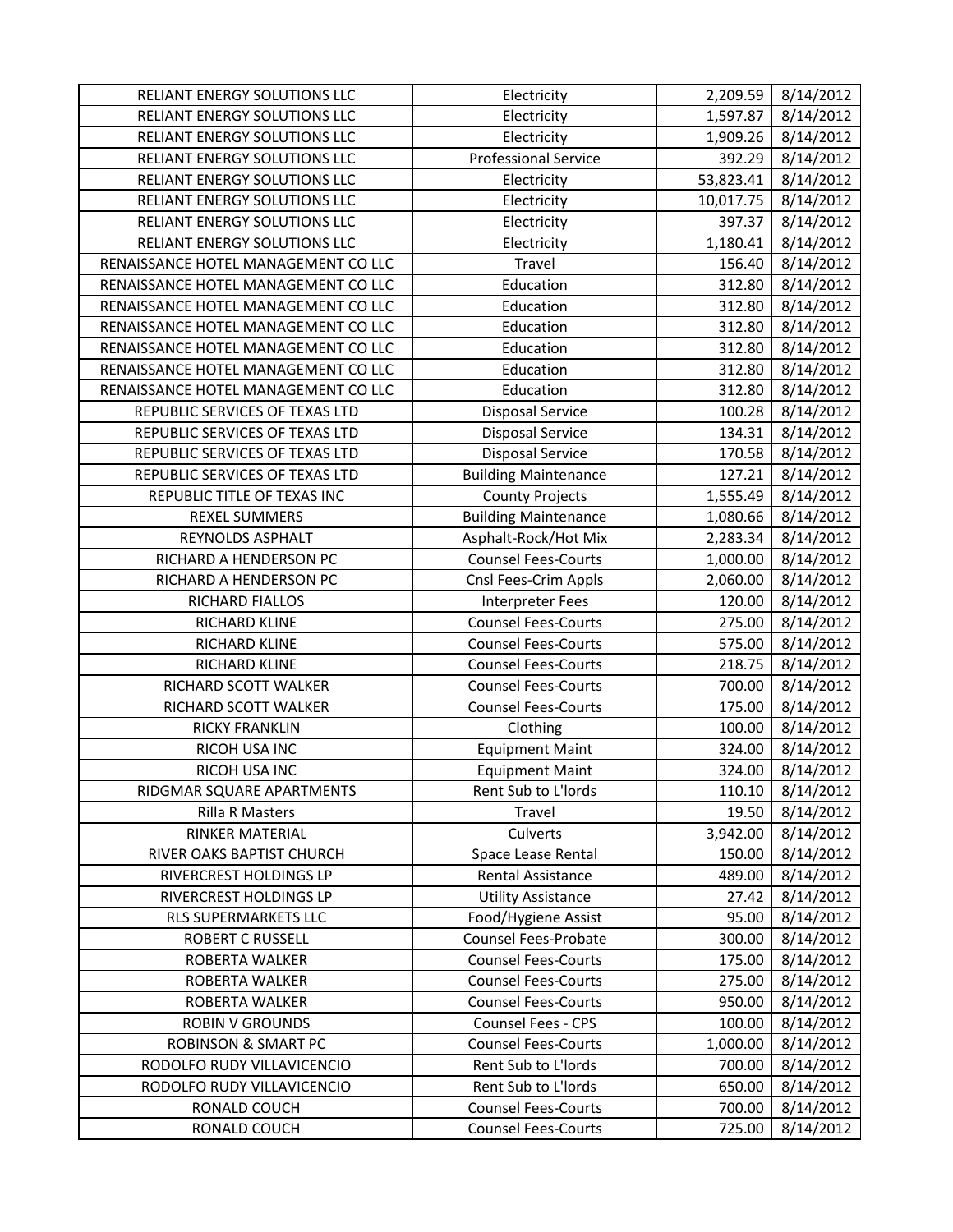| RONALD COUCH                        | <b>Counsel Fees-Courts</b>  | 100.00     | 8/14/2012 |
|-------------------------------------|-----------------------------|------------|-----------|
| RONALD J KOVACH PC                  | Counsel Fees - CPS          | 700.00     | 8/14/2012 |
| ROSE ANNA SALINAS                   | <b>Counsel Fees-Courts</b>  | 500.00     | 8/14/2012 |
| ROSE ANNA SALINAS                   | <b>Counsel Fees-Courts</b>  | 200.00     | 8/14/2012 |
| ROSE ANNA SALINAS                   | <b>Counsel Fees-Courts</b>  | 200.00     | 8/14/2012 |
| ROSE ANNA SALINAS                   | <b>Counsel Fees-Courts</b>  | 500.00     | 8/14/2012 |
| ROSE ANNA SALINAS                   | <b>Counsel Fees-Courts</b>  | 100.00     | 8/14/2012 |
| ROSE ANNA SALINAS                   | Counsel Fees-Juv            | 200.00     | 8/14/2012 |
| ROSE M STEWART                      | <b>Professional Service</b> | 1,200.00   | 8/14/2012 |
| <b>ROXANNE ROBINSON</b>             | <b>Counsel Fees-Courts</b>  | 107.00     | 8/14/2012 |
| RUIZ PROPERTY CONNECTION LLC        | Rent Sub to L'Iords         | 1,837.00   | 8/14/2012 |
| RUIZ PROPERTY CONNECTION LLC        | HAP Reimb Port-in           | 1,368.00   | 8/14/2012 |
| RUSSELL FEED INC                    | <b>Estray Livestock</b>     | 484.79     | 8/14/2012 |
| <b>RYAN W HARDY</b>                 | <b>Counsel Fees-Courts</b>  | 575.00     | 8/14/2012 |
| <b>SATTRUCKING INC</b>              | Rock and Gravel             | 6,278.53   | 8/14/2012 |
| S2S WOODBRIDGE ASSOCIATES LP        | <b>Rental Assistance</b>    | 600.00     | 8/14/2012 |
| SAF-T-GLOVE INC                     | Supplies                    | 2,092.50   | 8/14/2012 |
| SAF-T-GLOVE INC                     | Landscaping Expense         | 105.40     | 8/14/2012 |
| SAF-T-GLOVE INC                     | Parts and Supplies          | 16.50      | 8/14/2012 |
| SAF-T-PAK INC                       | <b>Medical Supplies</b>     | 2,018.72   | 8/14/2012 |
| SAGINAW CROSSING LLC                | Rent Sub to L'Iords         | 61.00      | 8/14/2012 |
| <b>SAGINAW CROSSING LLC</b>         | Rent Sub to L'Iords         | 121.00     | 8/14/2012 |
| SAMANTHA K HILL                     | <b>Counsel Fees-Courts</b>  | 1,060.00   | 8/14/2012 |
| SAMANTHA K HILL                     | <b>Counsel Fees-Courts</b>  | 200.00     | 8/14/2012 |
| SAMANTHA K HILL                     | <b>Counsel Fees-Courts</b>  | 700.00     | 8/14/2012 |
| SAMANTHA K HILL                     | <b>Counsel Fees-Courts</b>  | 200.00     | 8/14/2012 |
| <b>SAMUEL R TERRY</b>               | <b>Counsel Fees-Courts</b>  | 175.00     | 8/14/2012 |
| <b>SAMUEL R TERRY</b>               | <b>Counsel Fees-Courts</b>  | 950.00     | 8/14/2012 |
| <b>SAMUEL R TERRY</b>               | <b>Counsel Fees-Courts</b>  | 700.00     | 8/14/2012 |
| <b>SANDI YOUNG</b>                  | Rent Sub to L'Iords         | 1,692.00   | 8/14/2012 |
| SANDRA OSWALD                       | Clothing                    | 71.19      | 8/14/2012 |
| <b>SANTIAGO SALINAS</b>             | <b>Counsel Fees-Courts</b>  | 680.00     | 8/14/2012 |
| <b>SANTIAGO SALINAS</b>             | <b>Counsel Fees-Courts</b>  | 382.50     | 8/14/2012 |
| <b>SANTIAGO SALINAS</b>             | <b>Counsel Fees-Courts</b>  | 100.00     | 8/14/2012 |
| SANTIAGO SALINAS                    | <b>Counsel Fees-Courts</b>  | 125.00     | 8/14/2012 |
| SANTIAGO SALINAS                    | <b>Counsel Fees-Courts</b>  | 825.00     | 8/14/2012 |
| SANTIAGO SALINAS                    | <b>Counsel Fees-Courts</b>  | 300.00     | 8/14/2012 |
| SANTIAGO SALINAS                    | Interpreter Fees            | 250.00     | 8/14/2012 |
| SCHOOL OUTFITTERS.COM               | <b>Educational Material</b> | 444.19     | 8/14/2012 |
| <b>SCOTT BROWN</b>                  | <b>Counsel Fees-Courts</b>  | 200.00     | 8/14/2012 |
| <b>SCOTT C FACIANE</b>              | <b>Counsel Fees-Probate</b> | 400.00     | 8/14/2012 |
| <b>SCOTT E LINDSEY</b>              | <b>Professional Service</b> | 1,500.00   | 8/14/2012 |
| <b>SEAN M LYNCH</b>                 | <b>Counsel Fees-Courts</b>  | 350.00     | 8/14/2012 |
| <b>SGM HOLDINGS INC</b>             | <b>Building Maintenance</b> | 442.30     | 8/14/2012 |
| <b>SHADOW CREEK APARTMENTS</b>      | Rent Sub to L'Iords         | 2,323.00   | 8/14/2012 |
| <b>SHADOW CREEK APARTMENTS</b>      | Rent Sub to L'Iords         | (1,472.00) | 8/14/2012 |
| SHANNON GRACEY RATLIFF & MILLER LLP | <b>Counsel Fees-Probate</b> | 2,582.00   | 8/14/2012 |
| SHAWN PASCHALL                      | <b>Counsel Fees-Courts</b>  | 1,010.00   | 8/14/2012 |
| SHAWN PASCHALL                      | <b>Counsel Fees-Courts</b>  | 290.00     | 8/14/2012 |
| SHAWN PASCHALL                      | <b>Counsel Fees-Courts</b>  | 143.00     | 8/14/2012 |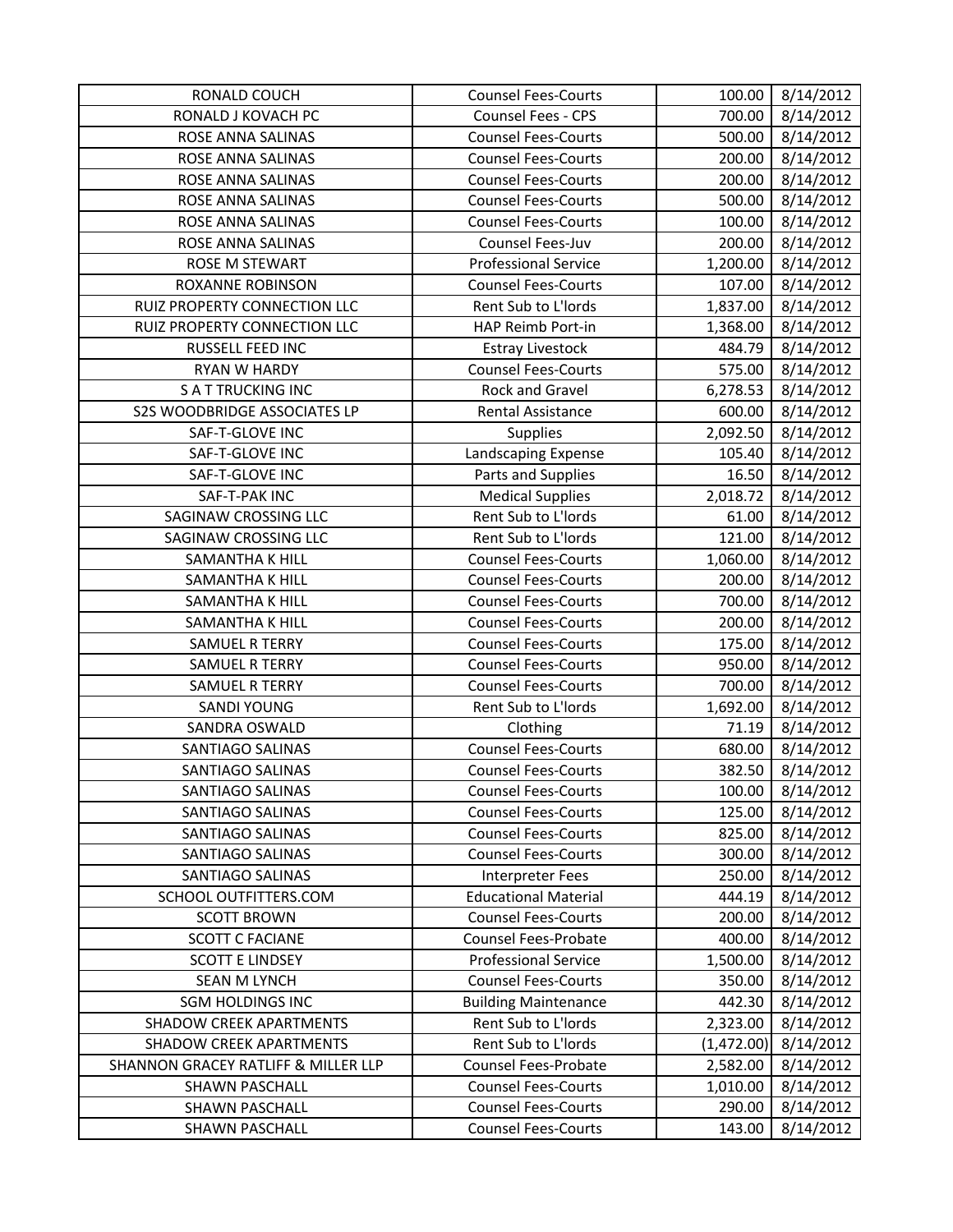| SHEILA RANDOLPH                        | <b>Counsel Fees-Courts</b>  | 325.00   | 8/14/2012 |
|----------------------------------------|-----------------------------|----------|-----------|
| SHEILA RANDOLPH                        | <b>Counsel Fees-Courts</b>  | 925.00   | 8/14/2012 |
| <b>SHERWIN WILLIAMS PAINT</b>          | <b>Support Serv Supply</b>  | 372.00   | 8/14/2012 |
| SHERWIN WILLIAMS PAINT                 | <b>Building Maintenance</b> | 392.40   | 8/14/2012 |
| SHERWIN WILLIAMS PAINT                 | <b>Building Maintenance</b> | 338.87   | 8/14/2012 |
| <b>SHERWIN WILLIAMS PAINT</b>          | <b>Building Maintenance</b> | 419.66   | 8/14/2012 |
| <b>SHEVIA LTD</b>                      | Rent Sub to L'Iords         | 462.00   | 8/14/2012 |
| SHI GOVERNMENT SOLUTIONS               | <b>Supplies</b>             | 135.00   | 8/14/2012 |
| SHIRLEY A COOK-CATER                   | <b>Court Visitor</b>        | 94.35    | 8/14/2012 |
| <b>SID W SHAPIRO</b>                   | Counsel Fees-Juv            | 100.00   | 8/14/2012 |
| SID W SHAPIRO                          | Counsel Fees - CPS          | 100.00   | 8/14/2012 |
| SIERRA STRIPES OF TEXAS                | Central Garage Inv          | 120.00   | 8/14/2012 |
| SIERRA STRIPES OF TEXAS                | Non-Track Equipment         | 180.00   | 8/14/2012 |
| <b>SIGNTX SIGNS &amp; GRAPHICS INC</b> | <b>Building Maintenance</b> | 176.25   | 8/14/2012 |
| SIRCHIE FINGER PRINT LABORATORIES      | <b>Supplies</b>             | 43.27    | 8/14/2012 |
| SIX & MANGO EQUIPMENT LLP              | Parts and Supplies          | 661.69   | 8/14/2012 |
| SKYVUE MEMORIAL GARDENS                | <b>County Burials</b>       | 2,975.00 | 8/14/2012 |
| SNELLING MEDICAL STAFFING LLC          | <b>Professional Service</b> | 620.16   | 8/14/2012 |
| SOUTHERN COMPUTER WAREHOUSE            | <b>Computer Maintenance</b> | 2,208.60 | 8/14/2012 |
| SOUTHERN COMPUTER WAREHOUSE            | <b>Computer Maintenance</b> | 314.50   | 8/14/2012 |
| SOUTHERN COMPUTER WAREHOUSE            | <b>Computer Maintenance</b> | 517.39   | 8/14/2012 |
| SOUTHERN OAKS APARTMENTS               | <b>Utility Assistance</b>   | 30.19    | 8/14/2012 |
| SOUTHERN TIRE MART LLC                 | <b>Tires and Tubes</b>      | 116.00   | 8/14/2012 |
| SOUTHERN TIRE MART LLC                 | <b>Tires and Tubes</b>      | 212.00   | 8/14/2012 |
| SOUTHWASTE DISPOSAL LLC                | Kitchen Maintenance         | 400.00   | 8/14/2012 |
| SOUTHWEST INTERNATIONAL TRUCKS INC     | Central Garage Inv          | 504.81   | 8/14/2012 |
| SOUTHWEST INTERNATIONAL TRUCKS INC     | Parts and Supplies          | 65.58    | 8/14/2012 |
| SOUTHWEST INTERNATIONAL TRUCKS INC     | Parts and Supplies          | 585.49   | 8/14/2012 |
| SPANISH HACIENDA APARTMENTS            | <b>Restitution Payable</b>  | 45.12    | 8/14/2012 |
| <b>SPARK ENERGY LP</b>                 | <b>Utility Allowance</b>    | 9.00     | 8/14/2012 |
| ST JOHN MISSIONARY BAPTIST CHURCH      | Space Lease Rental          | 100.00   | 8/14/2012 |
| ST LUKE CUMBERLAND                     | Space Lease Rental          | 400.00   | 8/14/2012 |
| <b>STAPLES ADVANTAGE</b>               | Supplies                    | 321.59   | 8/14/2012 |
| <b>STAPLES ADVANTAGE</b>               | Supplies                    | 4,767.00 | 8/14/2012 |
| STAPLES ADVANTAGE                      | <b>Supplies</b>             |          | 8/14/2012 |
| STAPLES ADVANTAGE                      | <b>Supplies</b>             | 315.91   | 8/14/2012 |
| STAPLES ADVANTAGE                      | <b>Supplies</b>             | 567.59   | 8/14/2012 |
| <b>STAPLES ADVANTAGE</b>               | Supplies                    | 49.08    | 8/14/2012 |
| <b>STAPLES ADVANTAGE</b>               | <b>Supplies</b>             | 76.47    | 8/14/2012 |
| STAPLES ADVANTAGE                      | Supplies                    | 115.20   | 8/14/2012 |
| <b>STAPLES ADVANTAGE</b>               | <b>Supplies</b>             | 32.64    | 8/14/2012 |
| STAPLES ADVANTAGE                      | <b>Graphics Inventory</b>   | 133.40   | 8/14/2012 |
| STAPLES ADVANTAGE                      | <b>Supplies</b>             | 22.76    | 8/14/2012 |
| STAPLES ADVANTAGE                      | <b>Supplies</b>             | 321.77   | 8/14/2012 |
| STAPLES ADVANTAGE                      | Supplies                    | 128.96   | 8/14/2012 |
| STAPLES ADVANTAGE                      | <b>Supplies</b>             | 122.04   | 8/14/2012 |
| STAPLES ADVANTAGE                      | <b>Supplies</b>             | 23.92    | 8/14/2012 |
| STAPLES ADVANTAGE                      | <b>Supplies</b>             | 76.62    | 8/14/2012 |
| <b>STAPLES ADVANTAGE</b>               | <b>Supplies</b>             | 17.28    | 8/14/2012 |
| <b>STAPLES ADVANTAGE</b>               | <b>Supplies</b>             | 1,358.24 | 8/14/2012 |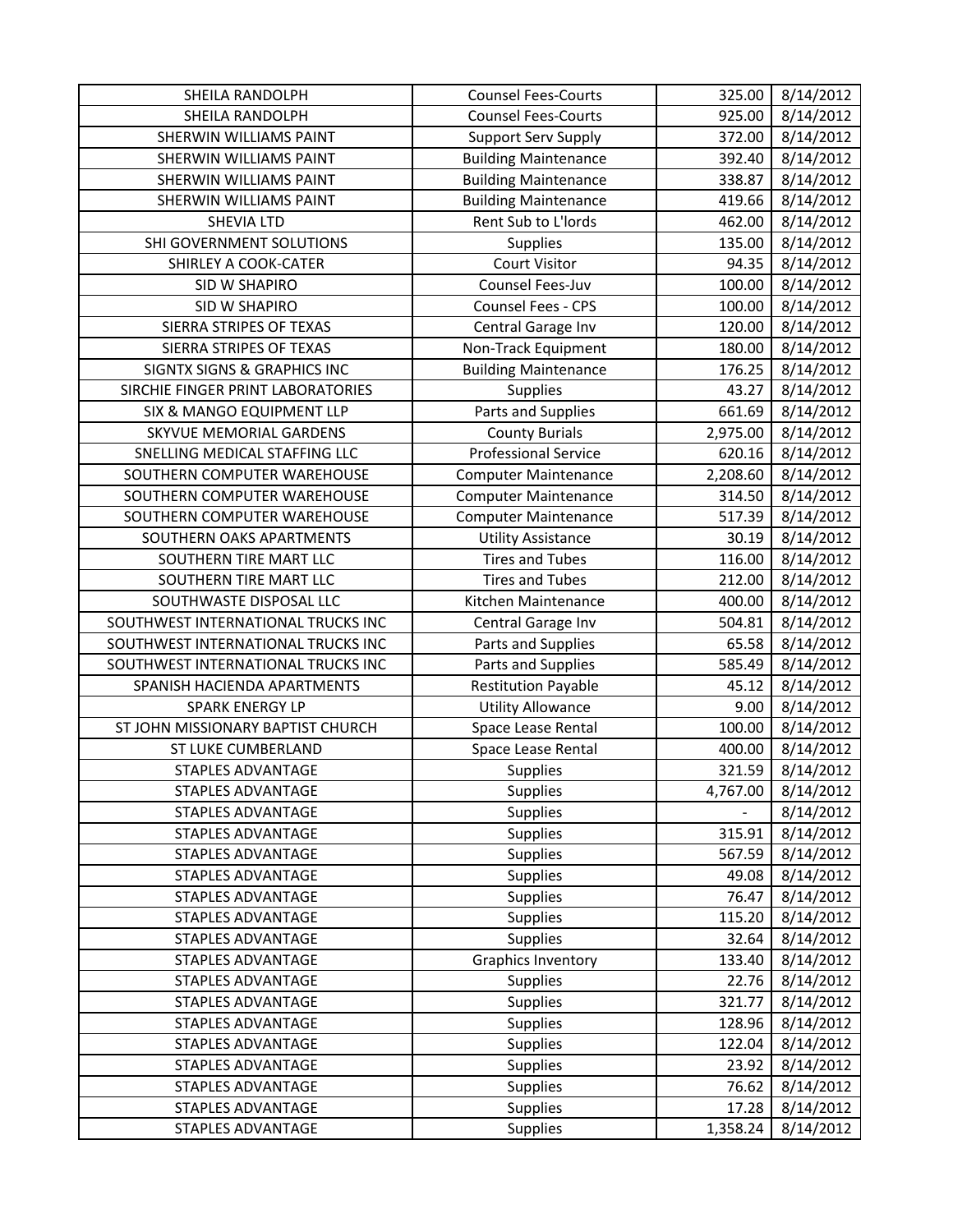| STAPLES ADVANTAGE                    | Supplies                   | 520.46   | 8/14/2012 |
|--------------------------------------|----------------------------|----------|-----------|
| <b>STAPLES ADVANTAGE</b>             | Supplies                   | 15.14    | 8/14/2012 |
| <b>STAPLES ADVANTAGE</b>             | Supplies                   | 27.18    | 8/14/2012 |
| <b>STAPLES ADVANTAGE</b>             | Supplies                   | 55.42    | 8/14/2012 |
| STAPLES ADVANTAGE                    | Supplies                   | 78.39    | 8/14/2012 |
| <b>STAPLES ADVANTAGE</b>             | Supplies                   | 376.26   | 8/14/2012 |
| <b>STAPLES ADVANTAGE</b>             | Supplies                   | 64.90    | 8/14/2012 |
| <b>STAPLES ADVANTAGE</b>             | Supplies                   | 391.92   | 8/14/2012 |
| STAPLES ADVANTAGE                    | Supplies                   | 141.32   | 8/14/2012 |
| <b>STAPLES ADVANTAGE</b>             | Supplies                   | 268.37   | 8/14/2012 |
| STAPLES ADVANTAGE                    | Supplies                   | 92.28    | 8/14/2012 |
| <b>STAPLES ADVANTAGE</b>             | Supplies                   | 27.36    | 8/14/2012 |
| STAPLES ADVANTAGE                    | Supplies                   | 131.16   | 8/14/2012 |
| <b>STAPLES ADVANTAGE</b>             | Supplies                   | 15.44    | 8/14/2012 |
| STAPLES ADVANTAGE                    | Supplies                   | 65.16    | 8/14/2012 |
| <b>STAPLES ADVANTAGE</b>             | Supplies                   | 76.38    | 8/14/2012 |
| <b>STAPLES ADVANTAGE</b>             | Supplies                   | 12.86    | 8/14/2012 |
| <b>STAPLES ADVANTAGE</b>             | Supplies                   | 61.82    | 8/14/2012 |
| <b>STAPLES ADVANTAGE</b>             | Supplies                   | 84.97    | 8/14/2012 |
| <b>STAPLES ADVANTAGE</b>             | Supplies                   | 25.88    | 8/14/2012 |
| <b>STAPLES ADVANTAGE</b>             | Supplies                   | 83.44    | 8/14/2012 |
| <b>STAPLES ADVANTAGE</b>             | Supplies                   | 650.33   | 8/14/2012 |
| <b>STAPLES ADVANTAGE</b>             | Supplies                   | 936.77   | 8/14/2012 |
| STAPLES ADVANTAGE                    | Supplies                   | 629.26   | 8/14/2012 |
| STAPLES ADVANTAGE                    | Supplies                   | 699.81   | 8/14/2012 |
| STAPLES ADVANTAGE                    | Supplies                   | 94.85    | 8/14/2012 |
| <b>STAPLES ADVANTAGE</b>             | Supplies                   | 157.11   | 8/14/2012 |
| STAPLES ADVANTAGE                    | Supplies                   | 122.63   | 8/14/2012 |
| <b>STAPLES ADVANTAGE</b>             | Supplies                   | 163.61   | 8/14/2012 |
| <b>STAPLES ADVANTAGE</b>             | Supplies                   | 45.85    | 8/14/2012 |
| <b>STAPLES ADVANTAGE</b>             | Supplies                   | 572.31   | 8/14/2012 |
| STAPLES ADVANTAGE                    | Clothing                   | 15.25    | 8/14/2012 |
| <b>STAPLES ADVANTAGE</b>             | Supplies                   | 192.17   | 8/14/2012 |
| STAPLES ADVANTAGE                    | Supplies                   | 20.22    | 8/14/2012 |
| <b>STAPLES ADVANTAGE</b>             | <b>Supplies</b>            | 330.71   | 8/14/2012 |
| <b>STAPLES ADVANTAGE</b>             | <b>Supplies</b>            | 875.53   | 8/14/2012 |
| <b>STAPLES ADVANTAGE</b>             | <b>Supplies</b>            | 92.66    | 8/14/2012 |
| <b>STAPLES ADVANTAGE</b>             | <b>Medical Supplies</b>    | 559.06   | 8/14/2012 |
| <b>STAPLES ADVANTAGE</b>             | <b>Supplies</b>            | 99.04    | 8/14/2012 |
| <b>STAR TEX POWER</b>                | <b>Utility Assistance</b>  | 72.11    | 8/14/2012 |
| STATE INDUSTRIAL PRODUCTS CORP       | <b>Custodian Supplies</b>  | 453.10   | 8/14/2012 |
| <b>STATON &amp; TAYLOR PC</b>        | <b>Counsel Fees-Courts</b> | 200.00   | 8/14/2012 |
| <b>STEPHANIE GONZALEZ</b>            | <b>Counsel Fees-Courts</b> | 800.00   | 8/14/2012 |
| STEPHANIE GONZALEZ                   | <b>Counsel Fees-Courts</b> | 550.00   | 8/14/2012 |
| STEPHANIE PATTEN                     | <b>Counsel Fees-Courts</b> | 125.00   | 8/14/2012 |
| Steve A Chaney                       | Education                  | 1,683.39 | 8/14/2012 |
| <b>STEVE GORDON &amp; ASSOCIATES</b> | <b>Counsel Fees-Courts</b> | 350.00   | 8/14/2012 |
| <b>STREAM ENERGY</b>                 | <b>Utility Assistance</b>  | 1,279.06 | 8/14/2012 |
| STREAM ENERGY                        | <b>Utility Allowance</b>   | 450.22   | 8/14/2012 |
| STREAM ENERGY                        | HAP Reimb Port-in          | 114.00   | 8/14/2012 |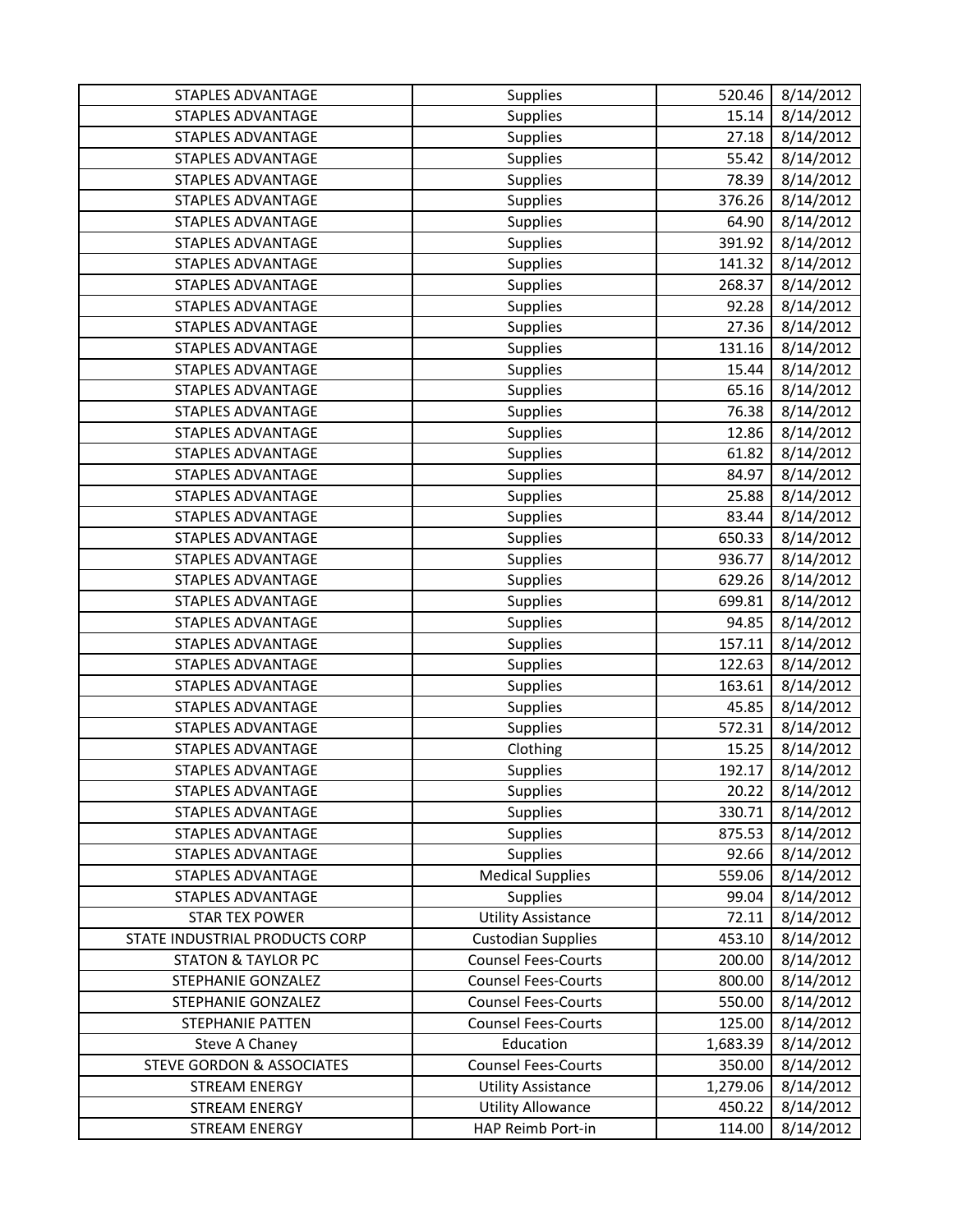| STUART HOSE AND PIPE CO INC         | Parts and Supplies          | 54.25      | 8/14/2012 |
|-------------------------------------|-----------------------------|------------|-----------|
| <b>SUE S BROWNING</b>               | <b>Counsel Fees-Courts</b>  | 250.00     | 8/14/2012 |
| <b>SUMAN BHAT CHERRY</b>            | Rent Sub to L'Iords         | 1,114.00   | 8/14/2012 |
| SUNSET POINTE HOUSING PARTNERSHIP   | Rent Sub to L'Iords         | 2,538.00   | 8/14/2012 |
| SUNSET POINTE HOUSING PARTNERSHIP   | HAP Reimb Port-in           | 1,164.00   | 8/14/2012 |
| SUPER VALUE PHARMACY                | <b>Medical Services</b>     | 123.40     | 8/14/2012 |
| SUSAN ELIZABETH DUESLER             | <b>Counsel Fees-Courts</b>  | 450.00     | 8/14/2012 |
| SYCAMORE CENTER VILLAS              | Rent Sub to L'Iords         | 1,117.00   | 8/14/2012 |
| T U ELECTRIC                        | <b>Utility Allowance</b>    | 1,185.00   | 8/14/2012 |
| TU ELECTRIC                         | <b>Utility Allowance</b>    | 16.00      | 8/14/2012 |
| TAD - TARRANT APPRAISAL DISTRICT    | <b>Tarr Appraisal Dist</b>  | 166,122.80 | 8/14/2012 |
| TADRO-TEXAS ASSOCIATION OF DOMESTIC | Education                   | 150.00     | 8/14/2012 |
| TADRO-TEXAS ASSOCIATION OF DOMESTIC | Education                   | 150.00     | 8/14/2012 |
| TADRO-TEXAS ASSOCIATION OF DOMESTIC | Education                   | 150.00     | 8/14/2012 |
| TADRO-TEXAS ASSOCIATION OF DOMESTIC | Education                   | 150.00     | 8/14/2012 |
| <b>TARA V KERSH</b>                 | Counsel Fees - CPS          | 1,150.00   | 8/14/2012 |
| <b>TARGET BANK</b>                  | <b>Household Supp Asst</b>  | 207.94     | 8/14/2012 |
| <b>TARGET BANK</b>                  | Food                        | 51.05      | 8/14/2012 |
| <b>TARGET BANK</b>                  | Clothing                    | 197.98     | 8/14/2012 |
| <b>TARGET BANK</b>                  | Clothing                    | 181.59     | 8/14/2012 |
| <b>TARGET BANK</b>                  | <b>Meeting Expenses</b>     | 46.64      | 8/14/2012 |
| <b>TARGET BANK</b>                  | Clothing                    | 202.79     | 8/14/2012 |
| TARRANT COUNTY CHALLENGE INC        | <b>Professional Service</b> | 14,814.09  | 8/14/2012 |
| <b>TARRANT COUNTY CLERK</b>         | <b>Sheriff Service Fees</b> | 10.85      | 8/14/2012 |
| <b>TARRANT COUNTY CLERK</b>         | Attorney/Rest Fees          | 325.00     | 8/14/2012 |
| TARRANT COUNTY DISTRICT ATTORNEY    | <b>Counsel Fees-Courts</b>  | 400.00     | 8/14/2012 |
| TARRANT COUNTY DISTRICT ATTORNEY    | <b>Counsel Fees-Courts</b>  | 325.00     | 8/14/2012 |
| TARRANT COUNTY DISTRICT ATTORNEY    | <b>Counsel Fees-Courts</b>  | 300.00     | 8/14/2012 |
| TARRANT COUNTY HOSPITAL DISTRICT    | <b>Subrecipient Service</b> | 14,957.85  | 8/14/2012 |
| TARRANT COUNTY HOSPITAL DISTRICT    | <b>Subrecipient Service</b> | 6,608.93   | 8/14/2012 |
| TARRANT COUNTY HOSPITAL DISTRICT    | Subrecipient Service        | 31,898.58  | 8/14/2012 |
| TARRANT COUNTY HOSPITAL DISTRICT    | <b>Subrecipient Service</b> | 7,251.21   | 8/14/2012 |
| TARRANT COUNTY HOSPITAL DISTRICT    | <b>Subrecipient Service</b> | 18,928.00  | 8/14/2012 |
| <b>TARRANT PATHOLOGY ASSOCIATES</b> | <b>Professional Service</b> | 104.02     | 8/14/2012 |
| TARRANT PROPERTIES INC              | Rent Sub to L'Iords         | 101.00     | 8/14/2012 |
| TDCAA-TEXAS DISTRICT & COUNTY       | Education                   | 275.00     | 8/14/2012 |
| TEAGUE NALL & PERKINS INC           | <b>Professional Service</b> | 1,049.93   | 8/14/2012 |
| TECH PLAN INC                       | A/C Maint Contract          | 220.00     | 8/14/2012 |
| TELETOUCH COMMUNICATIONS INC        | Telephone - Mobile          | 1,426.13   | 8/14/2012 |
| TELETOUCH COMMUNICATIONS INC        | Telephone - Mobile          | 204.61     | 8/14/2012 |
| TELETOUCH COMMUNICATIONS INC        | Telephone - Mobile          | 16.83      | 8/14/2012 |
| TELETOUCH COMMUNICATIONS INC        | Telephone - Mobile          | 16.83      | 8/14/2012 |
| TELETOUCH COMMUNICATIONS INC        | Telephone - Mobile          | 50.39      | 8/14/2012 |
| TELETOUCH COMMUNICATIONS INC        | Telephone - Mobile          | 40.88      | 8/14/2012 |
| TELETOUCH COMMUNICATIONS INC        | Telephone - Mobile          | 40.75      | 8/14/2012 |
| TELETOUCH COMMUNICATIONS INC        | Telephone - Mobile          | 40.75      | 8/14/2012 |
| TELETOUCH COMMUNICATIONS INC        | Telephone - Mobile          | 539.13     | 8/14/2012 |
| TELETOUCH COMMUNICATIONS INC        | Telephone - Mobile          | 1,864.88   | 8/14/2012 |
| TELETOUCH COMMUNICATIONS INC        | Telephone - Mobile          | 2,039.37   | 8/14/2012 |
| TELETOUCH COMMUNICATIONS INC        | Telephone - Mobile          | 1,807.12   | 8/14/2012 |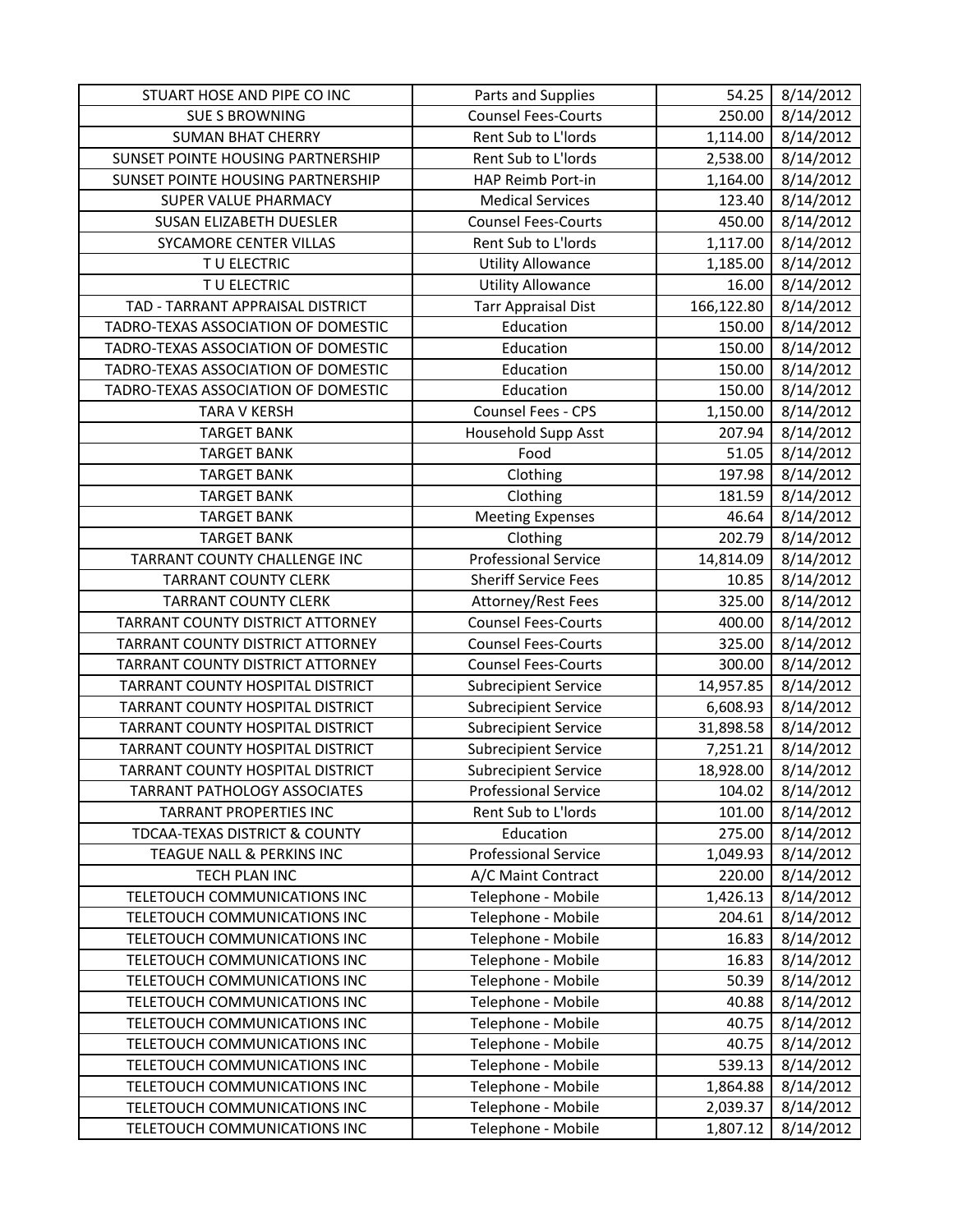| TELETOUCH COMMUNICATIONS INC        | Telephone - Mobile          | 30.78    | 8/14/2012 |
|-------------------------------------|-----------------------------|----------|-----------|
| TELETOUCH COMMUNICATIONS INC        | Telephone - Mobile          | 1,199.18 | 8/14/2012 |
| TELETOUCH COMMUNICATIONS INC        | Pager / Blackberry          | 91.03    | 8/14/2012 |
| TELETOUCH COMMUNICATIONS INC        | Pager / Blackberry          | 29.81    | 8/14/2012 |
| TELETOUCH COMMUNICATIONS INC        | Telephone - Mobile          | 489.44   | 8/14/2012 |
| TELETOUCH COMMUNICATIONS INC        | Telephone - Mobile          | 262.19   | 8/14/2012 |
| TELETOUCH COMMUNICATIONS INC        | Telephone - Mobile          | 244.30   | 8/14/2012 |
| TELETOUCH COMMUNICATIONS INC        | Telephone - Mobile          | 198.38   | 8/14/2012 |
| TELETOUCH COMMUNICATIONS INC        | Telephone - Mobile          | 121.56   | 8/14/2012 |
| TELETOUCH COMMUNICATIONS INC        | Telephone - Mobile          | 187.15   | 8/14/2012 |
| TELETOUCH COMMUNICATIONS INC        | Telephone - Mobile          | 762.97   | 8/14/2012 |
| TELETOUCH COMMUNICATIONS INC        | Telephone - Mobile          | 461.50   | 8/14/2012 |
| TELETOUCH COMMUNICATIONS INC        | Telephone - Mobile          | 88.94    | 8/14/2012 |
| TELETOUCH COMMUNICATIONS INC        | Telephone - Mobile          | 16.83    | 8/14/2012 |
| TELETOUCH COMMUNICATIONS INC        | Telephone - Mobile          | 115.18   | 8/14/2012 |
| <b>TERRY BARLOW</b>                 | <b>Counsel Fees-Courts</b>  | 337.50   | 8/14/2012 |
| <b>TERRY BARLOW</b>                 | <b>Counsel Fees-Courts</b>  | 100.00   | 8/14/2012 |
| TEXAS ASSOC FOR COURT ADMINISTRAT   | Dues                        | 110.00   | 8/14/2012 |
| TEXAS ASSOCIATION OF COUNTIES       | Education                   | 218.00   | 8/14/2012 |
| TEXAS ASSOCIATION OF ELECTIONS      | Dues                        | 50.00    | 8/14/2012 |
| TEXAS BAPTIST HOME FOR CHILDREN     | Clothing                    | 695.95   | 8/14/2012 |
| TEXAS COURT REPORTERS ASSOC         | Dues                        | 150.00   | 8/14/2012 |
| TEXAS DEPT PUBLIC SAFETY VEHICLE    | <b>Computer Services</b>    | 71.00    | 8/14/2012 |
| TEXAS FIRE PROTECTION SPECL'ST      | <b>Building Maintenance</b> | 600.00   | 8/14/2012 |
| <b>TEXAS HI-PORT PROPERTIES</b>     | <b>Rental Assistance</b>    | 369.00   | 8/14/2012 |
| <b>TEXAS HI-PORT PROPERTIES</b>     | <b>Utility Assistance</b>   | 35.00    | 8/14/2012 |
| <b>TEXAS LEGISLATIVE SERVICE</b>    | TX Legislative Serv         | 763.76   | 8/14/2012 |
| <b>TEXAS NAHRO</b>                  | Education                   | 1,400.00 | 8/14/2012 |
| <b>TEXAS REAL ESTATE</b>            | Rent Sub to L'Iords         | 21.00    | 8/14/2012 |
| <b>TEXAS TOLLWAYS</b>               | Travel                      | 2.95     | 8/14/2012 |
| <b>TEXPO POWER LP</b>               | <b>Utility Assistance</b>   | 194.40   | 8/14/2012 |
| THE CAMPBELL FIRM                   | <b>Counsel Fees-Courts</b>  | 650.00   | 8/14/2012 |
| THE DECKER LAW FIRM PC              | <b>Counsel Fees-Courts</b>  | 640.00   | 8/14/2012 |
| THE DECKER LAW FIRM PC              | Counsel Fees - CPS          | 100.00   | 8/14/2012 |
| THE DEVEREUX FOUNDATION             | Clothing                    | 121.00   | 8/14/2012 |
| THE FORTIS COMPANY LLC              | <b>Rental Assistance</b>    | 367.00   | 8/14/2012 |
| THE FORTIS COMPANY LLC              | <b>Utility Assistance</b>   | 36.16    | 8/14/2012 |
| THE HUSTON FIRM PC                  | <b>Counsel Fees-Courts</b>  | 175.00   | 8/14/2012 |
| THE LAKES OF WILLIAMSBERG           | Rent Sub to L'Iords         | 154.00   | 8/14/2012 |
| THE LAW FIRM OF DAVID C JONES       | <b>Counsel Fees-Courts</b>  | 5,662.50 | 8/14/2012 |
| THE LAW FIRM OF DAVID C JONES       | <b>Counsel Fees-Courts</b>  | 625.00   | 8/14/2012 |
| THE LAW FIRM OF DAVID C JONES       | <b>Counsel Fees-Courts</b>  | 175.00   | 8/14/2012 |
| THE LAW FIRM OF DAVID C JONES       | <b>Counsel Fees-Courts</b>  | 150.00   | 8/14/2012 |
| THE LAW FIRM OF DAVID C JONES       | <b>Counsel Fees-Courts</b>  | 775.00   | 8/14/2012 |
| THE LAW FIRM OF DAVID C JONES       | <b>Litigation Expense</b>   | 1.00     | 8/14/2012 |
| THE LAW OFFICES OF MICHAEL POOL PLL | <b>Counsel Fees-Courts</b>  | 700.00   | 8/14/2012 |
| THE LAW OFFICES OF MICHAEL POOL PLL | <b>Counsel Fees-Courts</b>  | 150.00   | 8/14/2012 |
| THE MAJOR FUNERAL HOME CHAPEL       | <b>County Burials</b>       | 495.00   | 8/14/2012 |
| THE MIRAGE CASINO HOTEL             | Education                   | 299.04   | 8/14/2012 |
| THE MULHOLLAND CO                   | <b>Supplies</b>             | 13.00    | 8/14/2012 |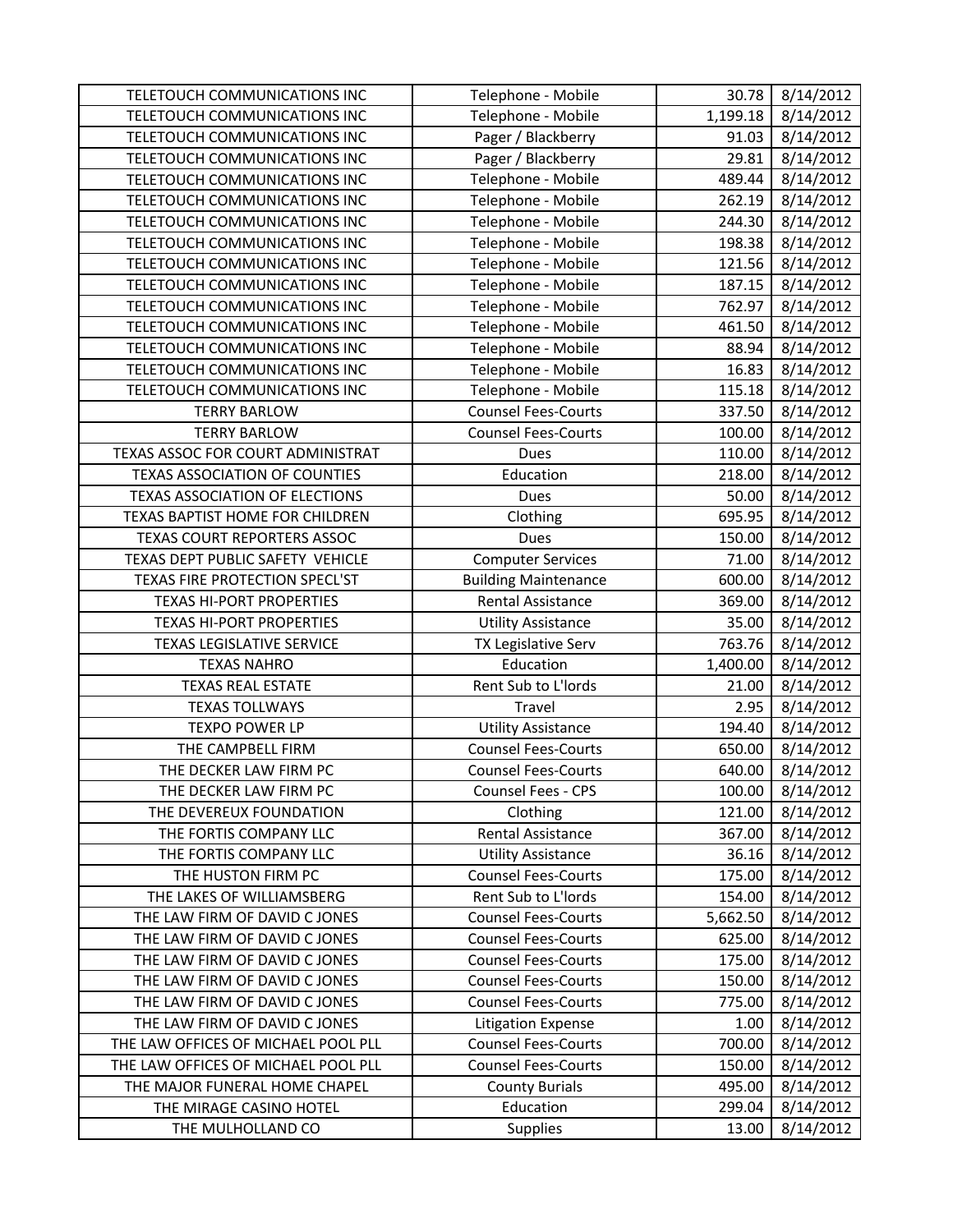| THE MULHOLLAND CO              | Supplies                    | 9.00      | 8/14/2012 |
|--------------------------------|-----------------------------|-----------|-----------|
| THE MULHOLLAND CO              | <b>Supplies</b>             | 18.00     | 8/14/2012 |
| THE MULHOLLAND CO              | <b>Supplies</b>             | 9.00      | 8/14/2012 |
| THE MULHOLLAND CO              | Supplies                    | 9.00      | 8/14/2012 |
| THE MULHOLLAND CO              | <b>Supplies</b>             | 37.50     | 8/14/2012 |
| THE MULHOLLAND CO              | Supplies                    | 26.50     | 8/14/2012 |
| THE MULHOLLAND CO              | Supplies                    | 10.00     | 8/14/2012 |
| THE SPOKEN WORD LLC            | <b>Interpreter Fees</b>     | 240.00    | 8/14/2012 |
| THE WYNNE LAW FIRM PC          | <b>Counsel Fees-Courts</b>  | 300.00    | 8/14/2012 |
| THE WYNNE LAW FIRM PC          | Counsel Fees - CPS          | 100.00    | 8/14/2012 |
| THELMA J CLOWARD               | <b>Professional Service</b> | 1,100.00  | 8/14/2012 |
| <b>THORNTON INDUSTRIES</b>     | <b>Building Maintenance</b> | 115.00    | 8/14/2012 |
| <b>THYSSENKRUPP ELEVATOR</b>   | <b>Elevator Maintenance</b> | 3,062.17  | 8/14/2012 |
| <b>THYSSENKRUPP ELEVATOR</b>   | <b>Elevator Maintenance</b> | 5,358.79  | 8/14/2012 |
| <b>THYSSENKRUPP ELEVATOR</b>   | <b>Elevator Maintenance</b> | 398.00    | 8/14/2012 |
| <b>THYSSENKRUPP ELEVATOR</b>   | <b>Elevator Maintenance</b> | 370.00    | 8/14/2012 |
| <b>THYSSENKRUPP ELEVATOR</b>   | <b>Elevator Maintenance</b> | 2,296.61  | 8/14/2012 |
| <b>THYSSENKRUPP ELEVATOR</b>   | <b>Elevator Maintenance</b> | 5,603.70  | 8/14/2012 |
| <b>THYSSENKRUPP ELEVATOR</b>   | <b>Elevator Maintenance</b> | 367.45    | 8/14/2012 |
| <b>THYSSENKRUPP ELEVATOR</b>   | <b>Elevator Maintenance</b> | 3,827.71  | 8/14/2012 |
| <b>THYSSENKRUPP ELEVATOR</b>   | <b>Elevator Maintenance</b> | 2,409.86  | 8/14/2012 |
| <b>THYSSENKRUPP ELEVATOR</b>   | <b>Elevator Maintenance</b> | 765.53    | 8/14/2012 |
| <b>THYSSENKRUPP ELEVATOR</b>   | <b>Elevator Maintenance</b> | 5,358.79  | 8/14/2012 |
| <b>THYSSENKRUPP ELEVATOR</b>   | <b>Elevator Maintenance</b> | 734.91    | 8/14/2012 |
| <b>THYSSENKRUPP ELEVATOR</b>   | <b>Elevator Maintenance</b> | 1,531.18  | 8/14/2012 |
| <b>THYSSENKRUPP ELEVATOR</b>   | <b>Elevator Maintenance</b> | 2,296.61  | 8/14/2012 |
| <b>THYSSENKRUPP ELEVATOR</b>   | <b>Elevator Maintenance</b> | 734.91    | 8/14/2012 |
| <b>THYSSENKRUPP ELEVATOR</b>   | Capital Outlay Low V        | 2,250.00  | 8/14/2012 |
| <b>TIM MOORE</b>               | <b>Counsel Fees-Courts</b>  | 450.00    | 8/14/2012 |
| <b>TIM MOORE</b>               | <b>Counsel Fees-Courts</b>  | 175.00    | 8/14/2012 |
| <b>TIM MOORE</b>               | <b>Counsel Fees-Courts</b>  | 375.00    | 8/14/2012 |
| <b>TIM MOORE</b>               | Cnsl Fees-Cap Murder        | 11,650.00 | 8/14/2012 |
| TIMBER CHASE APARTMENTS LLC    | <b>Utility Assistance</b>   | 26.67     | 8/14/2012 |
| <b>TINA M PRICE</b>            | <b>Counsel Fees-Courts</b>  | 100.00    | 8/14/2012 |
| TOM MINH LE                    | Rent Sub to L'Iords         | 92.00     | 8/14/2012 |
| <b>TOM WITTROCK</b>            | <b>Rental Assistance</b>    | 550.00    | 8/14/2012 |
| <b>TRACIE KENAN</b>            | <b>Counsel Fees-Courts</b>  | 140.00    | 8/14/2012 |
| <b>TRACIE KENAN</b>            | <b>Counsel Fees-Courts</b>  | 100.00    | 8/14/2012 |
| <b>TRAVIS YOUNG</b>            | <b>Counsel Fees-Courts</b>  | 450.00    | 8/14/2012 |
| TRINITY CUMBERLAND PRESBYTERAN | Space Lease Rental          | 250.00    | 8/14/2012 |
| TRIO COMMUNICATIONS            | Radio Serv-Non Contr        | 800.00    | 8/14/2012 |
| <b>TRUGREEN CHEMLAWN</b>       | Landscaping Expense         | 489.00    | 8/14/2012 |
| TRUGREEN CHEMLAWN              | Landscaping Expense         | 634.00    | 8/14/2012 |
| TRUGREEN CHEMLAWN              | Landscaping Expense         | 510.00    | 8/14/2012 |
| TRUGREEN CHEMLAWN              | Landscaping Expense         | 149.00    | 8/14/2012 |
| TRUGREEN LANDCARE LLC          | Landscaping Expense         | 258.00    | 8/14/2012 |
| TRUGREEN LANDCARE LLC          | Landscaping Expense         | 158.00    | 8/14/2012 |
| <b>TXU ENERGY</b>              | <b>Utility Assistance</b>   | 1,118.52  | 8/14/2012 |
| <b>TXU ENERGY</b>              | <b>Utility Assistance</b>   | 2,510.77  | 8/14/2012 |
|                                | <b>Utility Assistance</b>   | 1,672.04  | 8/14/2012 |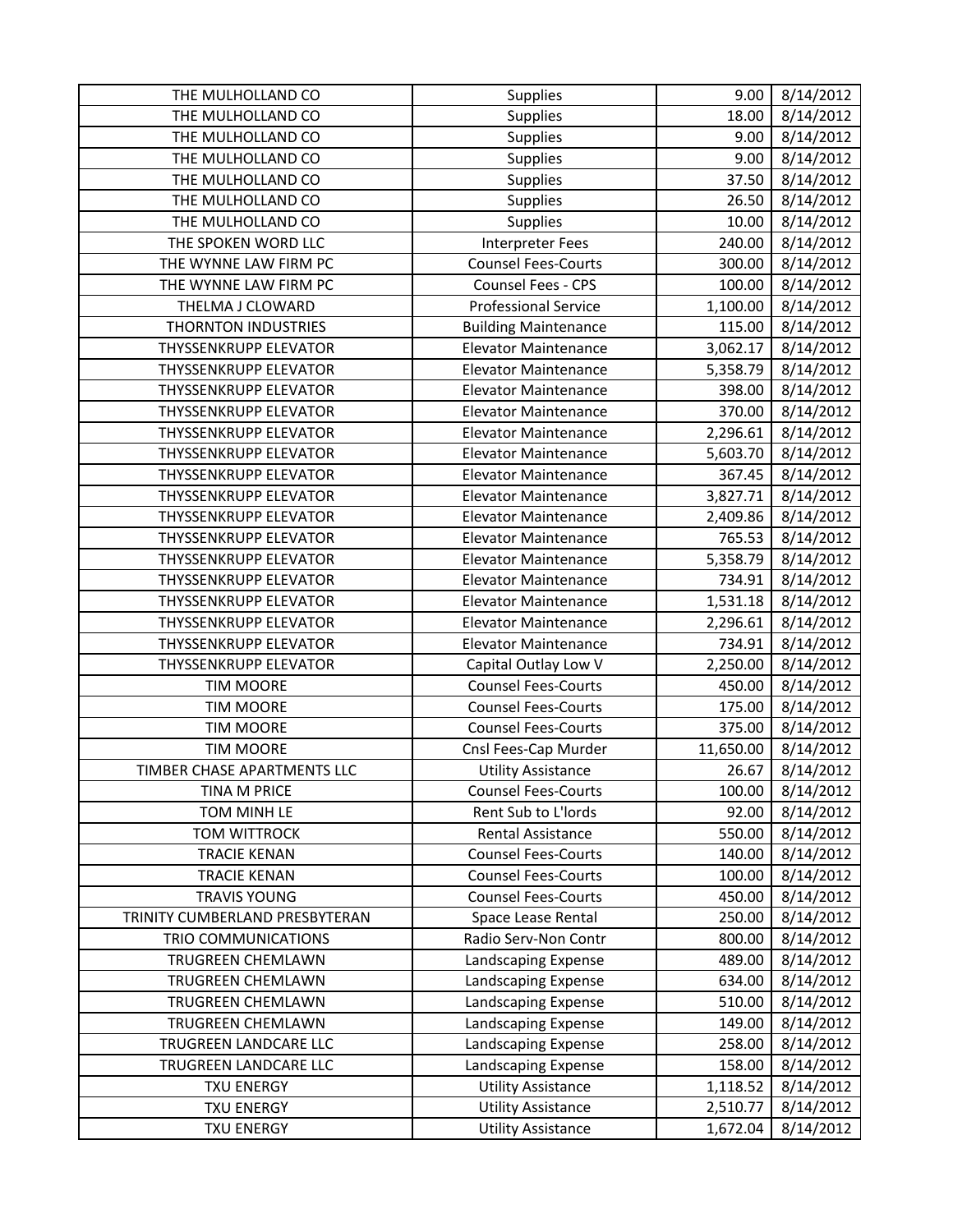| <b>TXU ENERGY</b>                   | <b>Utility Assistance</b>   | 376.42     | 8/14/2012 |
|-------------------------------------|-----------------------------|------------|-----------|
| <b>TXU ENERGY</b>                   | <b>Utility Assistance</b>   | 853.88     | 8/14/2012 |
| <b>TXU ENERGY</b>                   | <b>Utility Assistance</b>   | 2,241.33   | 8/14/2012 |
| TYLER TECHNOLOGIES INC              | <b>Professional Service</b> | 480.00     | 8/14/2012 |
| TYLER TECHNOLOGIES INC              | <b>Professional Service</b> | 298.00     | 8/14/2012 |
| U S POSTAL SERVICE                  | Postage                     | 380.00     | 8/14/2012 |
| UAW LOCAL #276                      | Space Lease Rental          | 400.00     | 8/14/2012 |
| <b>ULINE INC</b>                    | <b>Supplies</b>             | 244.91     | 8/14/2012 |
| UNITED HEALTHCARE INSURANCE COMPANY | <b>Medical Admn Fees</b>    | 188,861.74 | 8/14/2012 |
| UNITED HEALTHCARE INSURANCE COMPANY | <b>Medical Admn Fees</b>    | 13,159.96  | 8/14/2012 |
| UNIVERSITY OF N TX HEALTH SCIENCE   | <b>Professional Service</b> | 5,170.00   | 8/14/2012 |
| UNIVERSITY OF N TX HEALTH SCIENCE   | <b>Professional Service</b> | 13,365.00  | 8/14/2012 |
| UNIVERSITY OF NORTH TEXAS           | <b>Professional Service</b> | 5,000.00   | 8/14/2012 |
| UNIVERSITY OF NORTH TX HLTH SC      | <b>Medical Services</b>     | 60.00      | 8/14/2012 |
| UNIVERSITY OF NORTH TX HLTH SC      | <b>Medical Services</b>     | 25.00      | 8/14/2012 |
| <b>UPS/UNITED PARCEL SERVICE</b>    | Postage                     | 193.54     | 8/14/2012 |
| UPS/UNITED PARCEL SERVICE           | Postage                     | 238.48     | 8/14/2012 |
| UTAK LABORATORIES INC               | Lab Supplies                | 570.49     | 8/14/2012 |
| UTAK LABORATORIES INC               | Lab Supplies                | 522.64     | 8/14/2012 |
| <b>VALERIE ALLEN</b>                | Reporter's Records          | 896.00     | 8/14/2012 |
| <b>VERIZON SOUTHWEST</b>            | Telephone-Basic             | 79.99      | 8/14/2012 |
| VICTORY TEMPLE WORSHIP CENTER       | Space Lease Rental          | 75.00      | 8/14/2012 |
| VIENSONG MINO PHANYANOOVONG         | <b>Restitution Payable</b>  | 12.50      | 8/14/2012 |
| <b>VIJAY K CHAWLA</b>               | Rent Sub to L'Iords         | 2,178.00   | 8/14/2012 |
| VILLAGES OF WOODLAND SPRINGS        | Space Lease Rental          | 240.00     | 8/14/2012 |
| <b>VIOLET NWOKOYE</b>               | Counsel Fees-Juv            | 200.00     | 8/14/2012 |
| <b>VIRGINIA CARTER</b>              | <b>Counsel Fees-Courts</b>  | 250.00     | 8/14/2012 |
| <b>VIRGINIA CARTER</b>              | <b>Counsel Fees-Courts</b>  | 500.00     | 8/14/2012 |
| <b>VIRGINIA CARTER</b>              | Counsel Fees-Juv            | 100.00     | 8/14/2012 |
| WAK - FS LP                         | Rent Sub to L'Iords         | 204.00     | 8/14/2012 |
| WALDEN'S                            | <b>Building Maintenance</b> | 355.70     | 8/14/2012 |
| WALGREENS #4785                     | Food/Hygiene Assist         | 20.00      | 8/14/2012 |
| WALMART #1801                       | Food/Hygiene Assist         | 40.00      | 8/14/2012 |
| WALMART #2397                       | Food/Hygiene Assist         | 20.00      | 8/14/2012 |
| WALMART #266                        | Food/Hygiene Assist         | 76.95      | 8/14/2012 |
| WALMART #284                        | Food/Hygiene Assist         | 20.00      | 8/14/2012 |
| WALMART #3284                       | Food/Hygiene Assist         | 80.00      | 8/14/2012 |
| WALMART #5312                       | Food/Hygiene Assist         | 134.68     | 8/14/2012 |
| WALMART #972                        | Food/Hygiene Assist         | 43.18      | 8/14/2012 |
| <b>WALMART STORE #3392</b>          | Food/Hygiene Assist         | 20.00      | 8/14/2012 |
| WALT A CLEVELAND                    | <b>Counsel Fees-Courts</b>  | 1,200.00   | 8/14/2012 |
| WALT A CLEVELAND                    | <b>Counsel Fees-Courts</b>  | 750.00     | 8/14/2012 |
| WALT A CLEVELAND                    | <b>Counsel Fees-Courts</b>  | 200.00     | 8/14/2012 |
| <b>WARREN ST JOHN</b>               | <b>Counsel Fees-Courts</b>  | 650.00     | 8/14/2012 |
| <b>WARREN ST JOHN</b>               | <b>Counsel Fees-Courts</b>  | 100.00     | 8/14/2012 |
| <b>WARREN ST JOHN</b>               | <b>Counsel Fees-Courts</b>  | 100.00     | 8/14/2012 |
| <b>WARREN ST JOHN</b>               | <b>Counsel Fees-Courts</b>  | 250.00     | 8/14/2012 |
| <b>WARREN ST JOHN</b>               | Cnsl Fees-Cap Murder        | 5,562.50   | 8/14/2012 |
| <b>WARREN ST JOHN</b>               | Cnsl Fees-Crim Appls        | 600.00     | 8/14/2012 |
| WASTE PARTNERS OF TEXAS INC         | <b>Disposal Service</b>     | 180.40     | 8/14/2012 |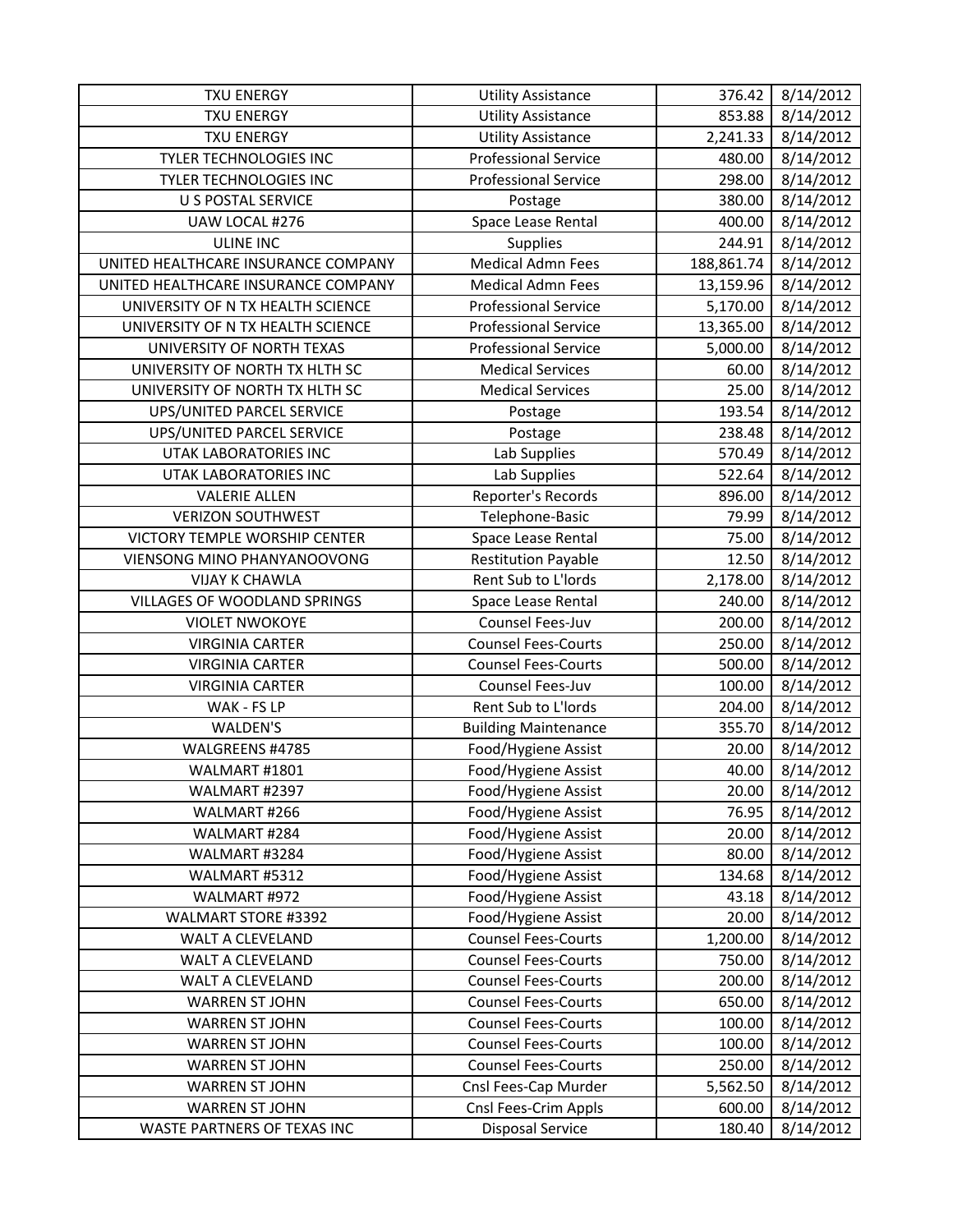| WDOP SUB II LP                      | Rent Sub to L'Iords                               | 433.00    | 8/14/2012 |
|-------------------------------------|---------------------------------------------------|-----------|-----------|
| WEDGEWOOD APTS LTD PARTNERSHIP      | <b>Rental Assistance</b>                          | 698.00    | 8/14/2012 |
| WEDGEWOOD APTS LTD PARTNERSHIP      | <b>Utility Assistance</b>                         | 57.67     | 8/14/2012 |
| <b>WENDY HACKLER</b>                | <b>Counsel Fees-Courts</b>                        | 150.00    | 8/14/2012 |
| <b>WEST GROUP</b>                   | Law Books                                         | 266.00    | 8/14/2012 |
| <b>WEST GROUP</b>                   | <b>Professional Service</b>                       | 1,122.11  | 8/14/2012 |
| <b>WEST GROUP</b>                   | Law Books                                         | 46,840.53 | 8/14/2012 |
| WEST SIDE LANDFILL WM               | <b>Disposal Service</b>                           | 109.02    | 8/14/2012 |
| WEST SIDE LANDFILL WM               | Capital Outlay-Furni                              | 20,928.58 | 8/14/2012 |
| WESTERN-BRW PAPER CO INC            | <b>Supplies</b>                                   | 197.50    | 8/14/2012 |
| WESTERN-BRW PAPER CO INC            | <b>Graphics Inventory</b>                         | 434.00    | 8/14/2012 |
| WESTERN-BRW PAPER CO INC            | <b>Supplies</b>                                   | 268.00    | 8/14/2012 |
| WESTERN-BRW PAPER CO INC            | Supplies                                          | 536.00    | 8/14/2012 |
| WESTERN-BRW PAPER CO INC            | Supplies                                          | 134.00    | 8/14/2012 |
| <b>WESTERN-BRW PAPER CO INC</b>     | Supplies                                          | 197.50    | 8/14/2012 |
| <b>WESTERN-BRW PAPER CO INC</b>     | <b>Supplies</b>                                   | 107.20    | 8/14/2012 |
| WESTERN-BRW PAPER CO INC            | <b>Supplies</b>                                   | 134.00    | 8/14/2012 |
| WESTERN-BRW PAPER CO INC            | Supplies                                          | 197.50    | 8/14/2012 |
| WESTERN-BRW PAPER CO INC            | Supplies                                          | 212.20    | 8/14/2012 |
| <b>WESTERN-BRW PAPER CO INC</b>     | Supplies                                          | 40.30     | 8/14/2012 |
| WESTERN-BRW PAPER CO INC            | Supplies                                          | 2,144.00  | 8/14/2012 |
| <b>WESTERN-BRW PAPER CO INC</b>     | <b>Supplies</b>                                   | 134.00    | 8/14/2012 |
| WESTMINSTER PRESBYTERIAN CHURCH     | Space Lease Rental                                | 75.00     | 8/14/2012 |
| <b>WHARRY ENGINEERING</b>           | <b>Professional Service</b>                       | 3,960.00  | 8/14/2012 |
| WILLARD ELDON WILLIAMS SR           | Rental Assistance                                 | 495.00    | 8/14/2012 |
| WILLIAM BRIAN GOZA                  | <b>Counsel Fees-Courts</b>                        | 300.00    | 8/14/2012 |
| WILLIAM BRIAN GOZA                  | <b>Counsel Fees-Courts</b>                        | 550.00    | 8/14/2012 |
| WILLIAM BRIAN GOZA                  | <b>Counsel Fees-Courts</b>                        | 400.00    | 8/14/2012 |
| WILLIAM H BILL RAY PC               | <b>Counsel Fees-Courts</b>                        | 650.00    | 8/14/2012 |
| WILLIAM H BILL RAY PC               | Cnsl Fees-Cap Murder                              | 9,000.00  | 8/14/2012 |
| WILLIAM MICHAEL HARBER JR           | <b>Counsel Fees-Courts</b>                        | 500.00    | 8/14/2012 |
| WILLIAM MICHAEL HARBER JR           | <b>Counsel Fees-Courts</b>                        | 175.00    | 8/14/2012 |
| <b>WILLIAM SHELTON</b>              | Reporter's Records                                | 908.00    | 8/14/2012 |
| <b>WILSON OFFICE INTERIORS</b>      | Non-Track Equipment                               | 810.99    | 8/14/2012 |
| <b>WM BARRY NORMAN</b>              | Psych Exam/Testimony                              | 400.00    | 8/14/2012 |
| WM BARRY NORMAN                     | Psych Exam/Testimony                              | 400.00    | 8/14/2012 |
| WOOD & ASSOCIATES POLYGRAPH SERVICE | <b>Professional Service</b>                       | 600.00    | 8/14/2012 |
| WOODARD BUILDING SUPPLY             | Landscaping Expense                               | 212.00    | 8/14/2012 |
| WOODLAND HEIGHTS BAPTIST            | Space Lease Rental                                | 50.00     | 8/14/2012 |
| WOODMONT APARTMENTS LP              | Rent Sub to L'Iords                               | 2,166.00  | 8/14/2012 |
| WOODMONT APARTMENTS LP              | HAP Reimb Port-in                                 | 132.00    | 8/14/2012 |
| <b>WRBD LP</b>                      | Rent Sub to L'Iords                               | 658.00    | 8/14/2012 |
| <b>XEROX CORPORATION SERVICE</b>    | <b>Equipment Maint</b>                            | 133.19    | 8/14/2012 |
| YOKO WILLIAMS                       | <b>Restitution Payable</b>                        | 30.00     | 8/14/2012 |
| YOUNG ENERGY LLC                    | <b>Utility Allowance</b>                          | 48.00     | 8/14/2012 |
| YOUTH ADVOCATE PROGRAMS INC         | <b>Professional Service</b>                       | 47,715.81 | 8/14/2012 |
| YOUTH ADVOCATE PROGRAMS INC         | <b>Professional Service</b>                       | 1,760.05  | 8/14/2012 |
| YOUTH ADVOCATE PROGRAMS INC         | <b>Professional Service</b>                       | 701.26    | 8/14/2012 |
| <b>ZHIJIAN LI</b>                   | HAP Reimb Port-in                                 | 587.00    | 8/14/2012 |
|                                     | <b>COMMISSIONERS' REPORT OF CLAIMS - Addendum</b> |           |           |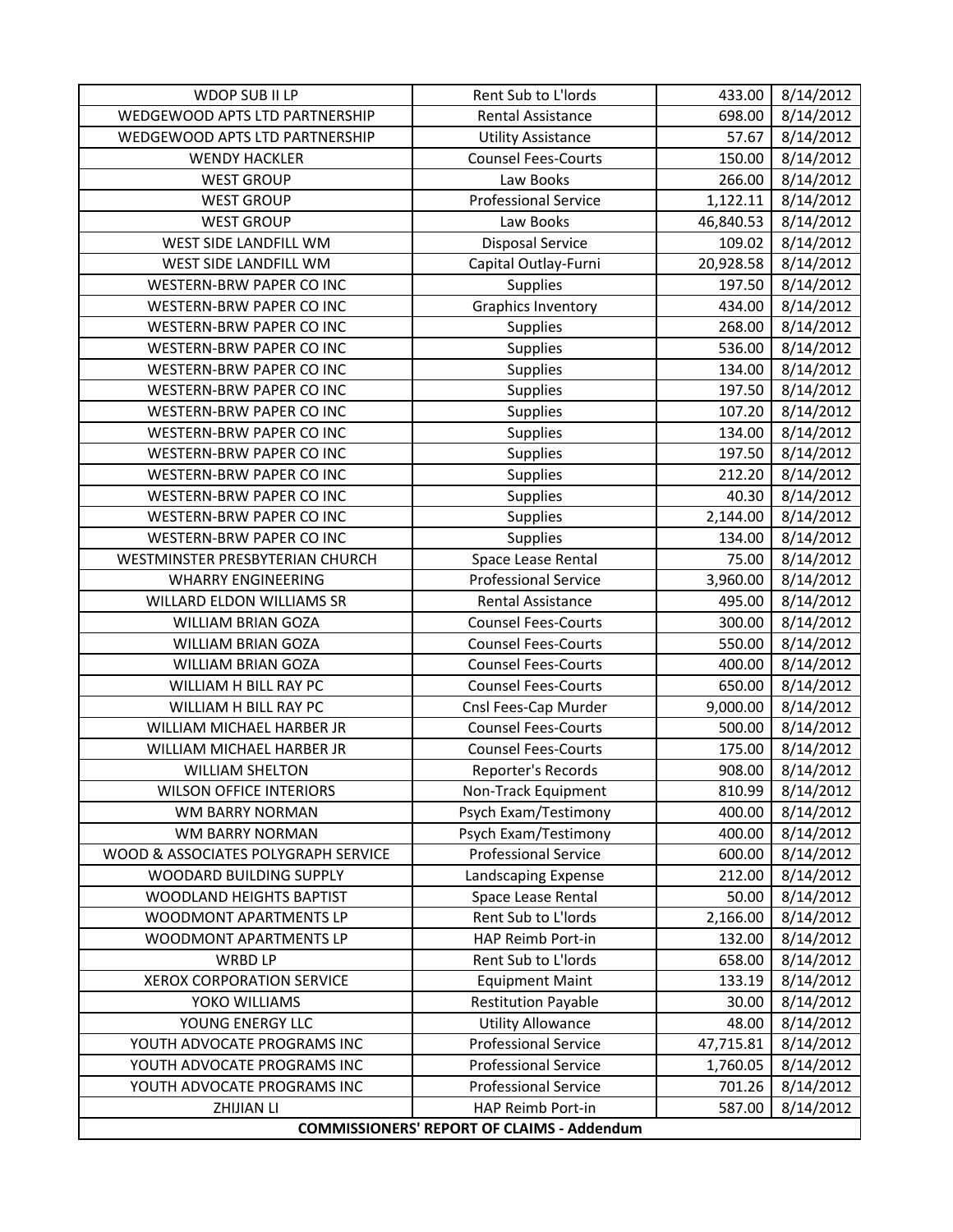| FOR THE WEEK ENDING - August 14, 2012 |                                  |                    |                   |  |
|---------------------------------------|----------------------------------|--------------------|-------------------|--|
| <b>Vendor Name</b>                    | Item Description                 | <b>Paid Amount</b> | <b>Check Date</b> |  |
| Alice Whitten                         | 5006 Chapter 13 Levy             | 490.67             | 8/14/2012         |  |
| Alpine Funeral Home                   | <b>County Burials</b>            | 700.00             | 8/14/2012         |  |
| Anne M Mackey                         | Education                        | 1,670.96           | 8/14/2012         |  |
| Azle Fire Department                  | Settlement in Lieu of Litigation | 1,371.14           | 8/14/2012         |  |
| <b>Bryco/Bryant Company</b>           | <b>Professional Services</b>     | 17,247.25          | 8/14/2012         |  |
| CLEAT                                 | 5002 Student Loan Levy           | 0.01               | 8/14/2012         |  |
| CLEAT                                 | <b>Union Dues</b>                | 90.00              | 8/14/2012         |  |
| <b>Charter Communications</b>         | Subscriptions                    | 88.21              | 8/14/2012         |  |
| <b>Charter Communications</b>         | Subscriptions                    | 27.21              | 8/14/2012         |  |
| City of Fort Worth                    | <b>County Projects</b>           | 912,500.00         | 8/14/2012         |  |
| <b>Communication Concepts</b>         | <b>Equipment Maint</b>           | 285.00             | 8/14/2012         |  |
| Comprehensive Breast Care Cntr        | <b>Professional Service</b>      | 1,912.19           | 8/14/2012         |  |
| Delta Dental                          | <b>Dental Claims</b>             | 16,366.55          | 8/14/2012         |  |
| Delta Dental                          | <b>Dental Claims</b>             | 2,461.20           | 8/14/2012         |  |
| Eagle Mountain Fire Dept              | Settlement in Lieu of Litigation | 1,718.39           | 8/14/2012         |  |
| <b>Express Scripts</b>                | <b>Prescription Claims</b>       | 566,406.63         | 8/14/2012         |  |
| <b>Express Scripts</b>                | <b>Prescription Claims</b>       | 87,953.82          | 8/14/2012         |  |
| Fort Worth Electric                   | <b>Professional Service</b>      | 8,600.00           | 8/14/2012         |  |
| <b>Fraternal Order of Police</b>      | <b>Union Dues</b>                | (12.50)            | 8/14/2012         |  |
| <b>GC Services LP</b>                 | 5002 Student Loan Levy           | 0.05               | 8/14/2012         |  |
| <b>General Revenue Corporation</b>    | 5002 Student Loan Levy           | 4.22               | 8/14/2012         |  |
| <b>Internal Revenue Service</b>       | 5001 Tax Levy                    | (28.00)            | 8/14/2012         |  |
| <b>IRS FICA EE</b>                    | FICA-Employee                    | (1,442.00)         | 8/14/2012         |  |
| <b>IRS FICA ER</b>                    | FICA-Employer                    | (2, 130.66)        | 8/14/2012         |  |
| <b>IRS FIT</b>                        | FIT Withholding                  | (12, 158.02)       | 8/14/2012         |  |
| IRS MED EE                            | Medicare-Employee                | (321.61)           | 8/14/2012         |  |
| <b>IRS MED ER</b>                     | Medicare-Employer                | (321.61)           | 8/14/2012         |  |
| J A Sexauer                           | <b>Building Maintenance</b>      | 1,179.71           | 8/14/2012         |  |
| J A Sexauer                           | <b>Building Maintenance</b>      | 96.60              | 8/14/2012         |  |
| James V Hollingsworth                 | Education                        | 220.00             | 8/14/2012         |  |
| Lincoln Financial Group               | Deferred Comp                    | 2,360.00           | 8/14/2012         |  |
| <b>Mayline Company LLC</b>            | Non-Track Const/Bldg             | 1,455.84           | 8/14/2012         |  |
| Metropolitan Life                     | Metlife                          | (268.81)           | 8/14/2012         |  |
| Nationwide Retirement Sol             | Deferred Comp                    | 5,126.00           | 8/14/2012         |  |
| Norton Metal                          | <b>Building Maintenance</b>      | 225.00             | 8/14/2012         |  |
| Oklahoma Guaranteed Stude             | 5002 Student Loan Levy           | 0.08               | 8/14/2012         |  |
| P# 69519                              | Child Support Refund             | 64.38              | 8/14/2012         |  |
| P#70425                               | Child Support Refund             | 146.50             | 8/14/2012         |  |
| PayFlex                               | Section 125 Claims               | 3,869.84           | 8/14/2012         |  |
| PayFlex                               | Dependent Care Claims            | 38,868.27          | 8/14/2012         |  |
| Pia R. Rodriguez                      | <b>Counsel Fees-Courts</b>       | 3,133.00           | 8/14/2012         |  |
| Police & Firefighters Ins             | <b>Union Dues</b>                | (52.99)            | 8/14/2012         |  |
| <b>Prepaid Legal Services</b>         | Prepaid Attorney                 | (167.75)           | 8/14/2012         |  |
| Radiology Associates of N Texas       | Settlement in Lieu of Litigation | 1,479.00           | 8/14/2012         |  |
| Sara Perkins                          | Settlement in Lieu of Litigation | 9,479.80           | 8/14/2012         |  |
| Tarrant Co. P/R Acct                  | <b>Payroll Transfers</b>         | (79,131.28)        | 8/14/2012         |  |
| <b>Tarrant County Child Supp</b>      | Child Support                    | (144.92)           | 8/14/2012         |  |